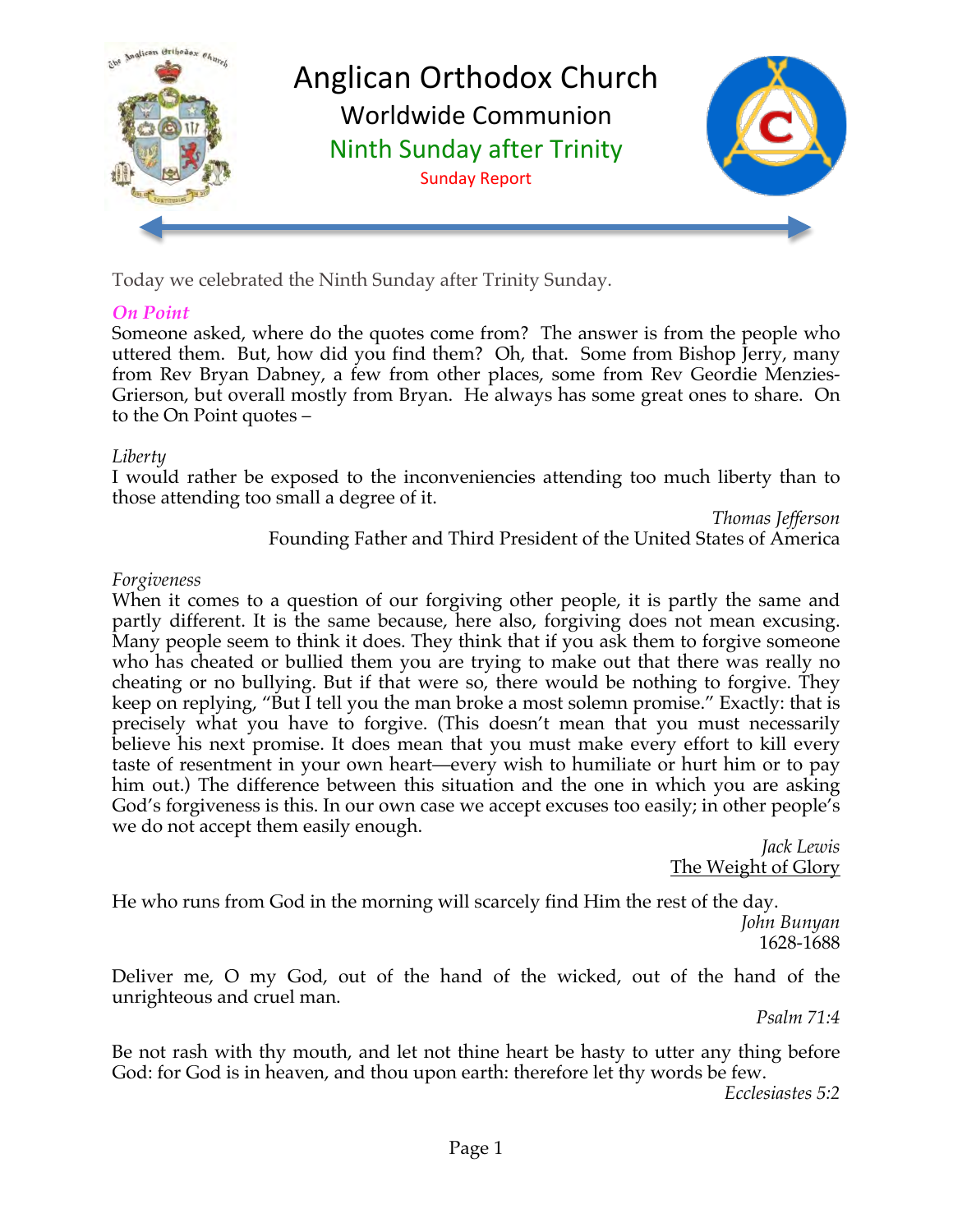Fear, and the pit and the snare are upon thee, O inhabitants of the earth.

*Isaiah 24:17*

Hate the evil, and love the good, and establish judgment in the gate: it may be that the LORD God of hosts will be gracious unto the remnant of Joseph.

*Amos 5:15*

I am come in my Father's name, and ye receive me not: if another shall come in his own name, him ye will receive.

*St. John 5:43*

But take heed lest by any means this liberty of yours become a stumblingblock to them that are weak.

*I Corinthians 8:9*

Think what the children of this world will often do for liberty, without any religious principle. Remember how the Greeks, and Romans, and Swiss, and Tyrolese, have endured the loss of all things, and even life itself, rather than bend their necks to a foreign yoke. Let their example provoke you to emulation. If men can do so much for a corruptible crown, how much more should you do for one which is incorruptible! Awake to a sense of the misery of being a slave. For life, and happiness, and liberty, arise and fight. Fear not to begin and enlist under Christ's banner. The great Captain of your salvation rejects none that come to him... None who repent and believe are too bad to be enrolled in the ranks of Christ's army. All who come to him by faith are admitted, clothed, armed, trained, and finally led on to complete victory. Fear not to begin this very day. There is yet room for you.

*JC Ryle* 19<sup>th</sup> century Anglican bishop and author Holiness, pp. 81-82

Religion is the principal driving force behind politics...Every politician has a worldview. He believes something that causes him to go in the particular direction he goes in.

*Gary Kah* 20<sup>th</sup> and 21<sup>st</sup> century American Christian author

The American churches and the Christian community have been amply alerted to [the issue of] abortion... Still, very little in the way of true resistance to the wanton slaughter of human life is coming from Christianity. In all this, one principle must be understood: Although the church may cry for religious freedom from here to eternity, a state that will not protect human life ultimately will not protect freedom of any kind. Instead, such a state will systematically attack freedom until the only freedom left is the "freedom" to die.

*John W. Whitehead*

20<sup>th</sup> and 21<sup>st</sup> century American lawyer, author and chairman Rutherford Institute The Stealing of America, 1983, p. 59

# *Propers*

Each Sunday there are Propers: special prayers and readings from the Bible. There is a Collect for the Day; that is a single thought prayer, most written either before the refounding of the Church of England in the 1540s or written by Bishop Thomas Cranmer, the first Archbishop of Canterbury after the re-founding.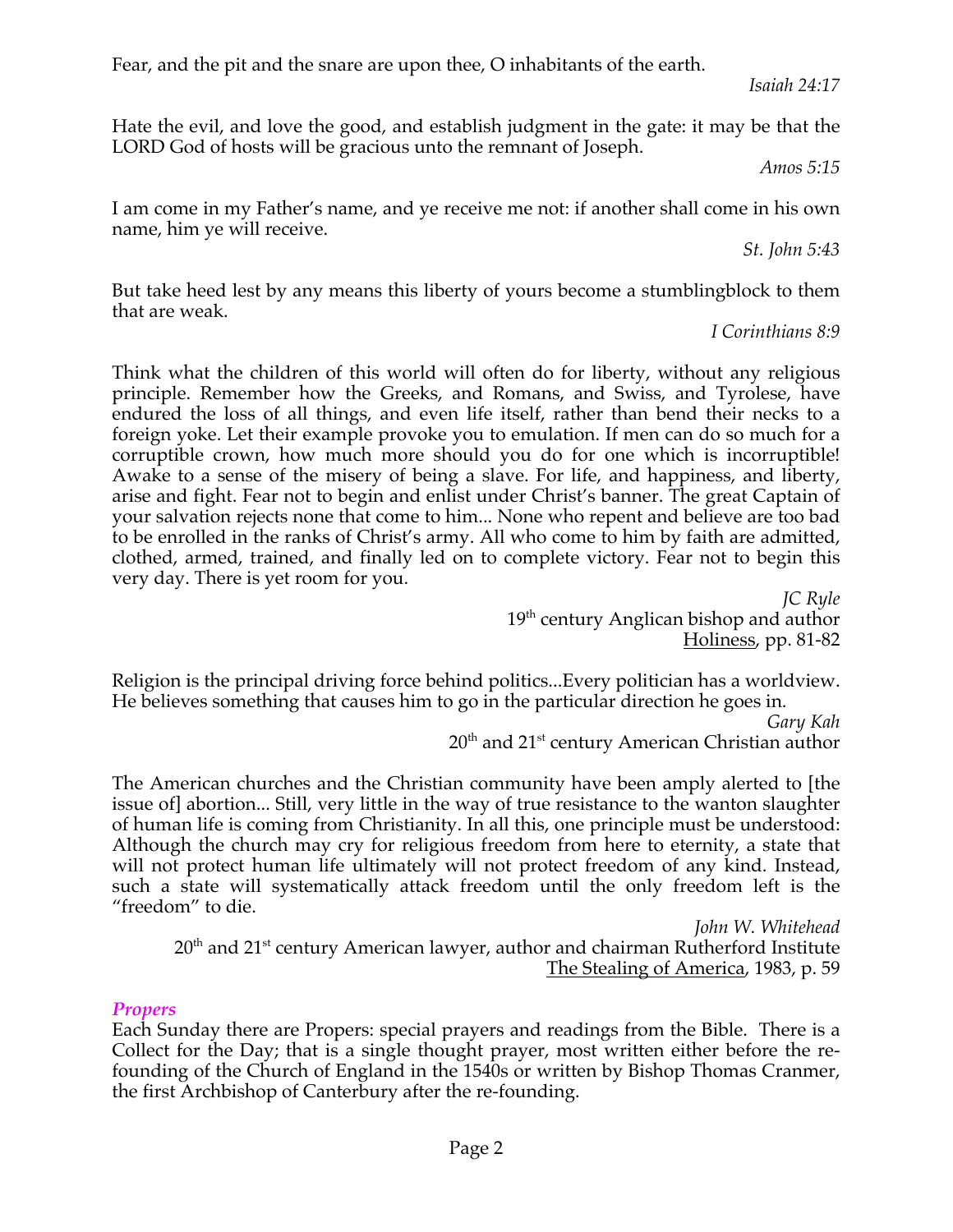The Collect for the Day is to be read on Sunday and during Morning and Evening Prayer until the next Sunday. The Epistle is normally a reading from one of the various Epistles, or letters, in the New Testament. The Gospel is a reading from one of the Holy Gospels, Matthew, Mark, Luke and John. The Collect is said by the minister as a prayer, the Epistle can be read by either a designated reader (as we do in our church) or by one of the ministers and the Holy Gospel, which during the service in our church is read by an ordained minister.

The propers are the same each year, except if a Red Letter Feast, that is one with propers in the prayerbook, falls on a Sunday, then those propers are to be read instead, except in a White Season, where it is put off. Red Letter Feasts, so called because in the Altar Prayerbooks the titles are in red, are special days. Most of the Red Letter Feasts are dedicated to early saints instrumental in the development of the church, others to special events. Some days are particularly special and the Collect for that day is to be used for an octave (eight days) or an entire season, like Advent or Lent.

The Propers for today are found on Page 200-203, with the Collect first:

# The Ninth Sunday after Trinity.

#### *The Collect.*

**RANT** to us, Lord, we beseech thee, the spirit to think and do always such things GRANT to us, Lord, we beseech thee, the spirit to think and do always such things as are right; that we, who cannot do any thing that is good without thee, may by thee be enabled to live according to thy will; through Jesus Christ our Lord. *Amen.*

The Epistle came from Paul's First Letter to the Corinthians, the Tenth Chapter beginning at the First Verse. Paul reminds us we have a common past, regardless of our actual lineage. Spiritually, we are descended from the Jews of the Exodus. Their God is our God, their actions were directed by our God, the same God. He was a Trinity then as He is today. Their reality it our reality, whether we choose to understand or accept it. Our forefathers drank of "the same spiritual drink; for they drank of that spiritual Rock that followed them: and that Rock was Christ." Those who have gone before provide examples, both good and bad. In this letter Paul addresses the bad and suggest we should see what their ill behavior gained them before we set our course and not after. And, let we think ourselves ever so special, he reminds us that we are subjected to no special temptations, only those "as is common to man." This is another example of the adage, Those who are ignorant of history are doomed to repeat it.

**RETHERN**, I would not that ye should be ignorant, how that all our fathers were under the cloud, and all passed through the sea; and were all baptized unto Moses in the cloud and in the sea; and did all eat the same spiritual meat; and did **BURETHERN**, I would not that ye should be ignorant, how that all our fathers were under the cloud, and all passed through the sea; and were all baptized unto Moses in the cloud and in the sea; and did all eat the same spi them: and that Rock was Christ. But with many of them God was not well pleased: for they were overthrown in the wilderness. Now these things were our examples, to the intent we should not lust after evil things, as they also lusted. Neither be ye idolaters, as were some of them; as it is written, The people sat down to eat and drink, and rose up to play. Neither let us commit fornication, as some of them committed, and fell in one day three and twenty thousand. Neither let us tempt Christ, as some of them also tempted, and were destroyed of serpents. Neither murmur ye, as some of them also murmured, and were destroyed of the destroyer. Now all these things happened unto them for ensamples: and they are written for our admonition, upon whom the ends of the world are come. Wherefore let him that thinketh he standeth take heed lest he fall.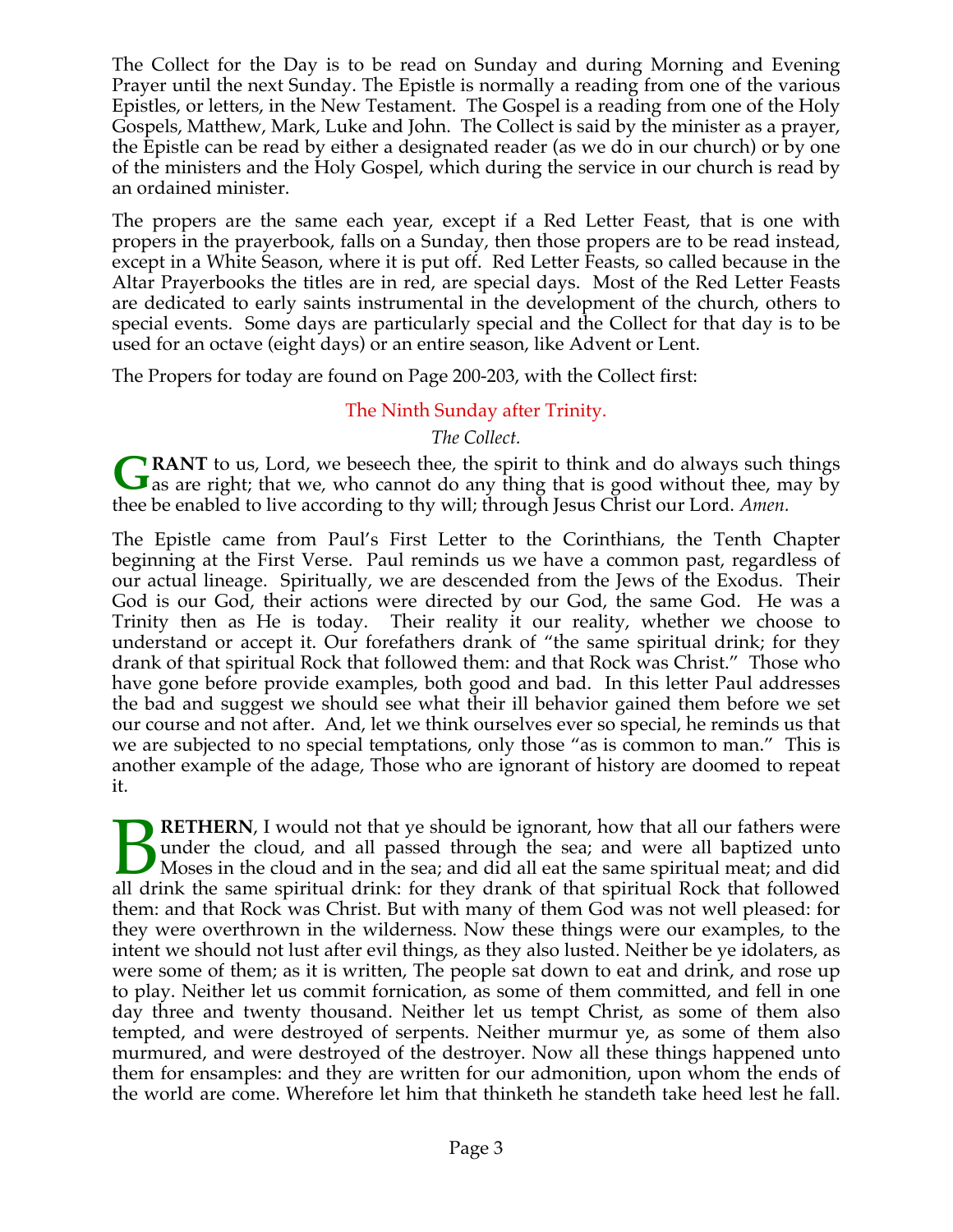There hath no temptation taken you but such as is common to man: but God is faithful, who will not suffer you to be tempted above that ye are able; but will with the temptation also make a way to escape, that ye may be able to bear it.

Today's Holy Gospel started in the Fifteenth Chapter of the Gospel according to St. Luke, beginning at the Eleventh Verse and recounts the story of the prodigal son. A man has two sons, the older is a wonderful young man who strives to please his father in everything he does. The younger son asks for his inheritance, now rather than later, and sets off to spend it wastefully in a far off land. In dire straits, he decides to go home to his father and beg to be allowed to live as one of his servants. He decides to tell his father, "Father, I have sinned against heaven, and before thee, and am no more worthy to be called thy son…" Before he can get the words out of his mouth, his father welcomes him, gives him new clothing and calls the servants to prepare a fatted calf for a big party. The elder son is very angry and hurt. He asks his father what he did wrong; he followed his instructions every day to the best of his ability, worked hard, and yet his father had never even given a small party for him. The father answered, saying, "Son, thou are ever with me, and all that I have is thine." "It was meet that we should make merry, and be glad: for this thy brother was dead, and is alive again; and was lost and is found." This story, like that of the workers in the vineyard has a number of meanings. Like the father in the story, God wants us to be His faithful child, but rejoices when we return to Him. Like the prodigal son, we should be grateful to live long enough to return to Him. If we are like the oldest son, let us learn from his mistake and be joyful when our brothers and sisters come home to our family. Let us join in the celebration and not begrudge the fatted calf.

**ESUS** said, A certain man had two sons: and the younger of them said to his father, Father, give me the portion of goods that falleth to me. And he divided unto them **TESUS** said, A certain man had two sons: and the younger of them said to his father, Father, give me the portion of goods that falleth to me. And he divided unto them his living. And not many days after the younger son ga his journey into a far country, and there wasted his substance with riotous living. And when he had spent all, there arose a mighty famine in that land; and he began to be in want. And he went and joined himself to a citizen of that country; and he sent him into his fields to feed swine. And he would fain have filled his belly with the husks that the swine did eat: and no man gave unto him. And when he came to himself, he said, How many hired servants of my father's have bread enough and to spare, and I perish with hunger! I will arise and go to my father, and will say unto him, Father, I have sinned against heaven, and before thee, and am no more worthy to be called thy son: make me as one of thy hired servants. And he arose, and came to his father. But when he was yet a great way off, his father saw him, and had compassion, and ran, and fell on his neck, and kissed him. And the son said unto him, Father, I have sinned against heaven, and in thy sight, and am no more worthy to be called thy son. But the father said to his servants, Bring forth the best robe, and put it on him; and put a ring on his hand, and shoes on his feet: and bring hither the fatted calf, and kill it; and let us eat, and be merry: for this my son was dead, and is alive again; he was lost, and is found. And they began to be merry. Now his elder son was in the field: and as he came and drew nigh to the house, he heard musick and dancing. And he called one of the servants, and asked what these things meant. And he said unto him, Thy brother is come; and thy father hath killed the fatted calf, because he hath received him safe and sound. And he was angry, and would not go in: therefore came his father out, and intreated him. And he answering said to his father, Lo, these many years do I serve thee, neither transgressed I at any time thy commandment: and yet thou never gavest me a kid, that I might make merry with my friends: but as soon as this thy son was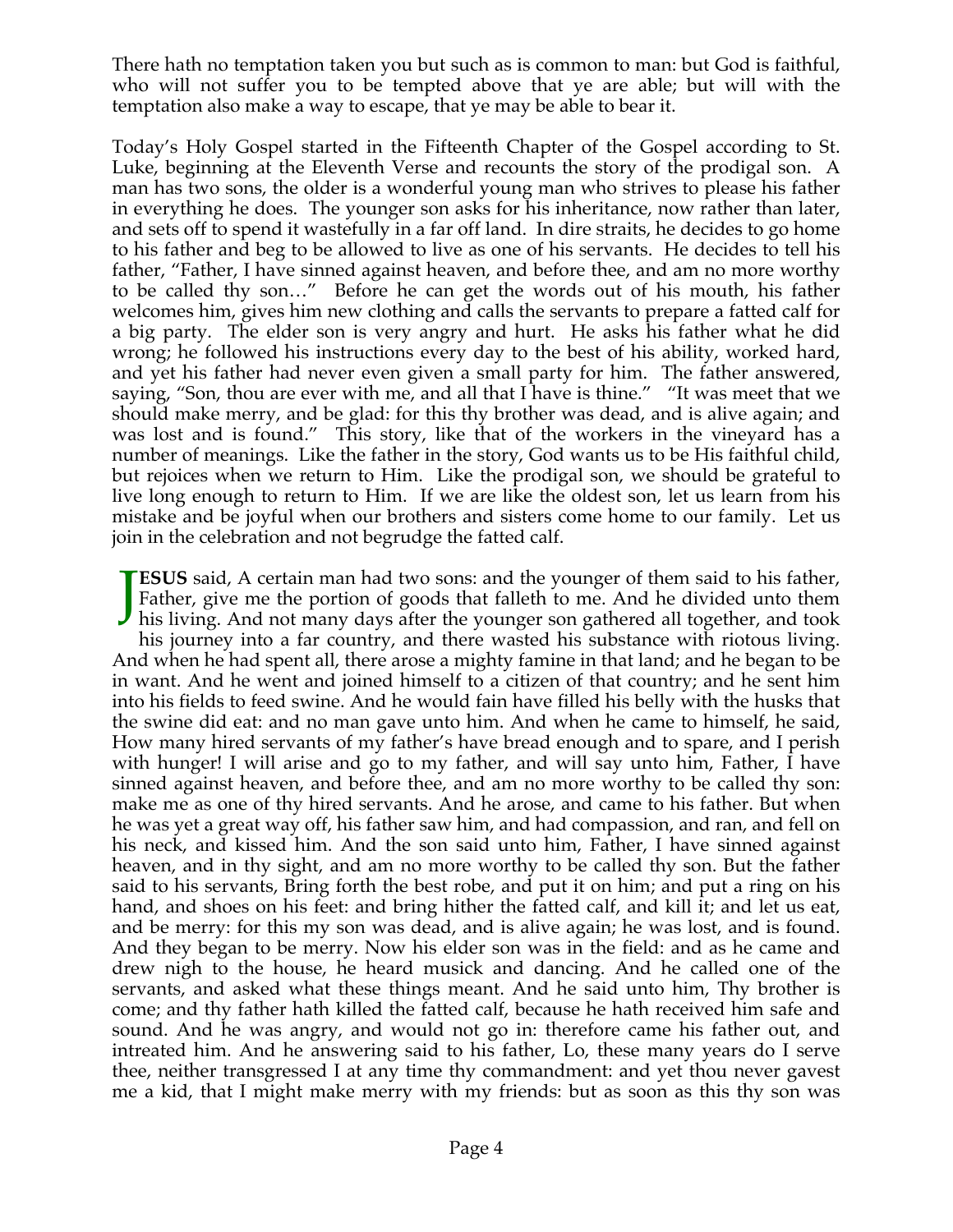come, which hath devoured thy living with harlots, thou hast killed for him the fatted calf. And he said unto him, Son, thou art ever with me, and all that I have is thine. It was meet that we should make merry, and be glad: for this thy brother was dead, and is alive again; and was lost, and is found.

### *Bishop Ogles' Sermon*

Bishop Jerry is TDY today to Atlanta, he felt his sermon might be too basic for the AOC

Sunday Report as the congregation he is visiting is quite young. We think that not to be the case, a return to basics is oft the most profitable thing we can do. So, if the sermon shows up, there will be a Change One to the AOC Sunday Report.

#### *Sermon – Reverend Jack Arnold - Time and Action Church of the Faithful Centurion - Descanso, California* Today's sermon tied the Epistle and Gospel together



talked, as is oft the case, of the need for action, not simply diction, the general content is in forewords above.



Consider the words from the Collect, wherein we ask God to give us … the spirit to think and do always such things as are right; that we, who cannot do any thing that is good without thee, may by thee be enabled to live according to thy will …

This is kind of a follow-on to last week's Collect. We are asking God to give us direction that we might know right

from wrong and follow the right way. If we listen to our hearts and minds, like the aviator, mariner or adventurer without a compass, we will soon be hopelessly lost. With the compass God gives us, we can find the One True Way, much like the compass always points North.

This is nothing new. As Paul reminds us we have a common spiritual past, regardless of our actual lineage. Spiritually, we are descended from the Jews of the Exodus. Their God is our God; God directed their actions. He was a Trinity then as He is today. Their reality it our reality, whether we choose to understand or accept it. Our forefathers drank of "the same spiritual drink; for they drank of that spiritual Rock that followed them: and that Rock was Christ." Those who have gone before provide examples, both good and bad. We should aspire to follow the good examples of those who have gone before and not the bad examples that they have left behind. In this letter Paul addresses the bad and suggest we should see what their ill behavior gained them before we set our course and not after. We should not strive to emulate the murmurings of the people, though we may feel that way sometimes, as we can learn from their bad examples.

Following after the Jews, we should strive to not incorporate those bad examples, but the good examples into our lives. And, lest we think ourselves ever so special, he reminds us we are subjected to no special temptations, only those "as is common to man." Every man on this planet is a sinner who desperately needs help, every bit as much as the next, albeit likely in differing ways. In sin, all are equally lost to death,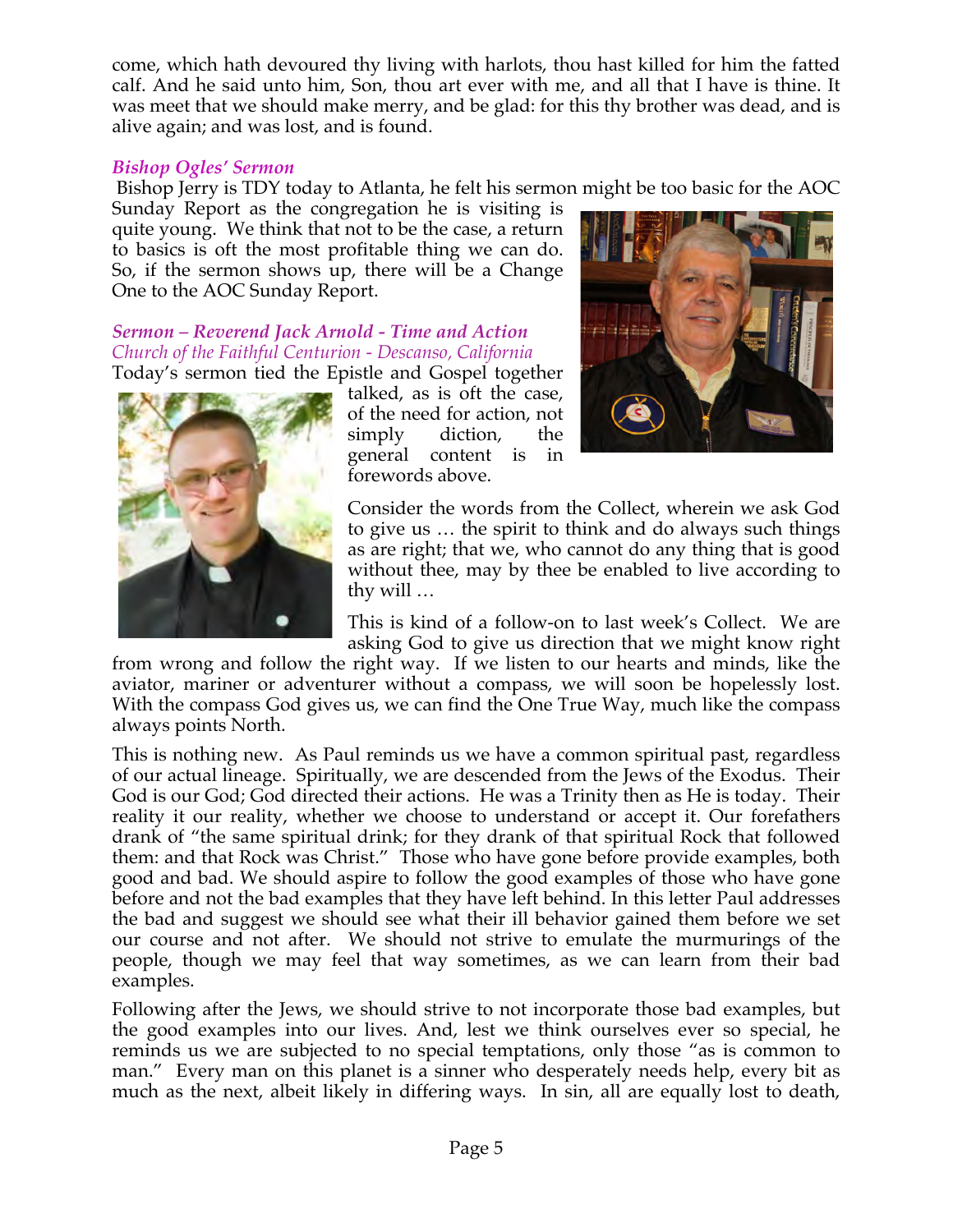unless they accept the saving grace of Jesus Christ. Which is to say, common to everybody within the human race who is not Christ, which is all of us. This is another example of the adage, "Those who are ignorant of history are doomed to repeat it." It is an old saw, but one as valid today as the first time it was used.

That is a reason the Old Testament should be read and reviewed and compared to the New Testament, to see where we came from, how we got here and where we should go next. It works like a process flowchart, from the beginning from Adam, down through the various figures of the Old Testament, the flowchart ends at the arrival of Christ and the Holy Ghost, and in our redemption. Analyzing this flowchart, we can see our temptations and sins are nothing new, and sins are a waste of our spiritual life. We must practice continuous improvement, *kaizen* as the Japanese called it, and or total quality management of our spiritual life.

Just like total quality management requires each and every member of the organization work together to achieve quality and serve the needs of the customer, so too, do the Scriptures require all believers work together, to serve the needs of those we serve, namely other believers and the Church. We must continuously improve ourselves in our day to day lives, not just in the church, but in our businesses and personal lives. This is the message Paul is conveying to Corinthians, that we must see how our forefathers acted, emulate their good qualities and dispose of the wasteful, bad, sinful qualities.

Speaking of lessons, when Saint Luke recounts the story of the prodigal son we oft think ourselves at that prodigal one returning to God so late in life. Yet there is far more to be learned than this, the titular one.

Consider the two sons. The older is a wonderful young man who strives to please his father in everything he does. The younger son asks for his inheritance, now rather than later, and sets off to spend it wastefully in a far off land. In dire straits, he decides to go home to his father and beg to be allowed to live as one of his servants. He decides to tell his father, "Father, I have sinned against heaven, and before thee, and am no more worthy to be called thy son…" Before he can get the words out of his mouth, his father welcomes him, gives him new clothing and calls the servants to prepare a fatted calf for a big party. The elder son is very angry and hurt. He asks his father what he did wrong; he followed his instructions every day to the best of his ability, worked hard, and yet his father had never even given a small party for him. The father answered, saying, "Son, thou are ever with me, and all that I have is thine." "It was meet that we should make merry, and be glad: for this thy brother was dead, and is alive again; and was lost and is found."

This story, like that of the workers in the vineyard has a number of meanings. Like the father in the story, God wants us to be His faithful child, but rejoices when we return to Him. Like the prodigal son, we should be grateful to live long enough to return to Him. We should recognize when we have erred and as soon as we recognize that, we should immediately return to Our Lord in prayer, asking for His forgiveness. Like the father in the story, Our Lord will warmly welcome us back with open arms. The moral of the younger son's story is that God is always waiting for us, and if we are not too late, we can always return to Him. Today preferably rather than tomorrow! He will always accept us with opening arms, but we must make sure it is not too late. Don't wait until you die! If you feel you have erred and strayed, repent now! Do not let the sun go down on your sins and wrath, you may not live to see another day! On the other hand, consider the oldest son, let us learn from his mistake and be joyful when our brothers and sisters come home to our family. Let us put aside the anger and jealousy and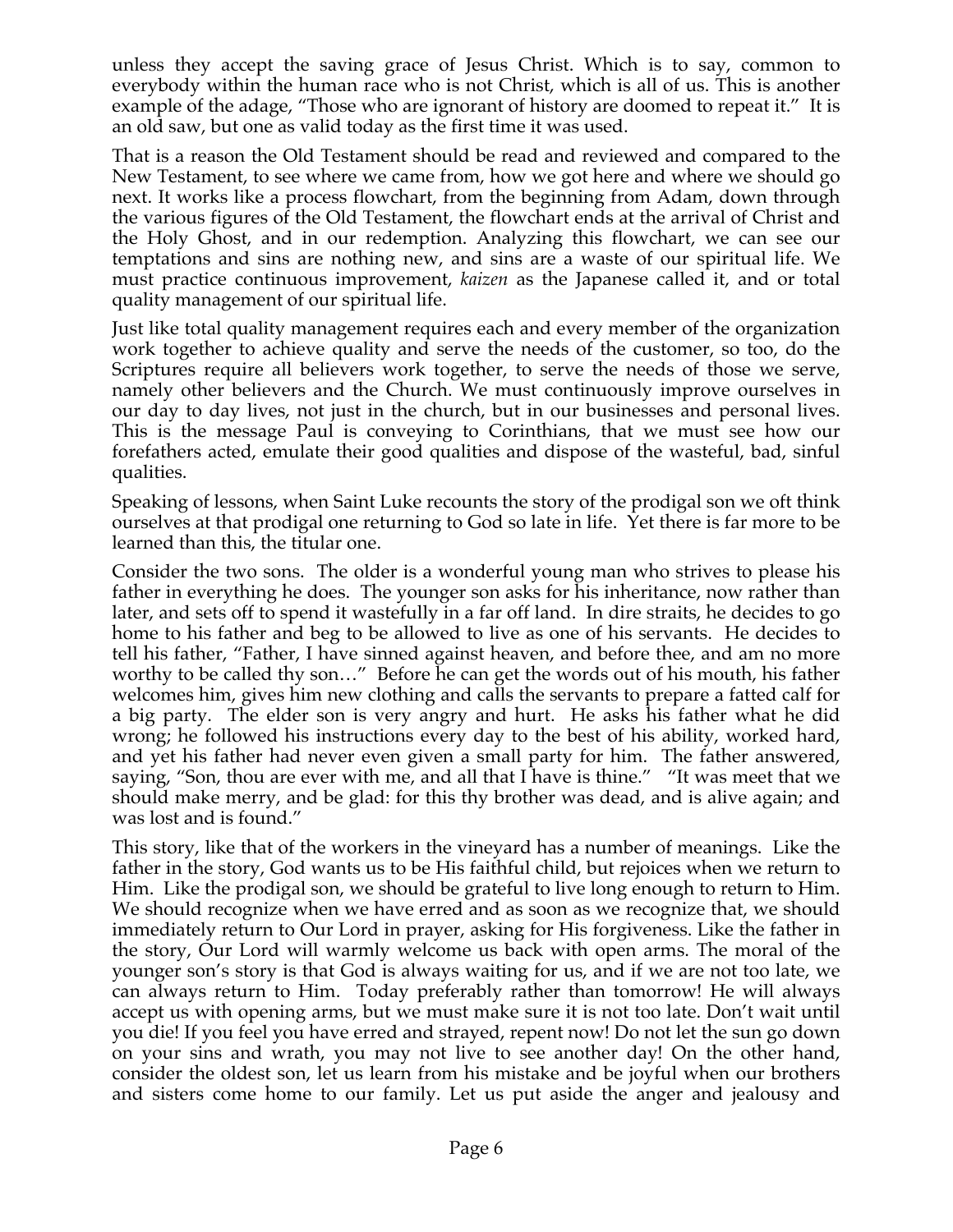replace those hurtful emotions with the emotions of pure love and joy! Let us join in the celebration and not begrudge the fatted calf. We should not be jealous or angry when our long lost brethren return to the flock of Christ! We should be merry and joyful that they have returned to us! Do not let you anger and pride cloud your emotions like it does so many of us. But rather see a sinner coming back into His flock and rejoice in that he is no longer headed towards the Pit!

Action counts. For by their actions ye shall know them.

Heaven is at the end of an uphill trail. The easy downhill trail does not lead to the summit.

The time is now, not tomorrow. The time has come, indeed. How will you ACT?

It is by our actions we are known.

# **Be of God - Live of God - Act of God**

# *Bishop Dennis Campbell's Sermon*

Bishop Dennis is a brilliant speaker. He is able to take biblical precepts and make them



perfectly understandable, even to me. Oft he provides the text of his sermons and I take the utmost pleasure in passing them on:

> **Prodigals and Elder Brothers** Luke 15 August 2, 2015

The parable of the prodigal son is one of the best known passages in the Bible. It is known by people of many religions as well as by people who claim to have no religion. Christians, of course, treasure it as the inspired

Word of God, and because of it's clear teaching about the loving Father who joyfully receives penitent sinners.

Not many know that the parable really begins in the first verse of Luke 15. "Then drew near to him all the publicans and sinners for two hear him." It was the way Christ welcomed sinners that caused the Pharisees to say disdainfully, "This man receiveth sinners." The Pharisees believed they were hurling a terrible insult at our Lord. They believed their insult proved that the claims of Christ were not true. Obviously, He could not be the Messiah because He welcomed people the Pharisees considered unfit. But to anyone who, like the prodigal son, comes to himself, meaning to realise his true condition before God, and honestly is able to say to God, "I have sinned against heaven, and before thee, and I am no more worthy to be called thy son" (Lk. 15:18, 19), these are some of the most comforting words we can hear. For, once we truly recognise that we are sinners, and are not worthy to dwell in God's house, but instead deserve His wrath, the knowledge that He receives sinners, as this father received his son, is comfort and hope and healing to the troubled soul.

Answering the charge of the Pharisees, our Lord tells several parables, including the parable of the Prodigal Son, to show that He does in deed receive sinners. In fact, He does not just receive them, He diligently seeks them. Receiving sinners is the very heart of His mission. It is why He left Heaven and came to earth to live as a man. He told Zaccheus, another publican, that He "is come to seek and to save that which was lost."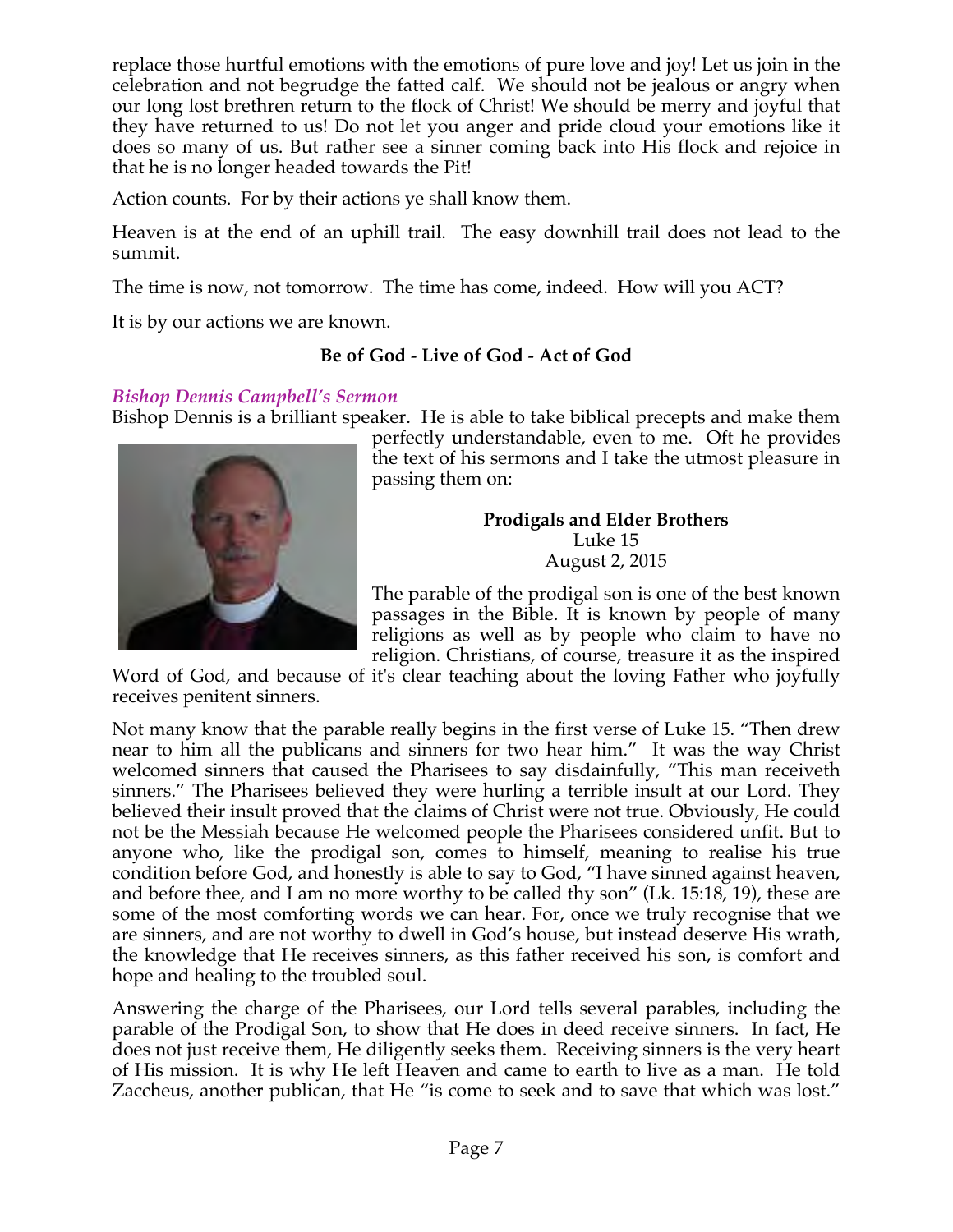Who were the lost He came to save? Sinners. He came to save those whom the Pharisees rejected. To make this point crystal clear Christ, told a story about a shepherd seeking a lost sheep, a woman searching for a lost coin, and a father running to receive and welcome a lost, prodigal son.

The prodigal son, then, is a symbol of all those publicans and sinners Jesus received back in verses 1 and 2. Publicans were tax collectors. The Romans expected the provinces and conquered territories of the Empire, to pay Rome for the "peace" Rome provided. And Rome did provide peace. In fact, most people in the Empire lived a little better under Roman rule than they had under other empires, or as independent states. The status of the poor and enslaved didn't change much, but at least the constant wars of competing rulers ended. as did much of the violent crime. But the Romans charged for being the world's police force. They exacted heavy tribute, or, taxes, from the conquered people. And they collected the tribute by appointing native people to gather it from their own countrymen. Thus, Greeks collected taxes in Greece, Gauls collected them in Gaul, and Jews collected them in Israel.

Needless to say, the tax collectors were often corrupt. For they were allowed to take what Rome required, plus whatever they could squeeze out of the local community. If they collected anything above what Rome required, they were allowed to keep it. Thus, tax collectors were usually very corrupt, and very rich. Zaccheus was a tax collector, and, by his own admission, had treated people unfairly. That's another way of saying he became rich by stealing the fruits of other people's labours.

This is a particularly horrible crime. By it, Zaccheus had kept many people in poverty, and may have even taken the homes and livelihoods of orphans and widows from them. Who knows how many people were homeless and hungry, or even dead, because of Zaccheus and other publicans in Israel?

The Pharisees rejected such people. In a way, they were right to reject them. The Bible has many, many references to the sins of theft and oppression, and, had Israel been a free nation instead of a Roman occupied territory, the law of an eye for an eye and a tooth for a tooth would have been enforced upon such people. Actually, I should say it could have been enforced. It wasn't always. For, then, just as now, people figured out ways to control government and courts in ways that made them exempt from the law.

Under the Romans Israel could not enforce an eye for an eye, but they could put people out of the Temple and synagogue. This had the effect of saying such people were no longer part of Israel. They were no longer part of God's people. They were in the same condition as the Gentiles. They were "aliens from the commonwealth of Israel, and strangers from the covenants of promise, having no hope, and without God in the world" (Eph. 2:12).

The Church likewise has no civil authority to exact civil punishment upon people. It does have the authority, and the commandment of God to put openly wicked people out of its fellowship. The Bible tells us not to keep company with those who claim to be Christians, but are fornicators, coveters, idolaters, railers, drunkards, or extortioners. Instead they are to, "put away from among yourselves that wicked person" (1Cor. 5:11- 13). According to 1 Corinthians 5:5, putting such people out of the Church is the same as turning them over to Satan. It is to say they are not part of the Body of Christ. They are, in fact, aliens from the people of God, strangers from the covenants of promise, without hope, and without God (Eph 2:12).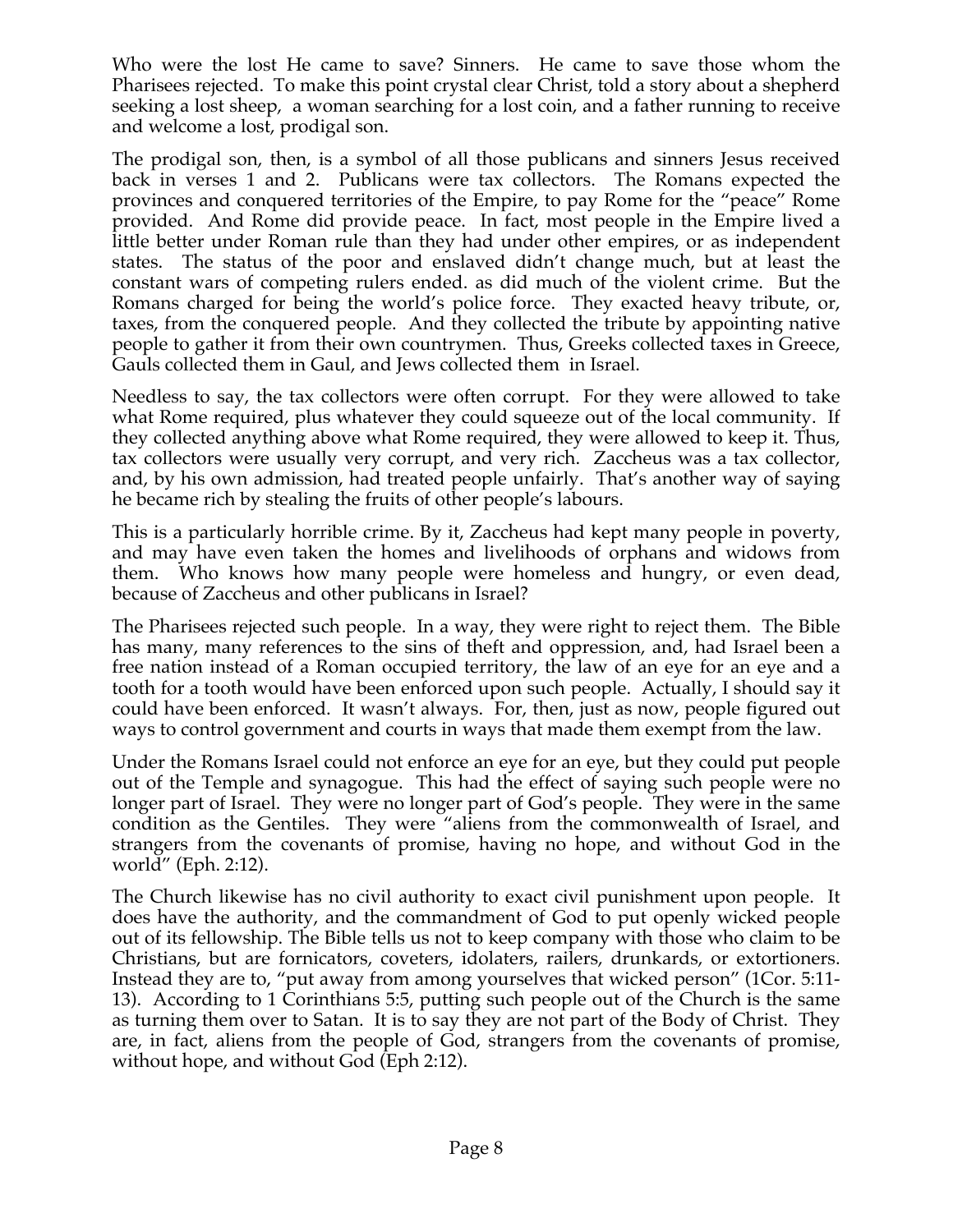Yet, the invitation to return still exists. Such people may have fallen into sin, but Christ receives sinners. He invites fornicators, covetous, idolaters, railers, drunkards, and extortioners to come to Him and be saved. He came to seek such people, and to save them.

This is a precious promise, for it means God is like the loving father in the parable, who runs to those who repent and return, and embraces us in His love, and gives us the place of honour in His house. He rejoices over us. The father in the parable does not list the son's sins, or count the cost of his inheritance. He does not tell the son how much his actions hurt the father emotionally. He simply receives him home. Our Heavenly Father does not chide us for our sins. He does not send us away, telling us we are unfit to be in His house, though we are unfit. He embraces us and welcomes us home. I am reminded here of our Lord's response to the woman taken in adultery. He did not stone her to death. He did not even speak to her in anger, or tell her of the wickedness of her sin. He simply said, "Neither do I condemn thee. Go, and sin no more."

Perhaps some who hear or read this sermon, have prodigal sons or daughters. Maybe they are not fallen into what we would call deep sin, some may be, but others are good, moral people, who don't go to Church, and seem mostly content to live in a way I would call distant from God. They are basically unconcerned about living a devout and Godly life. They want God, but they want Him on their terms, not His. The prodigal son parable reminds me there is always hope. God may yet bring them to themselves. They may yet see their need for Him. They may yet come to Him and say, "Father, I have sinned against heaven and in thy sight, and am no more worthy to be called thy son." If they do they will find a welcoming Father, who rejoices that "this my son was dead, and is alive again; he was lost, and is found" (Lk. 15:24).

The discerning reader can see that we are all prodigals son. We have all run away from God. We have all wasted His resources, and our lives with riotous living (vs. 13). But this parable is more about the Pharisees than the prodigal. The elder son, the one who stayed home and was angry at the father for letting the prodigal come back represents the Pharisees. In their own minds, they were the good guys. They were the true Israel, the faithful few. They kept all of the laws of God, and countless other rules they had made up to define exactly what it means to be a member of the covenant people and obedient to God. Of course, we know they did not really keep all the laws of God. No mere human can keep all of God's law in both its spirit and letter. But they convinced themselves they kept it, and that with the sacrifices and services of the Temple, they were spiritually pure. Christ's point to them is that they have forgotten the spirit of the law. Outward conformity to the commandments of God, without inward conformity, is non-conformity. This is why Christ equates lust with adultery and hate with murder. The desire is as much a sin as the action.

I spoke a few minutes ago about the hope we have that the prodigals in our circles of family and friends will come to themselves and turn to God. I need to speak now about the peril of those who believe they are right with God, when in reality they are still far from Him. I would say it is better to be in open sin, and know it, than to think you are right with God when you are not. There is a tendency among people, especially those who were taken to church in their youth, to think they are right with God because they hold orthodox beliefs about Him. There is a tendency to think that, because they have not given in to the big temptations, but are instead, moral people, generous and kind to others, and because they pray on occasion, go to church once in a while, or, at least are still on the membership role of some church somewhere, they are right with God and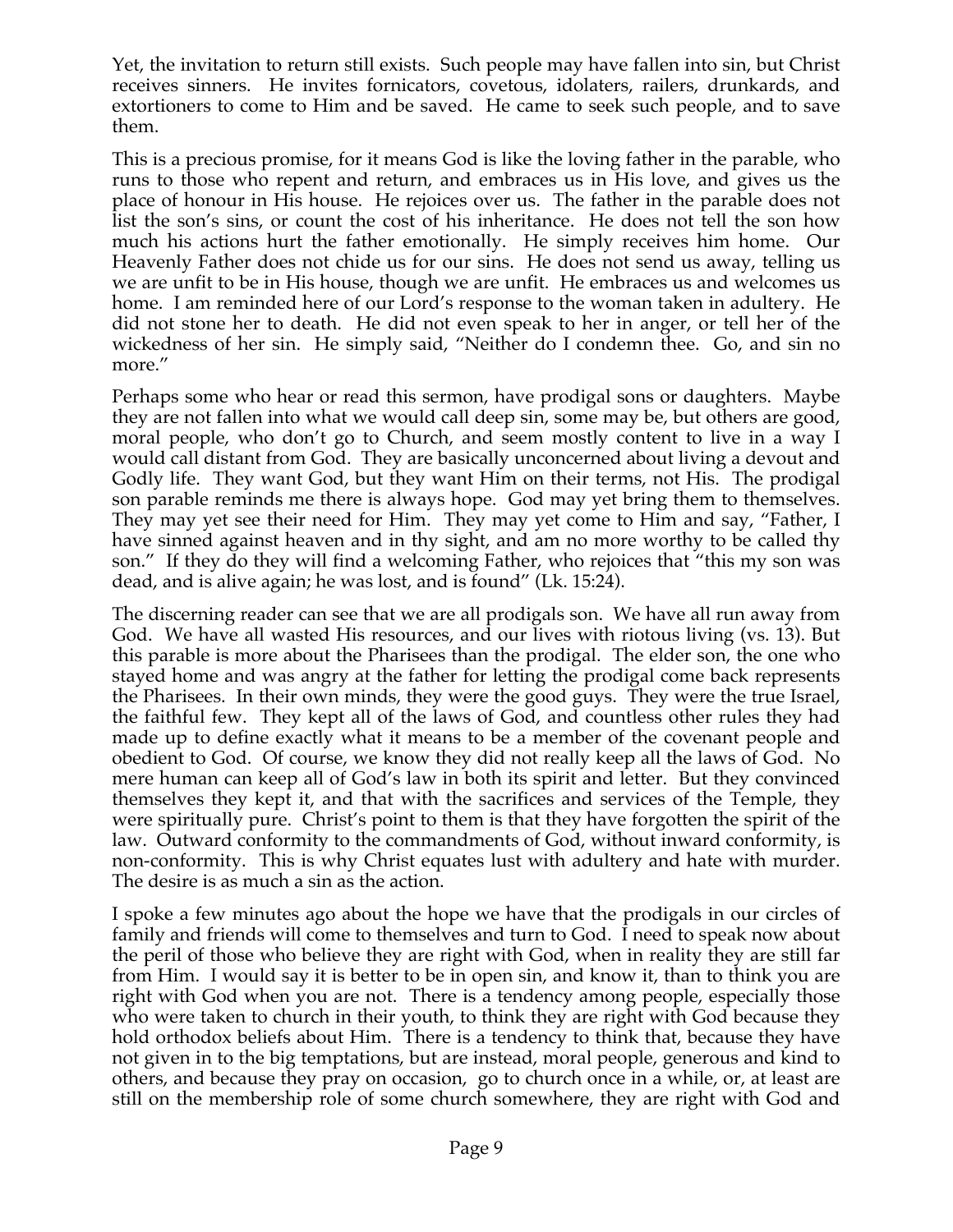Heaven bound. Such people may have some knowledge of the meaning of the law and word of God, but they have no knowledge of the heart of God. Such people are willing to follow God outwardly, when it is convenient, and when He leads in a direction in which they want to go, but are unwilling to give their hearts to God without reservation. They will give some allegiance to God, but their hearts belong to them. Such people need to look at the elder son of the parable. Such people need to look at Christ's words to the Pharisees, which are who the elder son represents. It is these same Pharisees Christ addresses in Matthew 23:13, "ye shut up the kingdom of heaven against men: for ye neither go in yourselves, neither suffer ye them that are entering to go in." In modern English Christ is saying, you tell people they aren't going to Heaven, but you're not even going in yourselves. Such people are trying to sail to Heaven on the Titanic.

It is not mere outward obedience God wants. If that were all He wanted, the Old Testament sacrifices would be enough to please Him. But God wants your heart. In fact, God demands your everything. He demands your money, your sexuality, your attitudes, your values, your mind, your heart, your life, and your very soul. That's why following Christ is often spoken of as taking up your cross, or crucifying yourself. That's why the Bible talks about being a Christian as dying to self and living only for Christ. That's why the Bible says real Jews are not those who are outwardly Jews, but those who are inwardly Jews. It is not ancestry or ceremony, it is the heart that makes a Jew a Jew, and it is the heart that makes a Christian a Christian.

I want to make one more point before I end the sermon today. I need to call attention to the fatted calf. Most people read this and think only about a feast and a party. But I believe there is more to it. I believe our Lord is making a reference to His death. A fatted calf is one that has been prepared for slaughter, and Jesus Christ came to earth to be slaughtered. Acts 8:32 says, "He was led as a sheep to the slaughter." John the Baptist called Him the Lamb of God which taketh away the sins of the world. In Gethsemane Christ said the cross, is why He came into the world. First Peter 1:20, speaking of Christ's death, says it was foreordained before the foundation of the world. In a sense, the whole creation is made for the purpose of allowing Christ to die on the cross. That's how central the cross is to the purpose and plan of God.

So this is the point I want to close on. It is the blood of Christ that makes you righteous in God's eyes. It doesn't matter whether you are a prodigal or an elder brother. It doesn't matter whether you are a Pharisee or a publican or an open sinner. It is not your good deeds, or even your repentance that makes room for you in the Father's house. It is only the grace of God, by which He laid your sins on Christ, and counts you as righteous in His sight.

So, the Father welcomes all who "truly repent and unfeignedly believe His Holy Gospel." Let me paraphrase the next lines of this prayer as found in our Book of Common Prayer. Wherefore let us beseech Him to grant us true repentance , and true belief in His Holy Gospel, so that the last we may come to His eternal joy through Jesus Christ our Lord. Amen.

-- +Dennis Campbell Bishop, Anglican Orthodox Church Diocese of Virginia Rector, Holy Trinity Anglican Orthodox Church Powhatan, Virginia www.HolyTrinityAnglicanOrthodoxChurch.org www.lifeinthescriptures.blogspot.com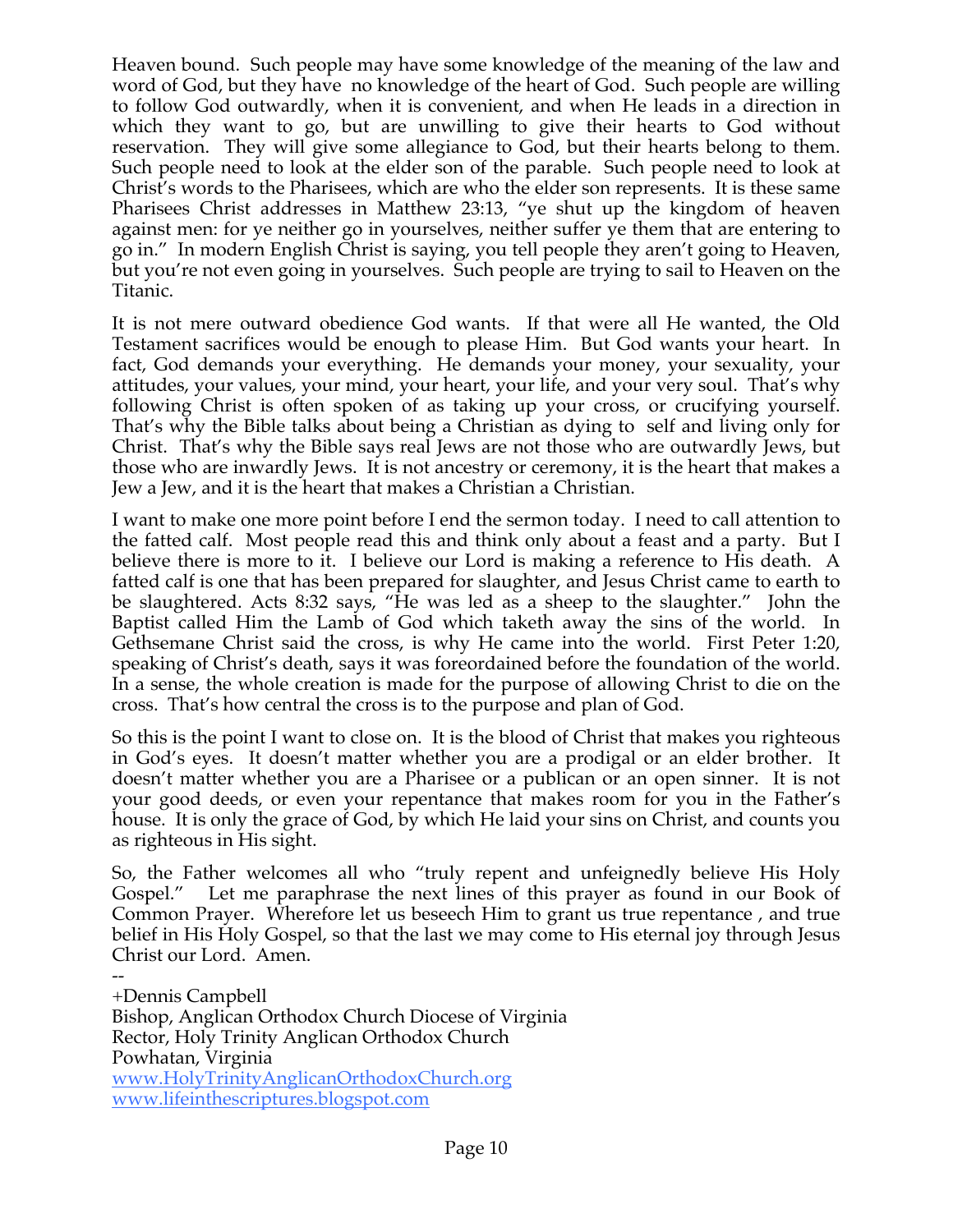#### *Roy Morales-Kuhn, Bishop and Pastor - St. Paul's Anglican Church - Anglican Orthodox Church*

Bishop Roy is pastor of the biggest AOC parish West of the Mississippi and is in charge of the Diocese of the Epiphany.

> **Ninth Sunday after Trinity** 2 August 2015, Anno Domini 1 Corinthians 10:1-13 • Luke 15:11-32

### The Ninth Sunday after Trinity.

*The Collect.*

**RANT** to us, Lord, we beseech thee, the spirit to **GRANT** to us, Lord, we beseech thee, the spirit to think and do always such things as are right; that we, who cannot do any thing that is good without thee, may by thee be enabled to live according to thy will; through Jesus Christ our Lord. *Amen.*



It is now August.

**RETHERN**, I would not that ye should be ignorant, how that all our fathers were under the cloud, and all passed through the sea; and were all baptized unto Moses in the cloud and in the sea; and did all eat the same spiritual meat; and did **BURETHERN**, I would not that ye should be ignorant, how that all our fathers were under the cloud, and all passed through the sea; and were all baptized unto Moses in the cloud and in the sea; and did all eat the same spi them: and that Rock was Christ. But with many of them God was not well pleased: for they were overthrown in the wilderness. Now these things were our examples, to the intent we should not lust after evil things, as they also lusted. Neither be ye idolaters, as were some of them; as it is written, The people sat down to eat and drink, and rose up to play. Neither let us commit fornication, as some of them committed, and fell in one day three and twenty thousand. Neither let us tempt Christ, as some of them also tempted, and were destroyed of serpents. Neither murmur ye, as some of them also murmured, and were destroyed of the destroyer. Now all these things happened unto them for ensamples: and they are written for our admonition, upon whom the ends of the world are come. Wherefore let him that thinketh he standeth take heed lest he fall. There hath no temptation taken you but such as is common to man: but God is faithful, who will not suffer you to be tempted above that ye are able; but will with the temptation also make a way to escape, that ye may be able to bear it.

In this chapter the apostle prosecutes the argument at the close of the last, and, warns the Corinthians against security, by the example of the Jews, who, notwithstanding their profession and privileges, were terribly punished of God for their many sins, their history being left upon record for the admonition of Christians.

Paul resumes his former argument (1 Cor. 8:1-13), about eating things offered to idols; and shows that it was utterly inconsistent with true Christianity, that it was downright gross idolatry, to eat them as things offered to idols; it is having fellowship with devils, which cannot consist with having fellowship with God.

He lets them yet know though they must not eat of things sacrificed to idols as such, and out of any regard to the idol, yet they might buy such flesh in the markets, or eat it at the table of heathen acquaintances, without asking any questions; for that the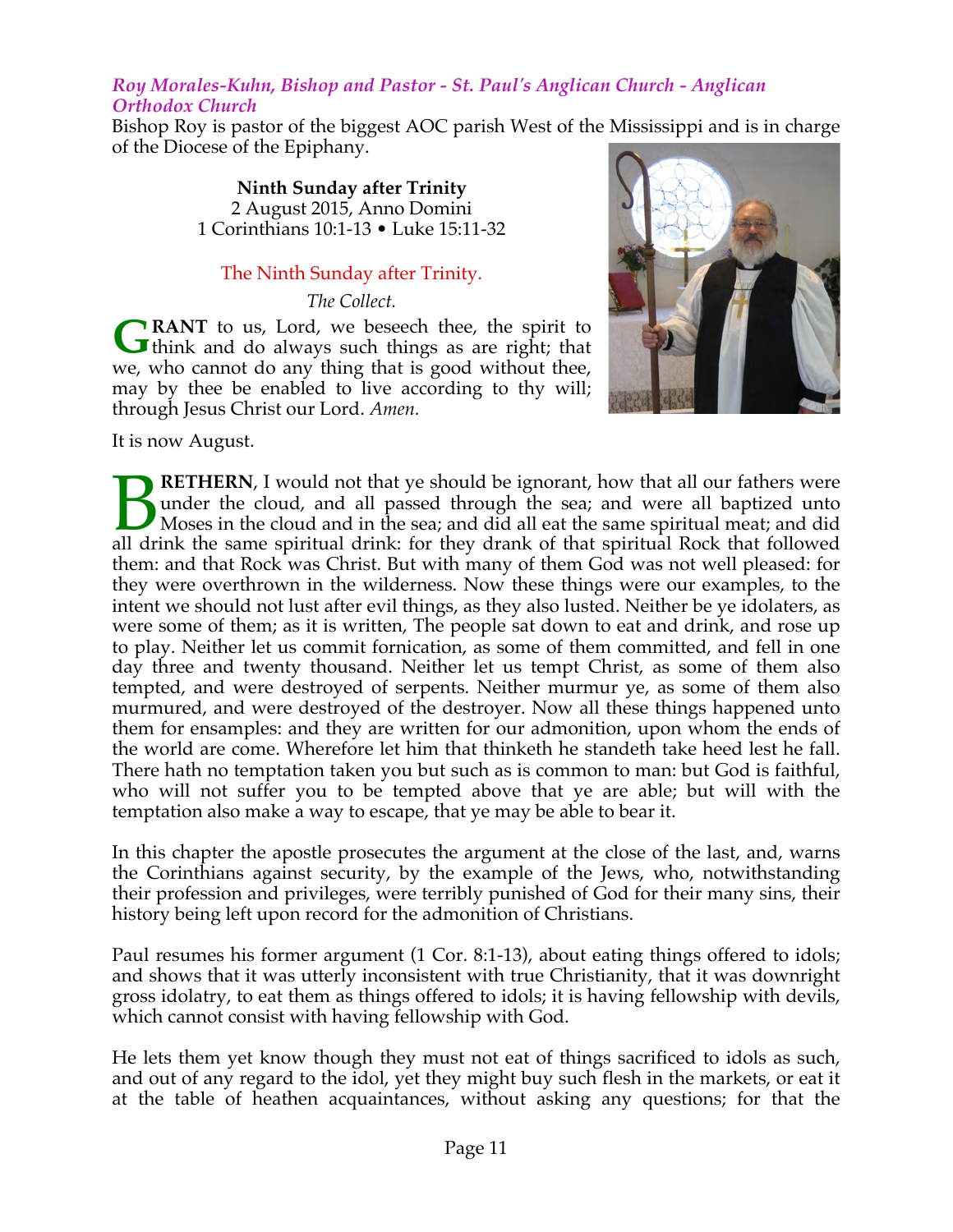heathens' abuse of them did not render the creatures of God unfit to be the food of his servants. Yet liberty of this kind must be used with a due regard to weak consciences, and no offence given by it Jew nor Gentile, nor to the church of God, 1 Cor. 10:23-33.

#### *Verses 1-5*

1.In order to dissuade the Corinthians from communion with idolaters, and security in any sinful course, he sets before them the example of the Jews, the church under the Old Testament. They enjoyed great privileges, but, having been guilty of heinous provocations, they fell under very grievous punishments. In these verses he reckons up their privileges, which, in the main, were the same with ours.

- I. He prefaces this discourse with a note of regard: "Moreover, brethren, I would not that you should be ignorant. I would not have you without the knowledge of this matter; it is a thing worthy both of your knowledge and attention. It is a history very instructive and monitory." Judaism was Christianity under a veil, wrapt up in types and dark hints. The gospel was preached to them, in their legal rites and sacrifices. And the providence of God towards them, and what happened to them notwithstanding these privileges, may and ought to be warnings to us.
- II. He specifies some of their privileges. He begins,
	- a. With their deliverance from Egypt: "Our fathers, that is, the ancestors of us Jews, were under the cloud, and all passed through the sea. They were all under the divine covering and conduct." The cloud served for both purposes: it sometimes contracted itself into a cloudy pillar, shining on one side to show them their way, dark on the other to hide them from their pursuing enemies; and sometimes spread itself over them as a mighty sheet, to defend them from the burning sun in the sandy desert, Ps. 105:39. They were miraculously conducted through the Red Sea, where the pursuing Egyptians were drowned: it was a lane to them, but a grave to these: a proper type of our redemption by Christ, who saves us by conquering and destroying his enemies and ours. They were very dear to God, and much in his favour, when he would work such miracles for their deliverance, and take them so immediately under his guidance and protection.
		- b. They had sacraments like ours.
			- i. They were all baptized unto Moses in the cloud, and in the sea (1 Cor. 10:2), or into Moses, that is, brought under obligation to Moses's law and covenant, as we are by baptism under the Christian law and covenant. It was to them a typical baptism.
			- ii. They did all eat of the same spiritual meat, and drink of the same spiritual drink, that we do. The manna on which they fed was a type of Christ crucified, the bread which came down from heaven, which whoso eateth shall live forever. Their drink was a stream fetched from a rock which followed them in all their journeyings in the wilderness; and this rock was Christ, that is, in type and figure. He is the rock on which the Christian church is built; and of the streams that issue from him do all believers drink, and are refreshed. Now all the Jews did eat of this meat, and drink of this rock, called here a spiritual rock, because it typified spiritual things. These were great privileges. One would think that this should have saved them; that all who ate of that spiritual meat, and drank of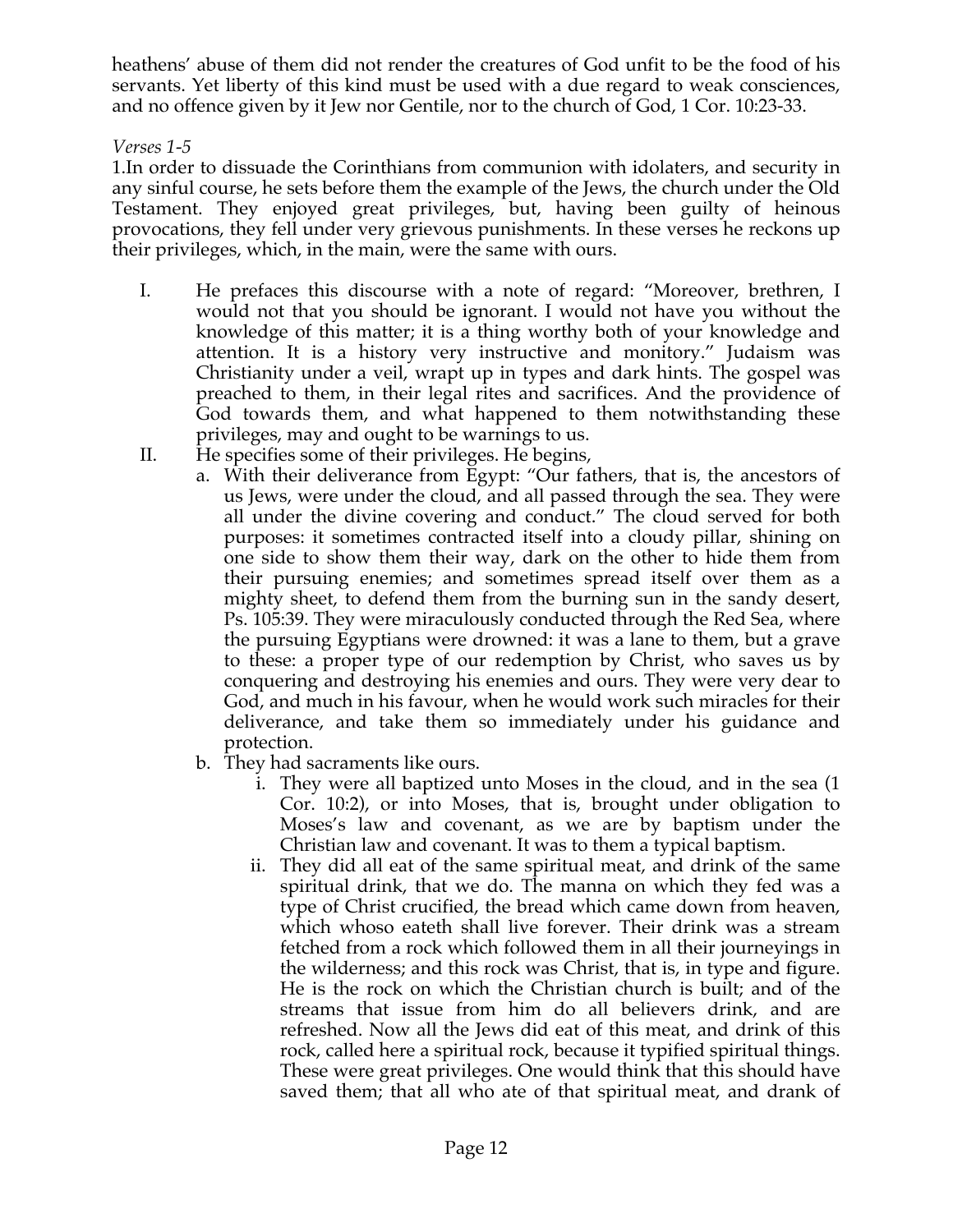that spiritual drink, should have been holy and acceptable to God. Yet was it otherwise: With many of them God was not well pleased; for they were overthrown in the wilderness, 1 Cor. 10:5. Note, Men may enjoy many and great spiritual privileges in this world, and yet come short of eternal life. Many of those who were baptized unto Moses in the cloud and sea, that is, had their faith of his divine commission confirmed by these miracles, were yet overthrown in the wilderness, and never saw the promised land. Let none presume upon their great privileges, or profession of the truth; these will not secure heavenly happiness, nor prevent judgments here on earth, except the root of the matter be in us.

#### *Verses 6-14*

The apostle, having recited their privileges, proceeds here to an account of their faults and punishments, their sins and plagues, which are left upon record for an example to us, a warning against the like sins, if we would escape the like punishments. We must not do as they did, lest we suffer as they suffered.

- I. Several of their sins are specified as cautions to us; as,
	- 1. We should shun inordinate desires after carnal objects: Not lust after evil things, as they lusted, 1 Cor. 10:6. God fed them with manna, but they must have flesh, Num. 11:4. They had food for their supply, but, not content with this, they asked meat for their lusts, Ps. 78:18. Carnal desires get head by indulgence, and therefore should be observed and checked in their first rise: if once they prevail, and bear sway in us, we know not whither they will carry us. This caution stands first, because carnal appetites indulged are the root and source of much sin.
	- 2. He warns against idolatry (1 Cor. 10:7): Neither be you idolaters, as were some of them; as it is written, The people sat down to eat and drink, and rose up to play. The sin of the golden calf is referred to, Exod. 32:6. They first sacrificed to their idol, then feasted on the sacrifices, and then danced before it. Though only eating and drinking are mentioned here, yet the sacrifice is supposed. The apostle is speaking to the case of the Corinthians, who were tempted to feast on the heathen sacrifices, things offered to idols, though they do not seem to have been under any temptation to offer sacrifice themselves. Even eating and drinking of the sacrifices before the idol, and as things sacrificed, was idolatry, which, by the example of the Israelites, they should be warned to avoid.
	- 3. He cautions against fornication, a sin to which the inhabitants of Corinth were in a peculiar manner addicted. They had a temple among them dedicated to Venus (that is, to lust), with above a thousand priestesses belonging to it, all common prostitutes. How needful was a caution against fornication to those who lived in so corrupt a city, and had been used to such dissolute manners, especially when they were under temptations to idolatry too! and spiritual whoredom did in many cases lead to bodily prostitution. Most of the gods whom the heathens served were represented as patterns of lewdness; and much lewdness was committed in the very worship of many of them. Many of the Jewish writers, and many Christians after them, think that such worship was paid to Baal-Peor; and that fornication was committed with the daughters of Moab in the worship of that idol. They were enticed by these women both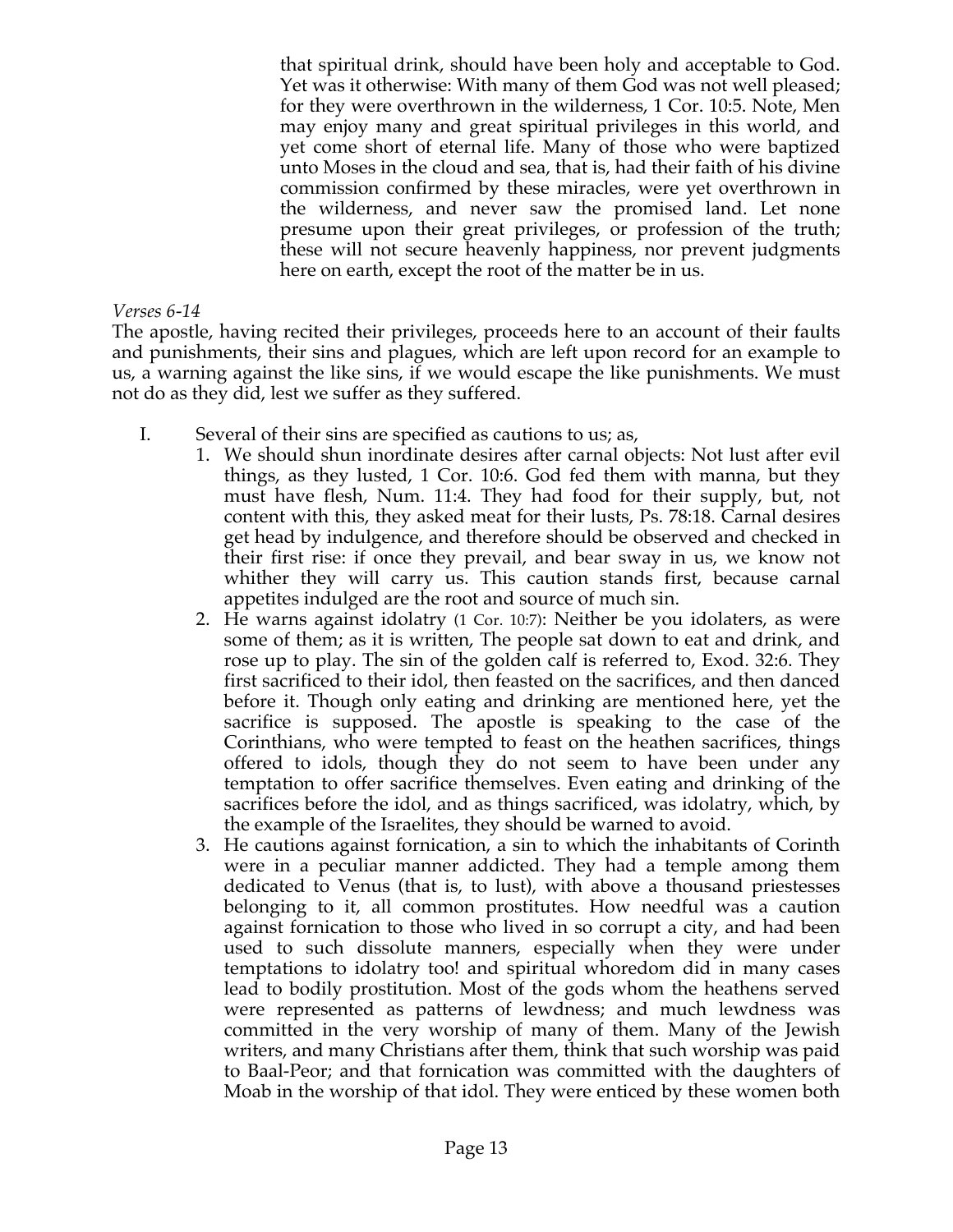to spiritual and corporal whoredom; first to feast on the sacrifice, if not to do more beastly acts, in honour of the idol, and then to defile themselves with strange flesh (Num. 25:1-18), which brought on a plague, that in one day slew twenty-three thousand, besides those who fell by the hand of public justice. Note, Whoremongers and adulterers God will judge, in whatever external relation they may stand to him, and whatever outward privileges he may bestow upon them. Let us fear the sins of Israel, if we would shun their plagues.

- 4. He warns us against tempting Christ (as some of them tempted, and were destroyed of serpents, 1 Cor. 10:9), or provoking him to jealousy, 1 Cor. 10:22. He was with the church in the wilderness; he was the angel of the covenant, who went before them. But he was greatly grieved and provoked by them in many ways: They spoke against him and Moses, Wherefore have you brought us out of Egypt to die in the wilderness? for which reason God sent fiery serpents among them (Num. 21:5, 6), by which many of them were stung mortally. And it is but just to fear that such as tempt Christ under the present dispensation will be left by him in the power of the old serpent.
- 5. He warns against murmuring: Neither murmur you as some of them also murmured, and were destroyed of the destroyer (1 Cor. 10:10), by a destroying angel, an executioner of divine vengeance. They quarrelled with God, and murmured against Moses his minister, when any difficulties pressed them. When they met with discouragements in the way to Canaan, they were very apt to fly in the face of their leaders, were for displacing them, and going back to Egypt under the conduct of others of their own choosing. Something like this seems to have been the case of the Corinthians; they murmured against Paul, and in him against Christ, and seem to have set up other teachers, who would indulge and soothe them in their inclinations, and particularly in a revolt to idolatry. Rather let them feast on idol sacrifices than bear the reproach, or expose themselves to the ill-will, of heathen neighbours. Such conduct was very provoking to God, and was likely to bring upon them swift destruction, as it did on the Israelites, Num. 14:37. Note, Murmuring against divine disposals and commands is a sin that greatly provokes, especially when it grows to such a head as to issue in apostasy, and a revolt from him and his good ways.
- II. The apostle subjoins to these particular cautions a more general one (1 Cor. 10:11): All these things happened to them for ensamples, and were written for our admonition. Not only the laws and ordinances of the Jews, but the providences of God towards them, were typical. Their sins against God, and backslidings from him, were typical of the infidelity of many under the gospel. God's judgments on them were types of spiritual judgments now. Their exclusion from the earthly Canaan typified the exclusion of many under the gospel out of the heavenly Canaan, for their unbelief. Their history was written, to be a standing monitor to the church, even under the last and most perfect dispensation: To us, on whom the end of the world is come, the concluding period of God's gracious government over men. Note, Nothing in scripture is written in vain. God had wise and gracious purposes towards us in leaving the Jewish history upon record; and it is our wisdom and duty to receive instruction from it. Upon this hint the apostle grounds a caution (1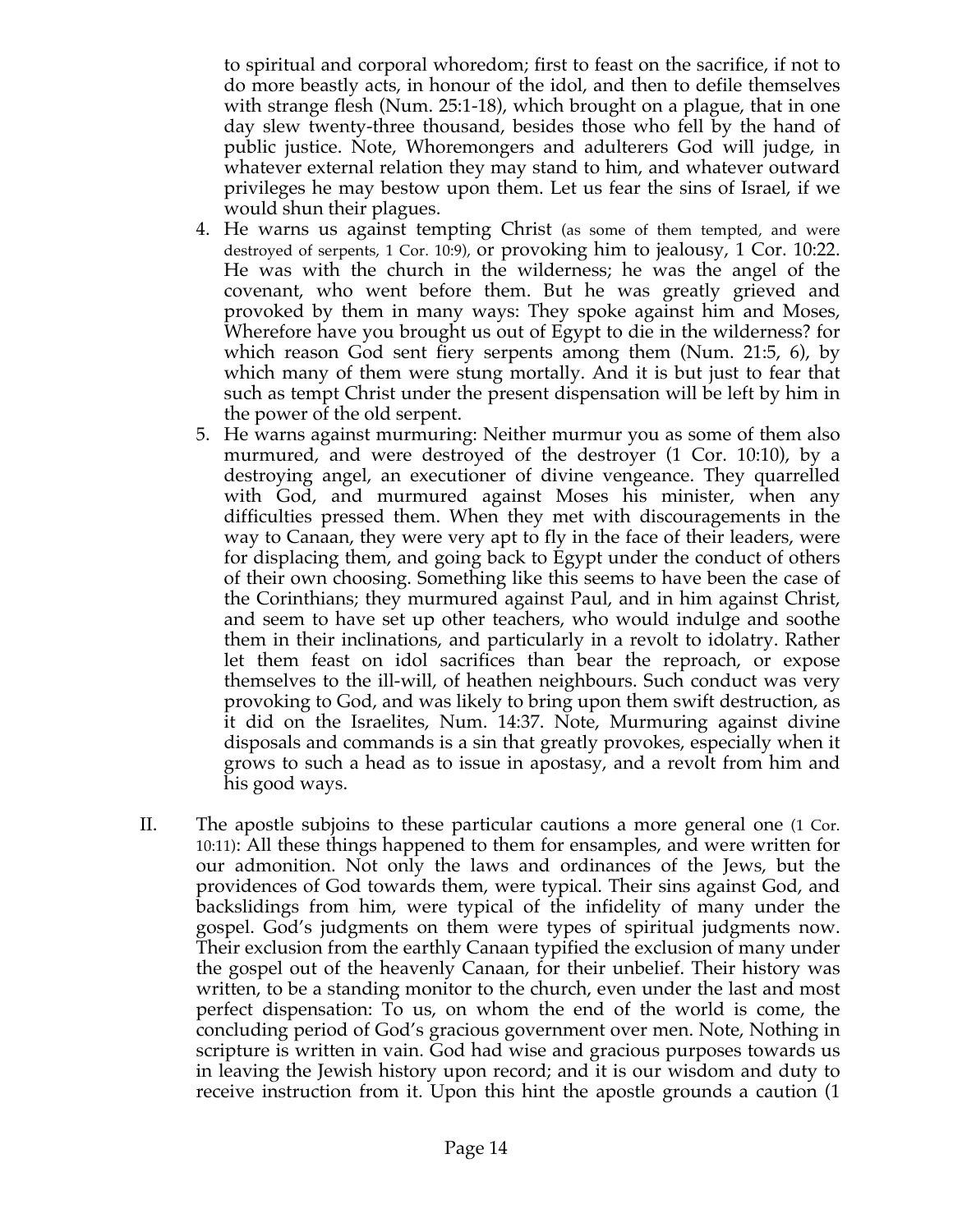Cor. 10:12): Let him that thinketh he standeth take heed lest he fall. Note, The harms sustained by others should be cautious to us. He that thinks he stands should not be confident and secure, but upon his guard. Others have fallen, and so may we. And then we are most likely to fall when we are most confident of our own strength, and thereupon most apt to be secure, and off our guard. Distrust of himself, putting him at once upon vigilance and dependence on God, is the Christian's best security against all sin. Note, He who thinks he stands is not likely to keep his footing, if he fears no fall, nor guards against it. God has not promised to keep us from falling, if we do not look to ourselves: his protection supposes our own care and caution.

- III. But to this word of caution he adds a word of comfort, 1 Cor. 10:13. Though it is displeasing to God for us to presume, it is not pleasing to him for us to despair. If the former be a great sin, the latter is far from being innocent. Though we must fear and take heed lest we fall, yet should we not be terrified and amazed; for either our trials will be proportioned to our strength, or strength will be supplied in proportion to our temptations. We live indeed in a tempting world, where we are compassed about with snares. Every place, condition, relation, employment, and enjoyment, abounds with them; yet what comfort may we fetch from such a passage! For,
	- 1. "No temptation," says the apostle, "hath yet taken you, but such as is common to man, what is human; that is, such as you may expect from men of such principles as heathens, and such power; or else such as is common to mankind in the present state; or else such as the spirit and resolution of mere men may bear you through." Note, The trials of common Christians are but common trials: others have the like burdens and the like temptations; what they bear up under, and break through, we may also.
	- 2. God is faithful. Though Satan be a deceiver, God is true. Men may be false, and the world may be false; but God is faithful, and our strength and security are in him. He keepeth his covenant, and will never disappoint the filial hope and trust of his children.
	- 3. He is wise as well as faithful, and will proportion our burden to our strength. He will not suffer us to be tempted above what we are able. He knows what we can bear, and what we can bear up against; and he will, in his wise providence, either proportion our temptations to our strength or make us able to grapple with them. He will take care that we be not overcome, if we rely upon him, and resolve to approve ourselves faithful to him. We need not perplex ourselves with the difficulties in our way when God will take care that they shall not be too great for us to encounter, especially.
	- 4. When he will make them to issue well. He will make a way to escape, either the trial itself, or at least the mischief of it. There is no valley so dark but he can find a way through it, no affliction so grievous but he can prevent, or remove, or enable us to support it, and in the end overrule it to our advantage.
- IV. And upon this argument he grounds another caution against idolatry: Wherefore, my dearly beloved, flee from idolatry. Observe,
	- 1. How he addresses them: My dearly beloved. It is out of tender affection to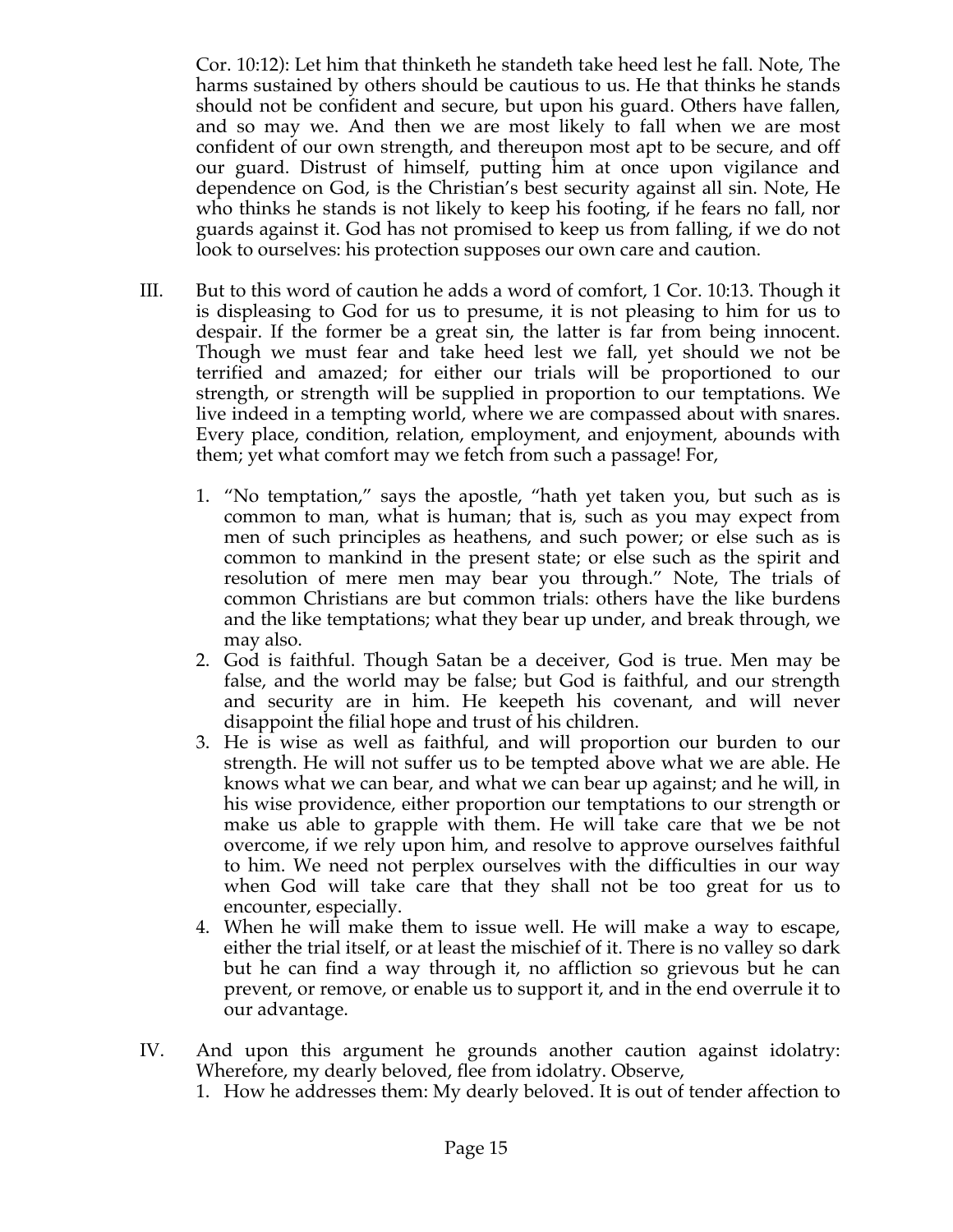them that he presses this advice upon them.

- 2. The matter of his advice: "Flee idolatry; shun it, and all approaches towards it." Idolatry is the most heinous injury and affront to the true God; it is transferring his worship and honour to a rival.
- 3. The ground of this advice: "Seeing you have such encouragement to trust God, and to be faithful, do you approve yourselves men, be not shaken by any discouragements your heathen enemies may lay before you. God will succour and assist, help you in your trials, and help you out of them; and therefore be not guilty of any idolatrous compliances." Note, We have all the encouragement in the world to flee sin and prove faithful to God. We cannot fall by a temptation if we cleave fast to him.

# ✟

#### *Rev Bryan Dabney of Saint John's Sunday Sermon*

We are fortunate to have Bryan's Sunday Sermon. If you want people to come to The



Truth, you have to speak the truth, expouse the truth and live the truth. This is really a good piece and I commend it to your careful reading.

#### **Ninth Sunday after Trinity**

In Paul's Second Letter to the people of Corinth, he wrote:

**UT** this I say, He which soweth sparingly shall reap also sparingly; and he which **BUT** this I say, He which soweth sparingly shall reap also sparingly; and he which soweth bountifully shall reap also bountifully. Every man according as he space that the boundary shall reap also bountifully. Every man a purposeth in his heart, so let him give; not grudgingly, or of necessity: for God loveth a cheerful giver. And God is able to make all grace abound toward you; that ye, always having all sufficiency in all things, may abound to every good work: (As it is written, He hath dispersed abroad; he hath given to the poor: his righteousness remaineth for ever. Now he that ministereth seed to the sower both minister bread for your food, and multiply your seed sown, and increase the fruits of your righteousness;) Being enriched in every thing to all bountifulness, which causeth through us thanksgiving to God. For the administration of this service not only supplieth the want of the saints, but is abundant also by many thanksgivings unto God; Whiles by the experiment of this ministration they glorify God for your professed subjection unto the gospel of Christ, and for your liberal distribution unto them, and unto all men; And by their prayer for you, which long after you for the exceeding grace of God in you. Thanks be unto God for his unspeakable gift. (II Corinthians 9:6-15)

Many Christians will find those verses at odds with what they have been taught about giving to the church<sup>1</sup>. They might ask, "Aren't we supposed to give a certain amount?" In the recent past, I was part of discussion on this subject with those who strongly insisted Christians are supposed to give a tithe or ten percent of their earnings to the

 $1$  This sermon is all about money, funding, paying the bills. It lays open the prime reason that the AOC is not about money. Only a couple of our parishes in the United States have buildings and none of our ministers are paid a single penny. All our funding goes to spreading The Word, not lining The Pocket, too often what should be the Church of God turns to the Almighty Dollar. Regardless of what you may be told, you cannot buy your way into Heaven. God cannot be paid off, He is straight. God does love a cheerful giver, one who gives to further God's work. On the other hand, it would not seem He is impressed by one who gives out of guilt to buy a new jet for the "pastor." There is a place for aircraft in the ministry, but not in the hands of Creflo Dollar - <u>https://www.creflodollarministries.org</u>.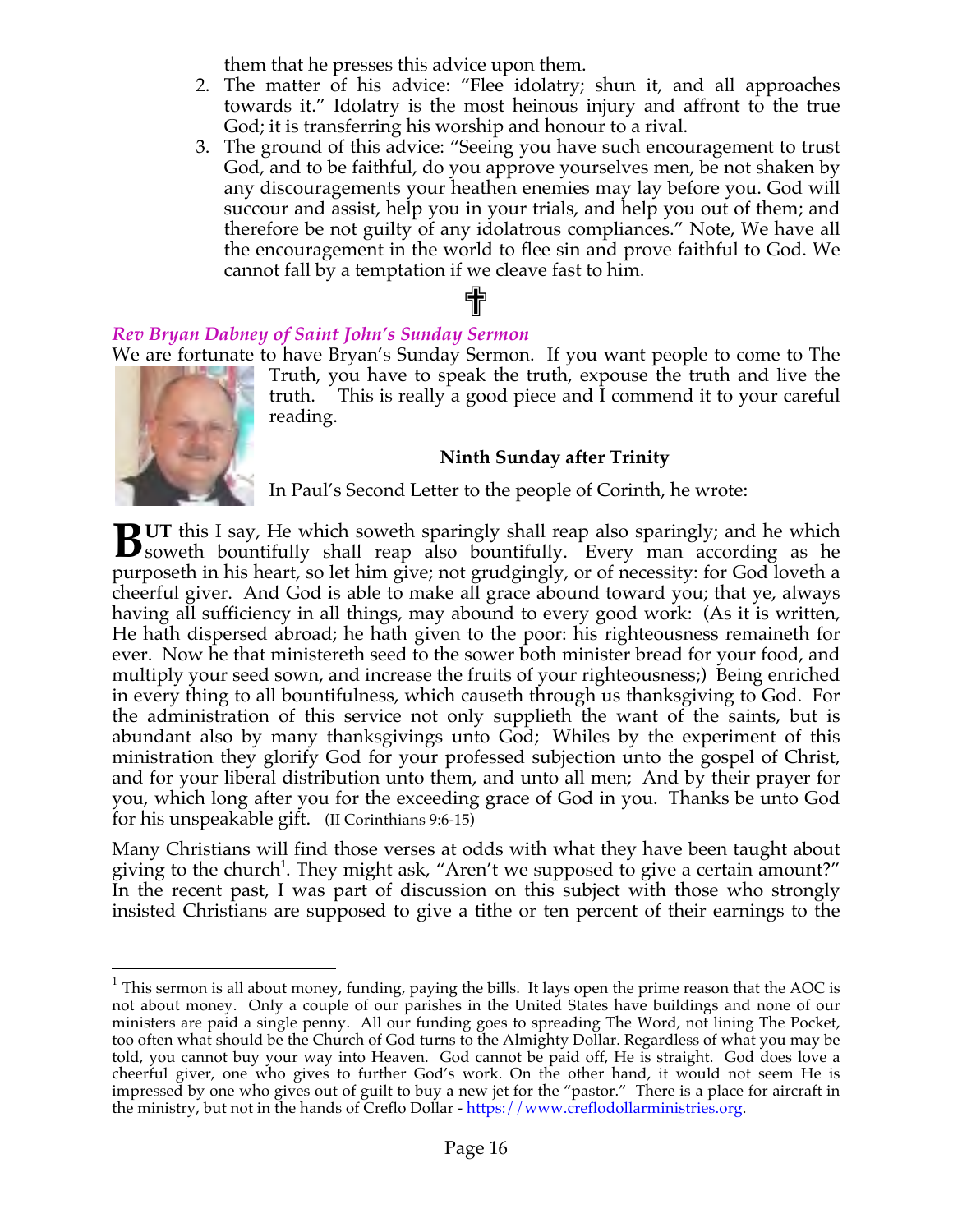church. When asked how they arrived at that amount, they pointed to several Old Testament passages ranging from Genesis to Malachi.

It has been my experience that pastors will take one of the following positions regarding the subject of tithing. First, there are those who will approach the issue of godly giving with good intentions via their use of expressions such as, "Look at all the good we could do if everyone would only tithe the correct amount", or "God desires us to keep this or that program going so we need everyone to put in their proper share." The second position involves browbeating the congregation with accusations such as, "You are keeping back in selfishness," or "You are denying the Lord his due," and probably the worst, "You are stealing from God." Regardless of the challenge, there follows an attendant question regarding the nature of the gift. Should the tither give a certain percentage of his "gross" pay or of his "net" pay? Many congregants will simply comply with the wishes of their pastor because they want to avoid feelings of guilt. There is, however, a third position which a pastor can take and that involves following the prescription for giving as supplied in our epistle lesson.

To understand the biblical nature of giving, let us start with the tithe. There are two Hebrew words that have been translated as tithe or tithing. The first is maaser or "a tenth", and the second is asar or "to take or give a tenth." A popular passage that has been offered as an affirmation of tithing is that of Genesis 14:20 wherein we learn that Abram gave Melchizedek tithes of all the goods he had recovered from his defeat of Chedorlaomer. Notice that Abram did not supply Melchizedek with an annual gift of all that he had, neither was such a requirement placed upon him by the LORD. So this passage is not useful in defending the concept of tithing annually to your local church.

 "But didn't the LORD command the Israelites to tithe?" Clearly the answer is yes, for in Leviticus 27:30 we are told that, ...all of the tithe of the land whether of seed of the land, or of the fruit of the tree, is the LORD's: it is holy unto the LORD. God later clarified the purpose for the tithe in Numbers 18:24-32 as it was used to support the Levites who had no separate inheritance in the land of promise and were thus given a portion of all the tithes and offerings for their services as the priests of God.

Dr. Russell Kelly noted in a rebuttal to Pastor Paul de Jong on the subject of the tithe and tithing that, "...True biblical tithes were always only food from the farms and herds of only Israelites who only lived inside God's Holy Land... The increase was gathered from what God increased and not man's craft or ability." Dr. Kelly also noted that, "God did not command tithes from that which man produced, built... or earned through his own wisdom. Money from crafts and trade always existed in the Bible, but it was never included in the basic definition of 'tithe of food.'" And because God has placed no requirement for money as a tithe, so the aforementioned verses are not useful in defending the payment of such to the church.

Those who have taken the position that a Christian ought to engage in the Old Testament practice of tithing should examine the message of the apostle Paul in his epistle to the Galatians wherein he wrote, ... that a man is not justified by the works of the law, but by the faith of Jesus Christ... for by the works of the law shall no flesh be justified (2:16). Tithing was a work under the law. It was a civil obligation— a requirement— for Jews to perform if they owned herds or farmed crops. The apostle warned the Galatians against the reasoning of the Judaizers when he wrote, O FOOLISH Galatians, who hath bewitched you, that ye should not obey the truth, before whose eyes Jesus Christ hath been evidently set forth, crucified among you? This only would I learn from you, Received ye the Spirit by the works of the law, or by the hearing of faith (3:1-2)?... For as many as are of the works of the law are under the curse: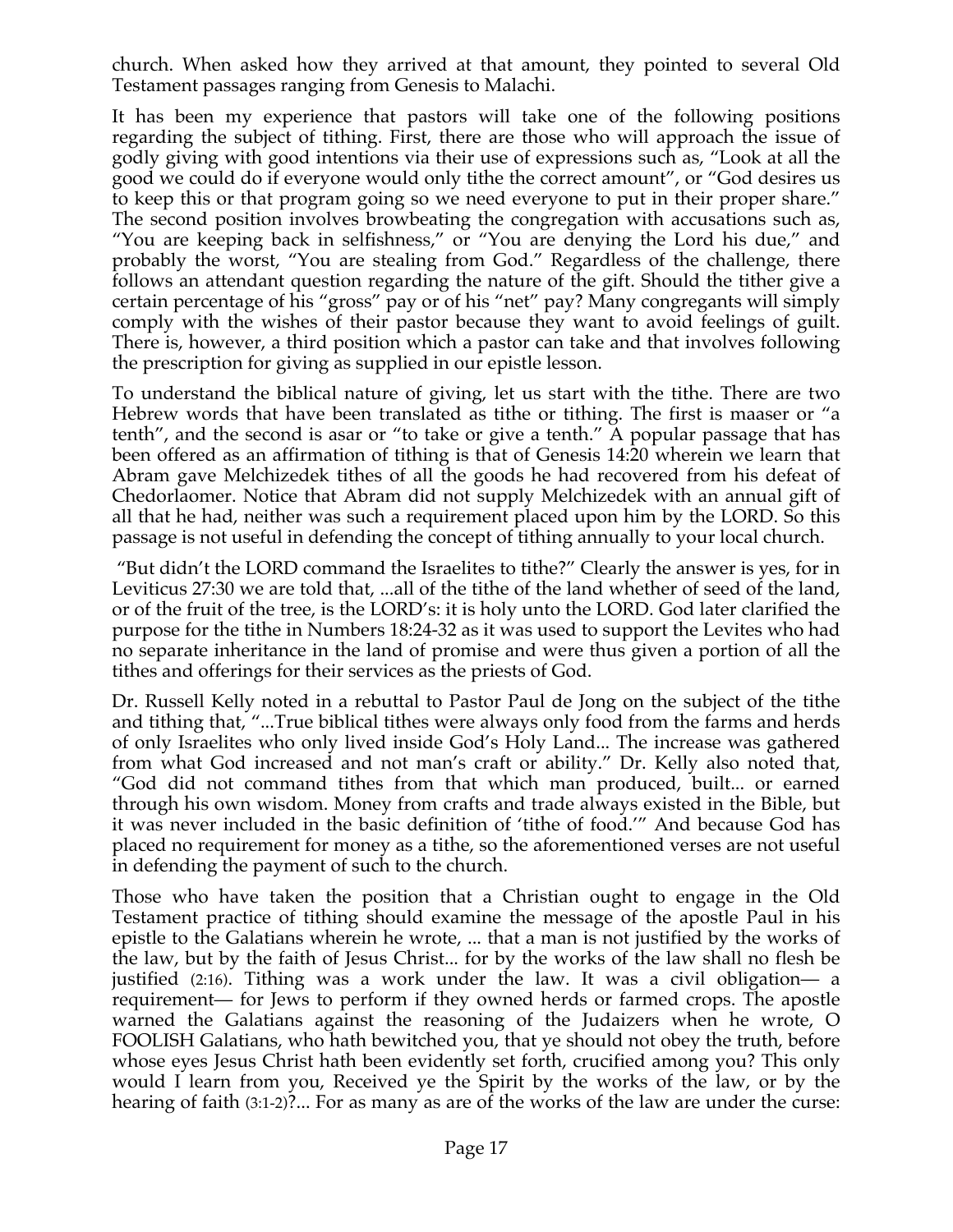for it is written, Cursed is every one that continueth not in all things which are written in the book of the law to do them. But that no man is justified by the law in the sight of God, it is evident: for, The just shall live by faith. And the law is not of faith... Christ hath redeemed us from the curse of the law, being made a curse for us. . . (3:10-13).

As Anglican Orthodox Christians we know from Article VII of our Articles of Religion that, "... Although the Law given from God by Moses, as touching ceremonies and Rites, do not bind Christian men, nor the Civil precepts thereof ought of necessity to be received in any commonwealth; yet notwithstanding, no Christian man whatsoever is free from the obedience of the Commandments which are called Moral." And Article XXXVIII says, "... every man ought, of such things as he possesseth, liberally to give alms to the poor, according to his ability." The early twentieth century theologian and author, W. H. Griffith Thomas wrote concerning this article, "The New Testament has three great principles of giving, and these call for careful attention and constant emphasis on the part of all who are required to teach. A man is to give according as God hath prospered him (I Corinthians 16:2); he is to give according to his ability (Acts 11:29); he is to give according to his heart's purpose (II Corinthians 9:7)... The New Testament is thus true to its genius in avoiding all references to a specific proportion like the Old Testament rule of the tithe. In harmony with the essential feature of Christianity as a religion of principle, not of rule, it lays the burden upon the enlightened spiritual mind to give "according to" what is possessed, pointing out that giving is one of the most definite and searching proofs of the reality of the Christian life." (I John 4:20-21; 3:17-18)

Consider once more the words of St. Paul in II Corinthians 9:6-8. Did you see within the text a command that Christians give out of necessity a tenth of their earnings? Those who endorse the tithe requirement might be surprised to learn that, like St. Paul, none of the other apostles wrote about tithing not because it was an accepted and obligatory practice, but precisely because it was not considered a requirement for membership in the Christian faith. Christ's free gift of salvation is open to all without cost. You do not have to pay an annual fee to be a Christian. St. Peter's response to Simon the sorcerer is applicable: ... Thy money perish with thee, because thou hast thought that the gift of God may be purchased with money (Acts 8:20).

Given the preceding facts, why then do so many pastors preach on tithing when the New Testament is devoid of any passages requiring a church member to give a mandatory tenth or tithe to their local church? This question has multiple valid responses that range from simple ignorance of Scripture to down right greed for gain on the part of those within the hierarchy of the church. As to those who are operating in ignorance, I would admonish them to consult the scriptures. But for those who are in the latter range, I would rebuke in the strongest terms because those pastors are not right with God.

I remember in college overhearing a young ministerial student state in part that he couldn't wait to graduate from seminary so that he could pastor a large church and draw a large salary. I do not know if he ever changed his mind, but it was clear in mine that he regarded the Christian ministry as just another way to make a "fine" living. Sadly, I believe that young man's point of view has been accepted by a fair number of pastors.

Just look about at the ever-increasing number of mega-sanctinasiums which are as prevalent today as Johnson grass down here in the South. They are full of bright lights; with pastors who are garbed in the trappings of the modern world; who receive immodest sums for their services; and who reside in near-palatial opulence which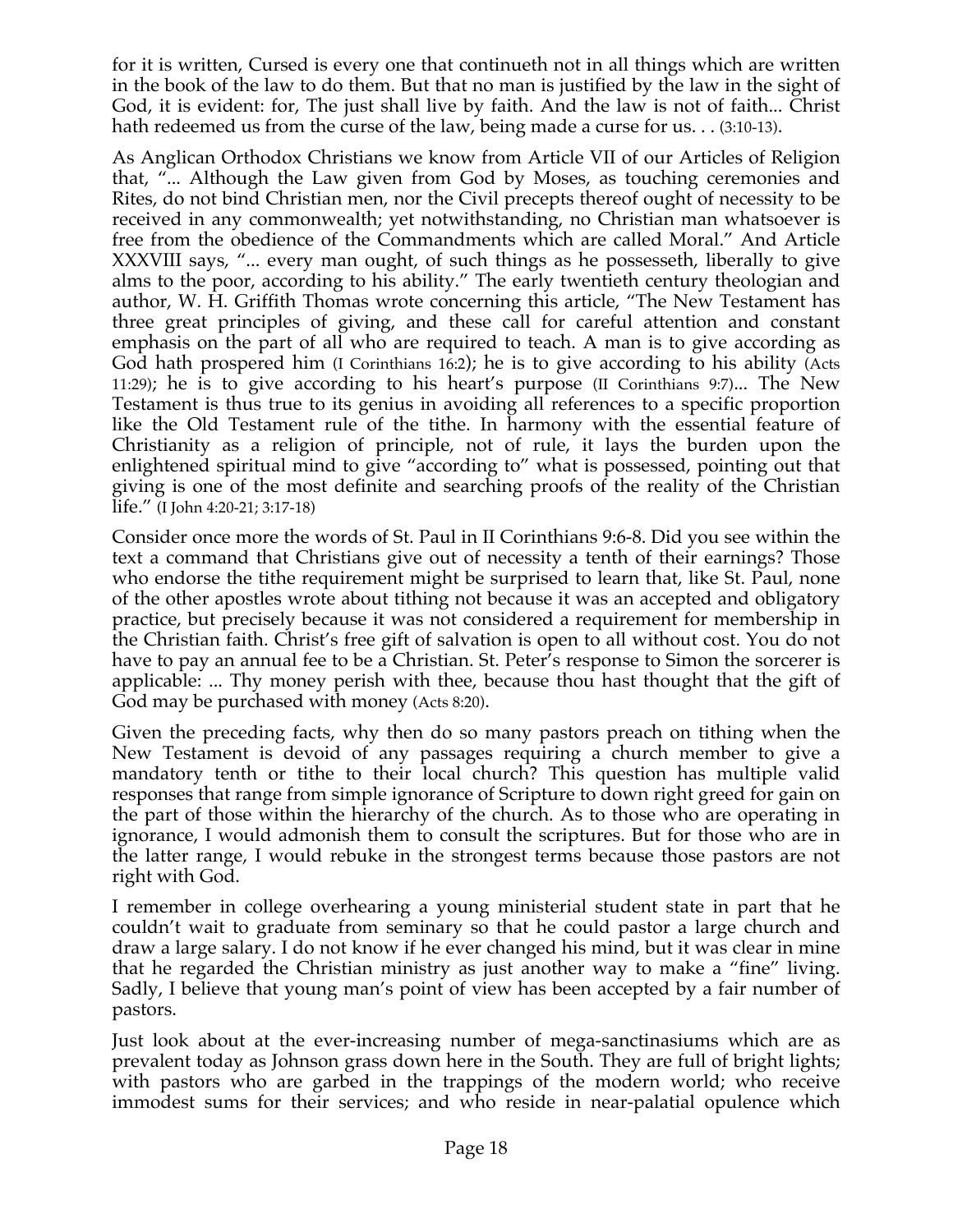would rival the grandest potentate from ages past. Said churches also have music which mirrors that of any modern concert hall. All these things are the lures by which the carnal and the unsuspecting are drawn within those synagogues of Satan (Revelation 3:9) to have their ears scratched and their desires sated (II St. Timothy 4:3-4). Naturally, all this entertainment and sensation costs money. So in order to fund their pastors, programs and endeavors, those churches have uniformly employed the tithe as an effective fundraising technique.

We Christians should understand that the most legitimate and up-front way for a church to raise money is to solicit such from its members who have in times past given from their hearts, and not out of necessity or compulsion. Our Christian faith teaches us that God is our provider, and we must lean on him rather than on our own understanding (Proverbs 3:5). And so pastors and congregations ought to pray for the needs of their churches. God answers prayers including those regarding the provisioning of his church. But when he doesn't supply such provisions in the amounts that a particular board or pastor had in mind, then the leadership within the church will have to take another course of action.

Nobody likes the word "austerity." Shortages happen. Budgets must be trimmed. Sometimes God strips us of those things that we think are important so that we can then do the things he would have us do. Maybe it is time to put an end to those churchsponsored gatherings that do not further the gospel message. Maybe it is time for the church to heed the call of God and return to a purer faith, and a simple and more reverent form of worship where the congregation's focus is on him rather than on themselves and how they feel. Our Lord said, But the hour cometh, and now is, when the true worshippers shall worship the Father in spirit and in truth: for the Father seeketh such to worship him (St. John 4:23).

Some may ask how a church can survive without a steady stream of funds? What about the light bill, the water bill, the insurance bill, the pastor's salary, as well as those of the church secretary, the music director, etc.? What about teaching and outreach materials? What about extra-ministerial activities? It should be understood that every church must address these points particularly if they have a building and pay their minister a living wage. That is why in these difficult economic times, the annual budget meeting can be a harrowing experience for clergy and vestries. Nevertheless, church boards and ministers, as well as congregants are all subject to the laws of economics. If the congregation has less income as a whole, then it follows that the church will have less. That is not a sin, or a case of greedy withholding; that's reality.

One of the gifts with which God has endowed mankind is the capacity for creativity. History tells us that human beings have crafted some really interesting methods for doing things, and that includes raising money. But when it comes to the church, it would be wise to follow God's dictates rather than turning a set- aside practice from the Old Covenant into a new and binding requirement upon those who are under the New Covenant, and all because it might accomplish a desirable financial end.

Folks, "the end does not justify the means." For example, Johann Tetzel took advantage of the pain and anguish which Medieval Christians felt for their deceased loved ones who were believed to be in purgatory. He preyed upon their feelings by selling those hapless souls indulgences which were supposed to permit their loved ones to pass on to glory. Through these sales, he raised a lot of money for the Medieval Church mostly from the poor who were the least able to afford even the small amounts they offered up in the hope that what Tetzel had told them was true. I ask you, When a pastor attempts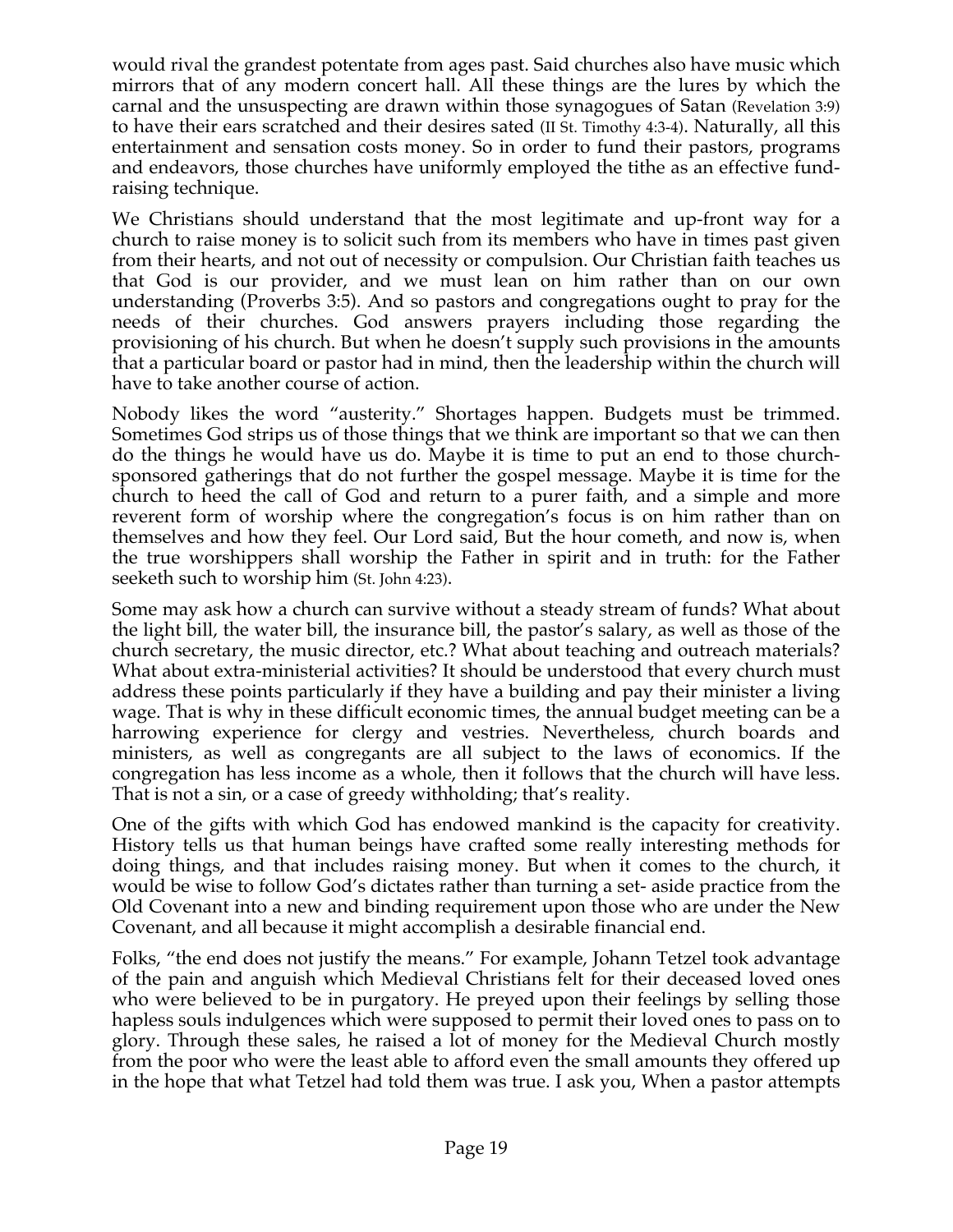to press upon a believer the notion that not tithing is sinful, or that the believer is "stealing from God," isn't he acting much as Tetzel did?

God loves a cheerful, not a fearful giver, and there is little doubt that such tactics were created to engender fear. The fruits of such fearful giving may prop up a church budget, but at what cost? What about the twisting of God's word to mean something he did not intend? What about the effect upon the giver especially when he realizes that he has been deceived? Dear fellows in Christ, we are under grace and not the Law. We have been freed from the requirements of the Law apart from those things specified by our Lord Jesus Christ, and the apostles in their writings.

Godly folk understand the necessity for giving to support their churches. If we love God, then we will give cheerfully regardless of the amount. But whatever a person vows to give, that is between that individual and the Lord. If God has put it upon your heart to give a particular amount, then who is to say otherwise? And remember that whatever you decide to give— whatever you purpose before God— then give it with joy. You cannot out-give God, so trust in him to provide as he will, ... make all grace abound toward you; that ye, always having all sufficiency in all things may abound to every good work.

Let us pray,

**TATHER**, we come before thy throne of grace in thanksgiving for all that you have **FATHER**, we come before thy throne of grace in thanks giving for all that you have given us; and we ask that you put upon our hearts to cheerfully give in such a manner, that those things which are necessary for our worship of thee, and our service to thee may continue unabated; for this we ask in the name of thine only begotten Son, Jesus Christ. Amen.

Have a blessed week, Bryan+

#### *After Church Hospitality*

We would like some pictures of your after service gatherings. Come on! Help out!

# *People in our Prayers* - http://faithfulcenturionprayerteam.blogspot.com/

#### **Why? Prayer is an extremely important activity.**

It is not that God knows not our needs, for He surely does. Yet, Jesus commanded us to ask God for those same needs. In addition to the obvious of asking God for help, offering thanksgiving and the like, prayer helps us focus our thoughts on how we might do God's work.

The Prayer Team of the Anglican Orthodox Church was established to help our members and fellow Christians pray for those in need and to give thanks as well for the blessings we have been granted.

#### **Who can be on the list? Do I have to be a member of the Anglican Orthodox Church to be prayed for?**

No! The only qualification to be on the list is that you want our prayer team to pray for you. We are Christians and are happy to pray for you, no matter who you are. If you want help from God, you are our kind of people.

#### **What is the commitment from the prayer team?**

Each member of the team will pray for the desired outcome at last once per day.

#### **How do I get myself or someone else on the prayer list?**

You can email one of the prayer team leaders: Jack - jack@faithfulcenturion.org or Dru dru@ faithfulcenturion.org, or call the office at (619) 659-3608 or fill out a prayer card at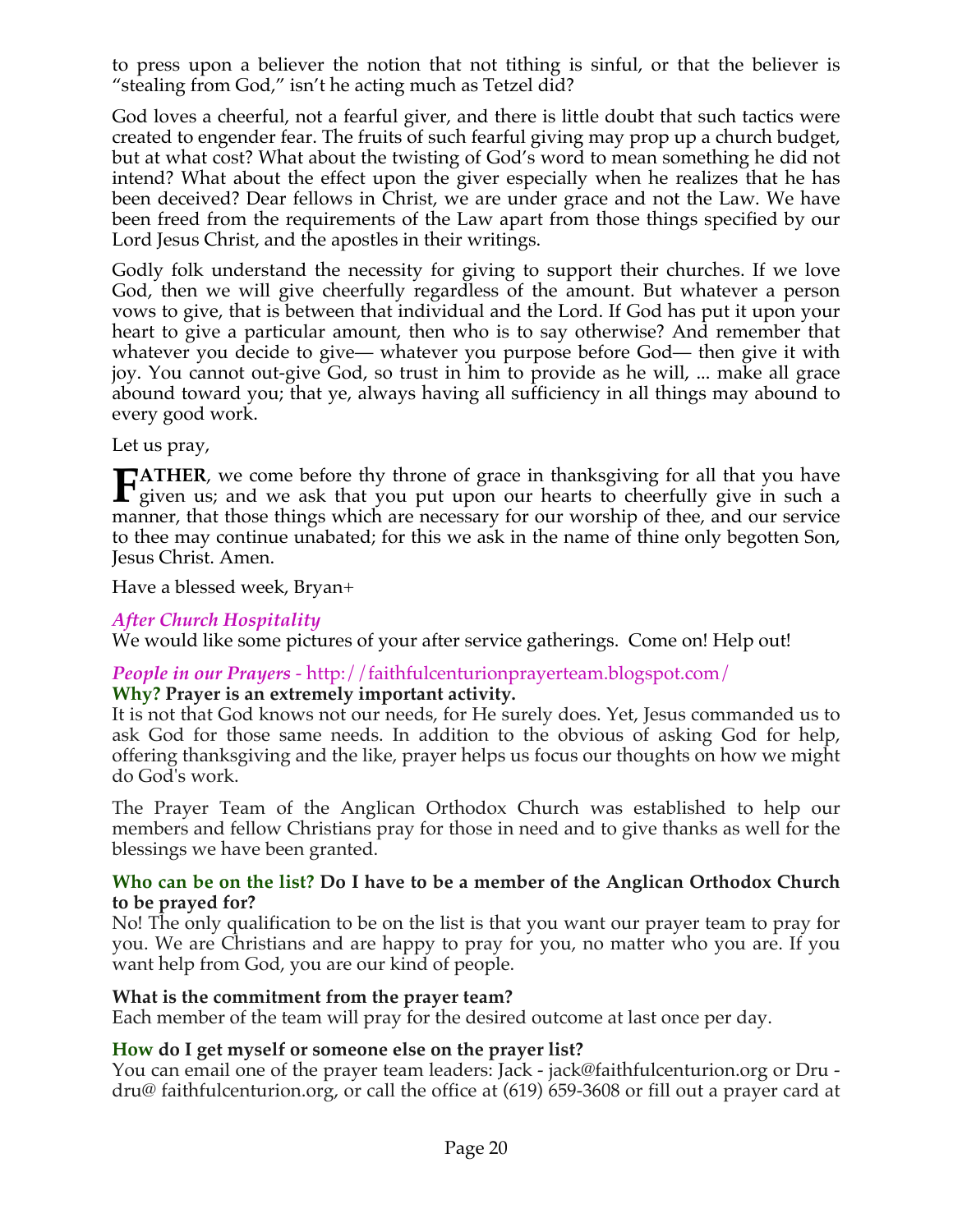#### your church.

### **What should I ask for?**

Depends on what you want. Some people merely want God to be asked to heal their ills and be mentioned by their first name, others want a specific outcome and / or have more of their personal information known to the team. Ask for what you want. It is your desire and need for prayer the team is attempting to meet. For typical examples, see the list below.

#### **Updating the Team**

If you are on our prayer list, or if you have submitted a person that you have asked us to pray for, please update one of the team members or Hap in person, by telephone or email. It helps to be able to pray specifically for these individuals including their specific needs; plus if they get better, it is nice to give thanks!

Please note that on the yellow (maybe green or orange if you get an old one) cards at church, you can ask that those to be prayed for have their names disseminated to the prayer team. Those names will be said in church and appear here. Or, you can ask that their names and purpose be kept confidential, then only Hap will know to pray for them.

#### *Prayer List Notice – If you have someone on the prayer list and their needs have changed, please let us know. We'd like to update our prayers to reflect the need and most important to give thanks!*

#### *Travel*

*Bishop Jerry and Debbie* are on travel this week to and from Atlanta for church services there.

### *Birthday*

*Siri* celebrated her very FIRST birthday on 20 May 2015. She is a member of our church in India and her Grandfather and family will appreciate your prayers.

#### *Anniversary*

*Dru and Hap Arnold* celebrated their 28th anniversary on 21 February 2015, a testimony to the work of God.

#### *Move*

*The Thomas Family* is now in Okinawa for a second short tour. Please pray for this new assignment to go well for Kurt and for Mary and the kids to make new friends.

#### *Departed*

- *Susan Morley* passed away the evening of 1 August 2015, after three weeks in a coma due to an aneurism, then a recovery, then after about ten days she gave up the ghost. Please give thanks for her time here on earth, for a safe passing and for comfort and strength for her family, in particular her husband  $\tilde{C}$ harles<sup>2</sup>, as they adjust to the temporary separation that they might let God carry their sadness, fear and worry.
- *Harold McCormack* (Charlie's father) passed away the morning of 7 July 2015 of pancreatic cancer. Please give thanks for his time here on earth, for a safe passing and for comfort and strength for his family, in particular his son Charlie, as they adjust to the temporary separation that they might let God carry their sadness, fear and worry.

 <sup>2</sup> *Charles* is an AOC Bishop and has been a constant companion and caregiver for Susan.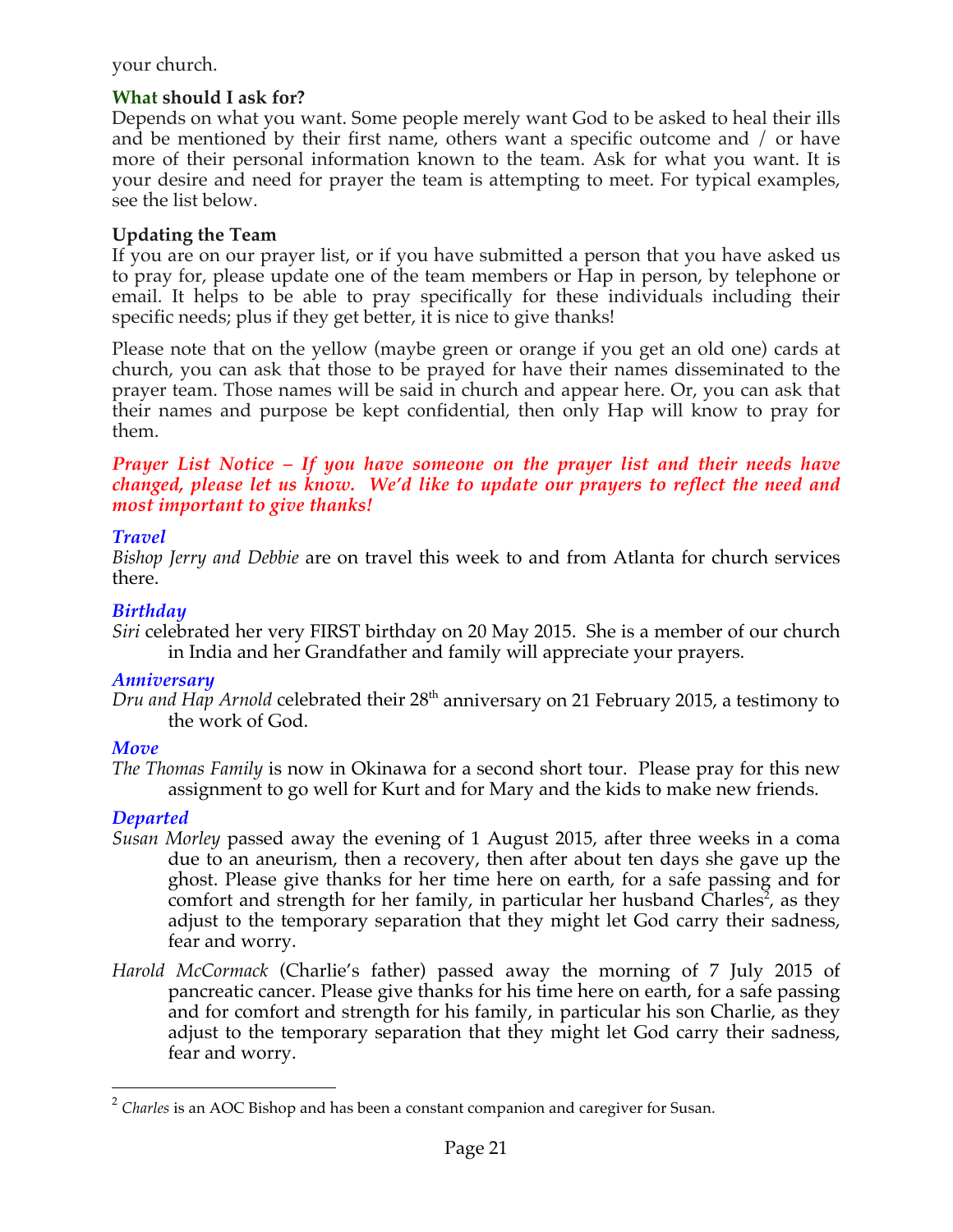- *Bill Williams* passed away the weekend of 21 June 2015, after a hard fight with cancer; please keep his wife, Pam, and their children in your prayers as they adjust to the loss of their husband and father.
- *Barbara Para* (69) passed away during surgery as the result of an aircraft mishap in Siler City, North Carolina. Her husband Freddy was also onboard and was seriously injured. Please give thanks for her time here on earth and pray for Freddy to place his trust in our Lord as he recovers from his injuries and deals with the loss of his wife. Pray for comfort and strength for Freddy and also for Ken Harris, Barbara's brother.

#### *Nearing the end of their time here on earth*

- *Charles* has tonsil cancer; his treatment was stopped in June 2015. The tumor was too large and prevented surgery. Charles is unable to ingest nutrition and he is in a great deal of pain Please pray for him as he prepares to go home to be with his family who have gone before him. Please pray for comfort, understanding, strength and guidance for Phil and his family who will of necessity remain behind.
- *Phil* was taken off life support on 2 April 2015. Please pray for him as he prepares to go home to be with his family who have gone before him. Please pray for comfort, understanding, strength and guidance for Phil and his family who will of necessity remain behind.
- *Maggie* is nearing the end of her time here on earth. Please pray for Maggie and her husband Dub as she prepares to go home to be with her family who have gone before her. Pray for the faith of her family to build and the transition to be good.
- *Alan* is a victim of metastasized colon cancer already destroying his liver. His youngest sister has put aside her hard-earned career to care for her brother in these days on earth. Please pray for him as he prepares to go home to be with his family who have gone before him. Please pray for comfort, understanding, strength and guidance for Alan and his family who will of necessity remain behind.
- *Saundra* is in ICU with congestive heart failure after a heart operation. She is aged and frail. Saundra is near the end of her time here on earth. Please pray for comfort, understanding, strength and guidance for Saundra and her family who will of necessity remain behind. Pray for the love of God to stay foremost in their hearts.
- *Polly* is in hospice care with dementia and spinal stenosis. Please pray for her as she prepares to go home to be with her family who have gone before her. Pray for the faith of her family to build and the transition to be good.

#### *In need of a miracle or understanding of God's Plan*

- *Janet* has had a blood born cancer for several years. Her faith in the Lord is great and he is ready to be with Him. Pray she will be encouraged to not give up until it is her time to go.
- *Holly* has had Colon Cancer, Breast Cancer and now it is in her spine. Please pray for guidance for the medical personnel treating Holly, for a miraculous remission; that Holly's remaining time here on earth might be good. Help Holly and her family put their trust in the Lord and let Him carry their sadness, fear, worry and terror. Pray for strength and courage for Holly.
- *Tim* was on a kidney transplant list and started dialysis and was taken off the transplant list for a heart problem that required stents, while putting in stents a leaking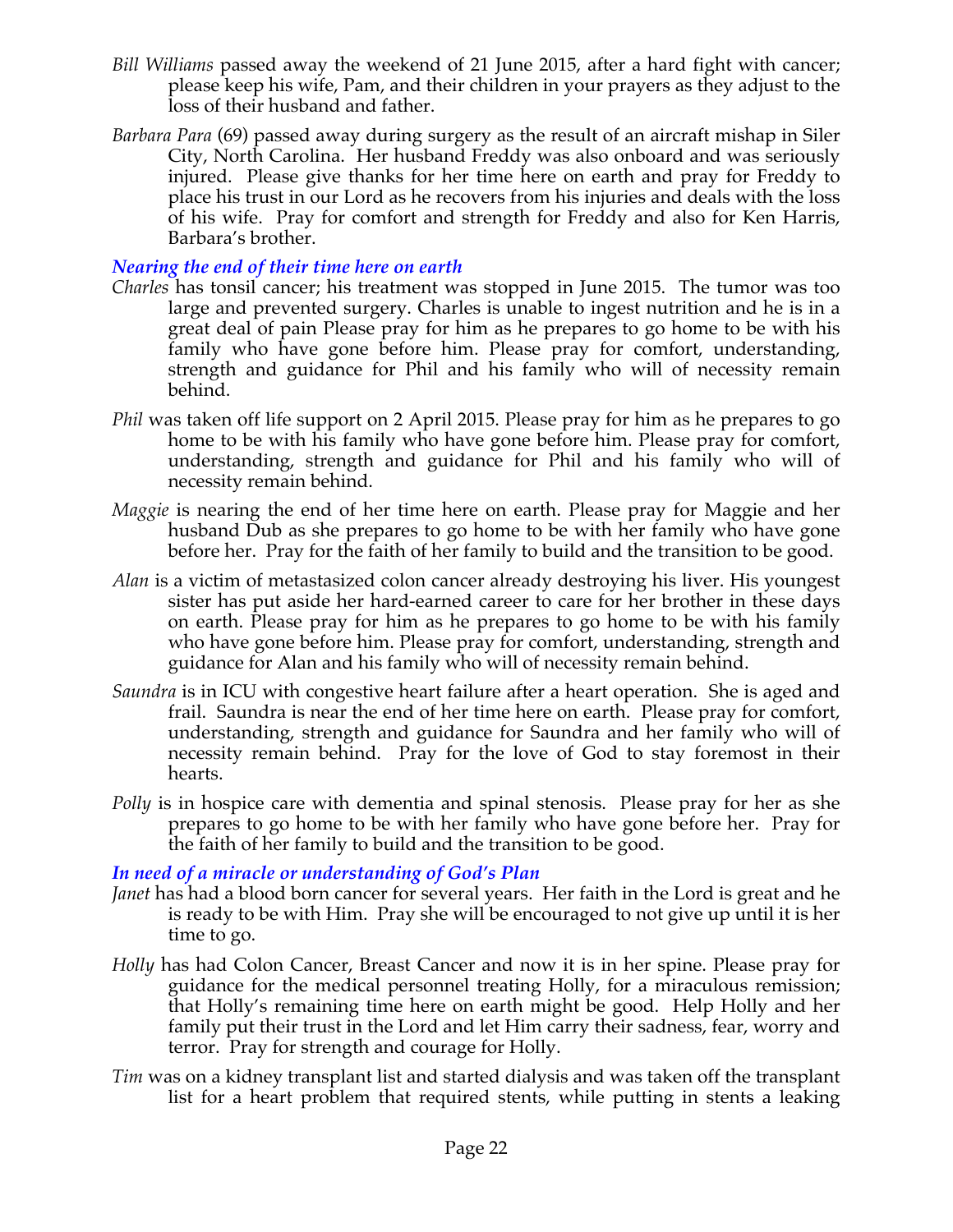valve was found. A port was put in and something happened and it has to be redone. In several days he will have a valve replaced, after heart surgery and recover he will go back on the transplant list. Please remember him in prayer in the days and weeks ahead. Pray he will put his worry on God's shoulders so he might be at peace and rest. Pray for those treating him that they might pay attention and do their best.

- *Marilyn* has been diagnosed with non-operable pancreatic cancer. Please pray for a miraculous remission; that Marilyn's remaining time here on earth might be good. Help Marilyn and her family put their trust in the Lord and let Him carry their sadness, fear, worry and terror.
- *Kathy,* Don Patton's sister, has reoccurring abdominal cancer which has not responded to treatment so far, they are nearing the end of the know treatments, with one course left to try. Please pray for guidance for the medical personnel treating Cathy, for a miraculous remission; that Cathy might put all her sadness, fear, worry and terror on God's back so that her remaining time here on earth might be good. Help Cathy, Don and their family put their trust in the Lord and let Him carry their worry. Give thanks for the great courage and trust in God made manifest in Cathy.
- *June* found she has a recurrence of colon cancer, which is now Stage Four, that is it has spread. Please pray for a miraculous remission; that June's remaining time here on earth might be good. Help June and her family put their trust in the Lord and let Him carry their sadness, fear, worry and terror.
- *Cindy* has been diagnosed with an aggressive malignant brain tumor. Please pray for a miraculous remission; that Cindy's remaining time here on earth might be good. Help Cindy and her family put their trust in the Lord and let Him carry their sadness, fear, worry and terror.
- *Leon McKay* suffered a stroke a few weeks back that has left him unable to speak and while undergoing evaluation the doctors also found he has a very aggressive cancer. Please pray for a miraculous remission; that Leon's remaining time here on earth might be good. Help Leon and his family put their trust in the Lord and let Him carry their worry.
- *Rev. Thomas Brooks* is not improving and being kept alive by artificial machines. Please pray for a miraculous recovery and if that not be God's Will, a rapid passing to home. Help Thomas' family put their trust in the Lord and let Him carry their worry
- *Ronnie* has kidney cancer that has spread and the surgeons are very concerned. Please pray the medical team to formulate a successful treatment plan and for a miraculous remission; that Ronnie's remaining time here on earth might be good. Help Ronnie and family put their trust in the Lord and let Him carry their worry.
- Levi was cancer free for 4 years and just discovered he has kidney cancer. Levi has a great deal of faith and said whether he is healed or God takes him home he will be fine. Please pray for the medical team to pay attention and to their best and for a good outcome. Pray also that Levi and family will be able to put their worry on God's shoulders. In particular, please pray for pain relief; Levi is 22 years old.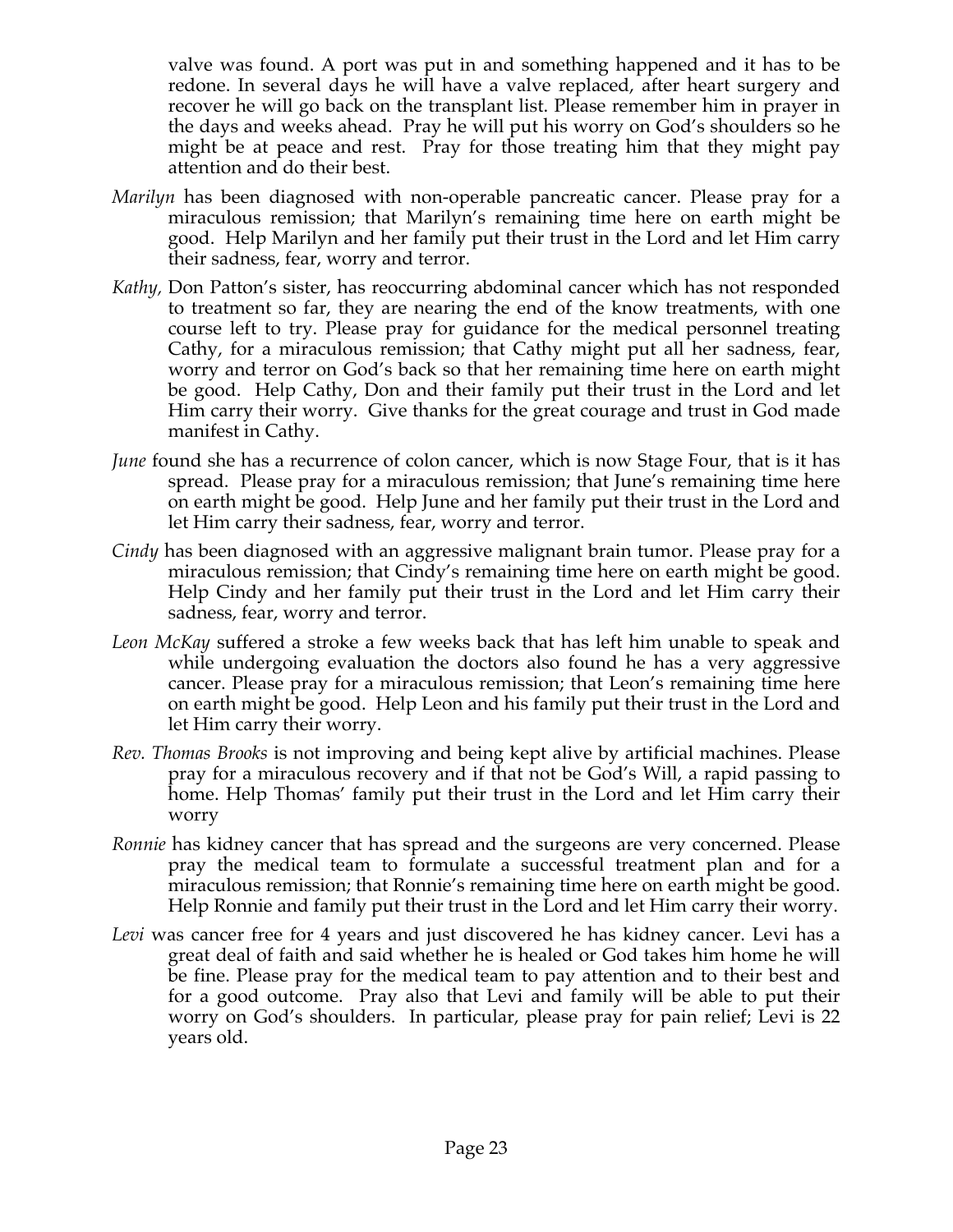- *Ray Daley* is a member of the Royal Canadian Legion and served his country during the Korean War era. Ray is taking chemotherapy treatments for cancer. Meanwhile his son Trevor is in the hospital in a coma and seems to have lost the will to live.
- *Pat* has been under treatment for colon cancer for sometime. He has had major complications the last few days and your prayers will be appreciated by family and friends.
- *Dorothy* had pneumonia, on checking her lungs they found tumors which permeated the lung area. Further investigation found a primary site in the colon, with the lung being secondary. It would appear there is no viable treatment at this time. Please pray for a miraculous remission; that her remaining time here on earth might be good. Help Dorothy and her family put their trust in the Lord and let Him carry their worry.
- *Becky* has fourth stage metastasized lung cancer and is not doing well with chemotherapy treatments. Please pray for Becky and her husband as they are together during this difficult time in their lives.
- *Jane* has fourth stage cancer and is not doing well. Please pray for Jane and her family as they are together during this difficult time in their lives.
- *Colleen* has been battling pancreatic cancer over the last year and it has now spread to one of her lungs. Please keep her and her family in your prayers.
- *Christine* has cancer of the colon, which spread to her liver; she is receiving chemotherapy and is having difficulty eating. Please pray for the medical team treating her to pay attention and do their very best; pray also for confidence in our Lord for Christine and her family.
- *Todd* and *Kenny* have both been fighting osteocarcinoma for over five years and have been told their time here on earth is nearing its end, absent a miracle from God. Both are ready to go home and leave the pain, but would like to stay. Please pray for them and their families.

#### *Homebound or Infirm*

- *Sarah* is an elderly women in declining health who not able to do all that she would like to do. Sarah is content with what she can do and will appreciate your prayers.
- *James* is on oxygen all the time, this is bothersome to him and terrifying as well. Please pray for James to put his worry, his bother and his terror on the Lord. Pray for strength and guidance for James and his family. They suggest this verse, "I am thine, save me, for I have sought thy precepts."
- *Joan* has had serious medical problems that have kept her confined. Please pray her health will remain stable.
- *Norma, Sara's mother* is in a state of deteriorating health, both physically and mentally, with both dementia and Alzheimer's. She is slowly drifting away, though she still recognizes Sara and prayer gives her a sense of peace. Please pray for both Sara and her mother to put their cares and worries on God's shoulders so they can deal with the many problems involved.

#### *Surgery*

*Shamu* had successful surgery on 7 July 2015, for a disruptive colon. The colon has been removed, she gives thank for the surgical team being open to guidance, paying close attention and doing their very best. She is back in the hospital for an additional surgery to to a site infection. She is in great need of God's Help for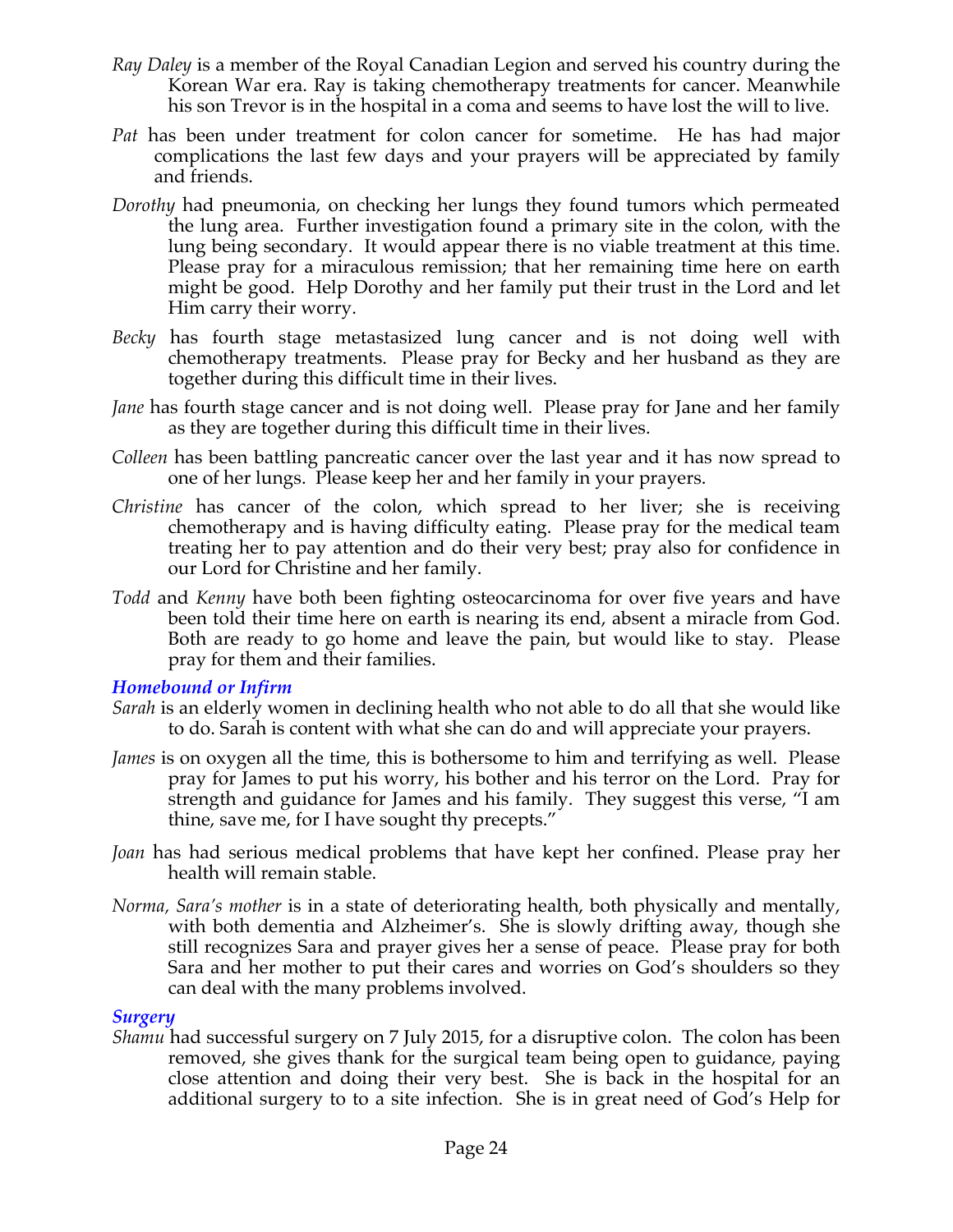healing. Pray the surgical team will be open to guidance, pay close attention and do their very best. Please pray now for Shamu to trust in God, let Him carry her worry. Pray she will recover to the point her internals may be rebuilt.

- *Aleyda* had surgery on 24 June 2015 for difficult and painful kidney stones, more have appeared; she was to have surgery on 17 July 2015, however her blood pressure was too high. Please pray for decreased blood pressure to come into the range which will allow surgery and pray for continued healing.
- *Marcia* has had a biospy of a mass in her breast which indicated a tumor that must be removed. Pray the surgical team will be open to guidance, pay close attention and do their very best. Pray for peace of mind and trust in God for Marcia and her family.
- *Edware* is having his fourth back surgery (in the last four years) Please pray for the medical team to pay attention and to their best and for a good outcome. Pray also that Edware and his family will be able to put their worry on God's shoulders.
- *Jeff* has been undergoing surgery, chemo and radiation since October for pancreatitis and Pancreatic cancer. Please pray for the medical team to pay attention and to their best and for a good outcome. Pray also that Jeff, his wife and family will be able to put their worry on God's shoulders.
- *Albert* had a pacemaker installed recently. He will require surgery soon for a leaking heart valve and has just been told he has esophageal cancer. Pray he will turn to God and come to know Him on a more personal basis as the days go by.
- *Jane* underwent heart valve repair surgery on 3 July 2014. Please pray for full recovery. Pray also Jane and her family to put their worry on God's shoulders.
- *Mario* has early-diagnosed prostate cancer and had surgery. Pray for complete remission and that Mario and his family will be able to put their worry on God's shoulders.
- *Eddie* has upcoming bladder surgery. Please pray for the surgical team to pay attention and to their best and for a good outcome. Pray also that Eddie and family will be able to put their worry on God's shoulders.

#### *Testing and Treatment*

- *Melanie Zimmers* is having an angiogram on 10 August 2015. At the beginning of July 2015, she found out her heart's left branch is blocked and she has only a 20% ejection fraction, with no symptoms. They hope medications can get the fraction to above 45 percent or mechanical changes will have to be made. Please pray for continued guidance for the medical team and patience and trust in God for Melanie and her family, particularly her husband Mike. Pray also for a full recovery for her.
- *Helen* was admitted from her doctor's office 15 July 2015, as the result of a blood test, to the University of Pennsylvania Hospital with an extremely high white blood count. She and her husband are very active in the ministry of their church and are asking for believers to pray for them and their family, as they are facing very serious problems in the days to come. Please pray for guidance for the medical team and patience and trust in God for Helen and her family. Pray also for a full recovery for her.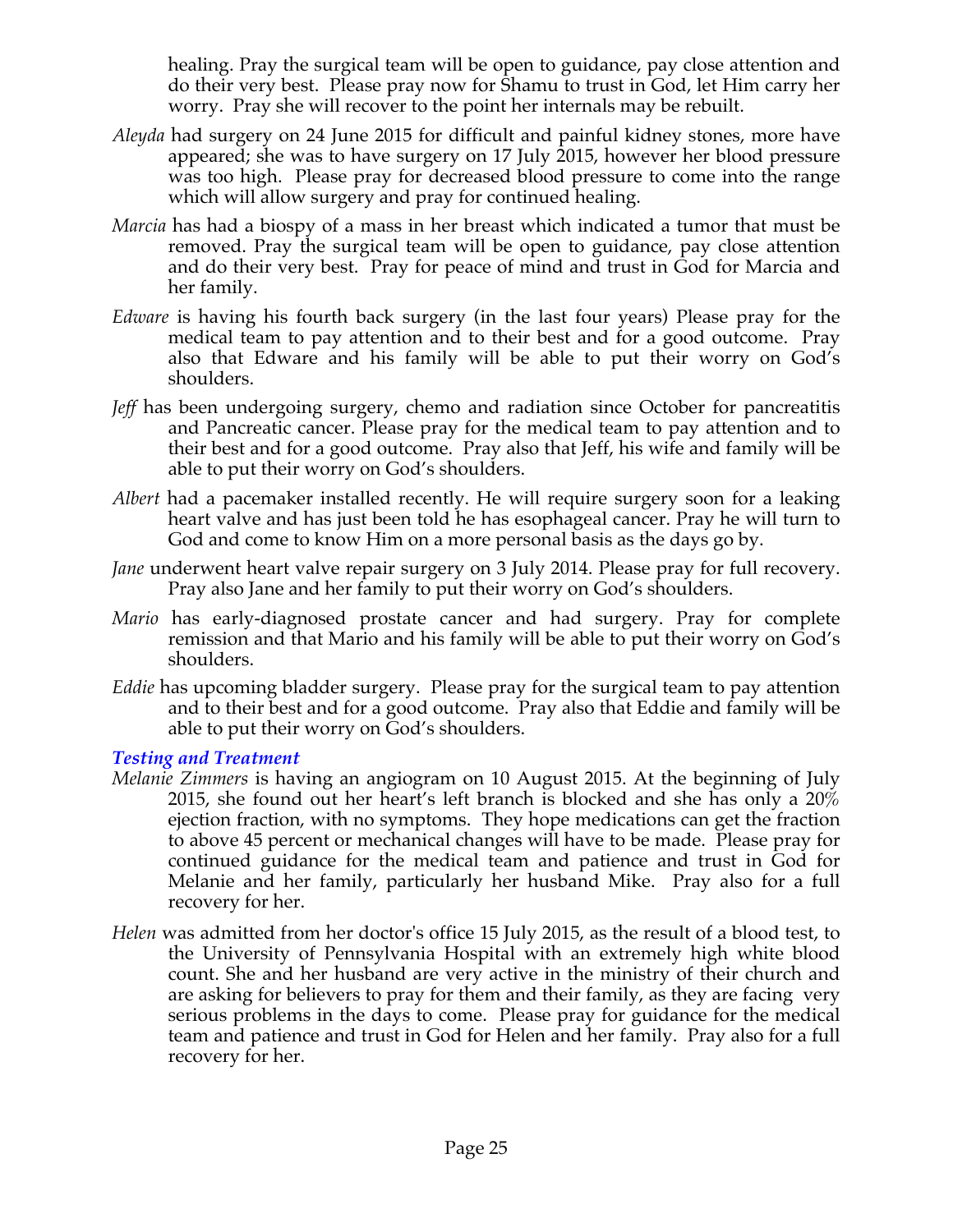- *Cynthia Olufson* (Melanie Zimmer's sister) had an infection in the Harrington rods put in her back 25 years ago. It appears antibiotics are doing the job, she is still concerned about the rods needing to come out. Please pray for continued guidance for the medical team and patience and trust in God for Cynthia and her family, particularly Melanie. Pray also for a full recovery for her.
- *Gulnura* is having continual swelling in her feet. Pray the medical team treating her will find out the problem and bring it to an end.
- *Vickie* has been falling and passing out and hurt herself. Pray the medical team treating her will find out the problem and bring it to an end.
- *John Thornell, Colonel, USMC Retired Pilot* is recovering from a heart related event which began on Tuesday 19 May 2015, when he noted some chest pain while playing golf. He skipped lunch and went home for a nap. About 0100 the next day, fully recognizable chest pain developed, four aspirin, one EMT battle (in which the losers apparently got the rights to bring John to the wrong place), one full on back from zero paddle battle, two surgeries and three stents later, John is in ICU wanting out, but because his blood pressure is so low (he is a runner, turns out it is just like it was a month ago) they don't want to let him out. Please give thanks for all this coming together so John is still with his family here on earth. Pray for continued guidance for the medical team and patience and trust in God for John, his wife Linda and kids Skyler and Remi. Pray also for a full recovery for him.
- *Steve Thornell* is undergoing cancer treatment at University of California Irvine, please pray for continued guidance for the medical team and patience and trust in God for Steve and his family. Pray also for a full recovery for him.
- *Red Thornell* has mass in his neck, which appears likely to be cancerous. He has had a biopsy on 22 May 2015 and expects the results after a PET scan on Tuesday 26 May 2015. While there is an infection, his temperature is now normal; he is not for he sleeps 19-20 hours a day. Please pray for trust in our Lord for Red and his wonderful wife Vickie as they try to get through this nightmare.
- *Elma* has been suffering with headaches for a long time. Doctors have not been able to discover the reason for them. Pray for strength, courage and understanding for Elma and her family; as well as for God's guidance for the medical people caring for her that they might find the best treatment method to banish the headaches completely.
- *Corissa* has been diagnosed with a blockage. As soon as the Physicians determine the exact problems they expect Major Surgery will proceed.
- *Barbara Apple* was more or less bedridden after a fall. She was hospitalized in great pain and had been transferred to a skilled nursing facility where they hope to be able to control the pain level. Pray for inspiration for those caring for her that they might find the appropriate treatment. Please pray for Barbara to put her trust in the Lord, look to Him for strength and for her to gain energy so she does not lose the mobility she has; pray for a full and rapid recovery. Please pray also for her husband Bob who is taking care of her that he might be comforted and strengthened in this time of stress.
- *Bob Apple* was at the hospital picking up his wife Barbara to bring her to the skilled nursing facility when he experienced chest pain. Barbara's release from the hospital was delayed until Bob underwent an angiogram and had his medication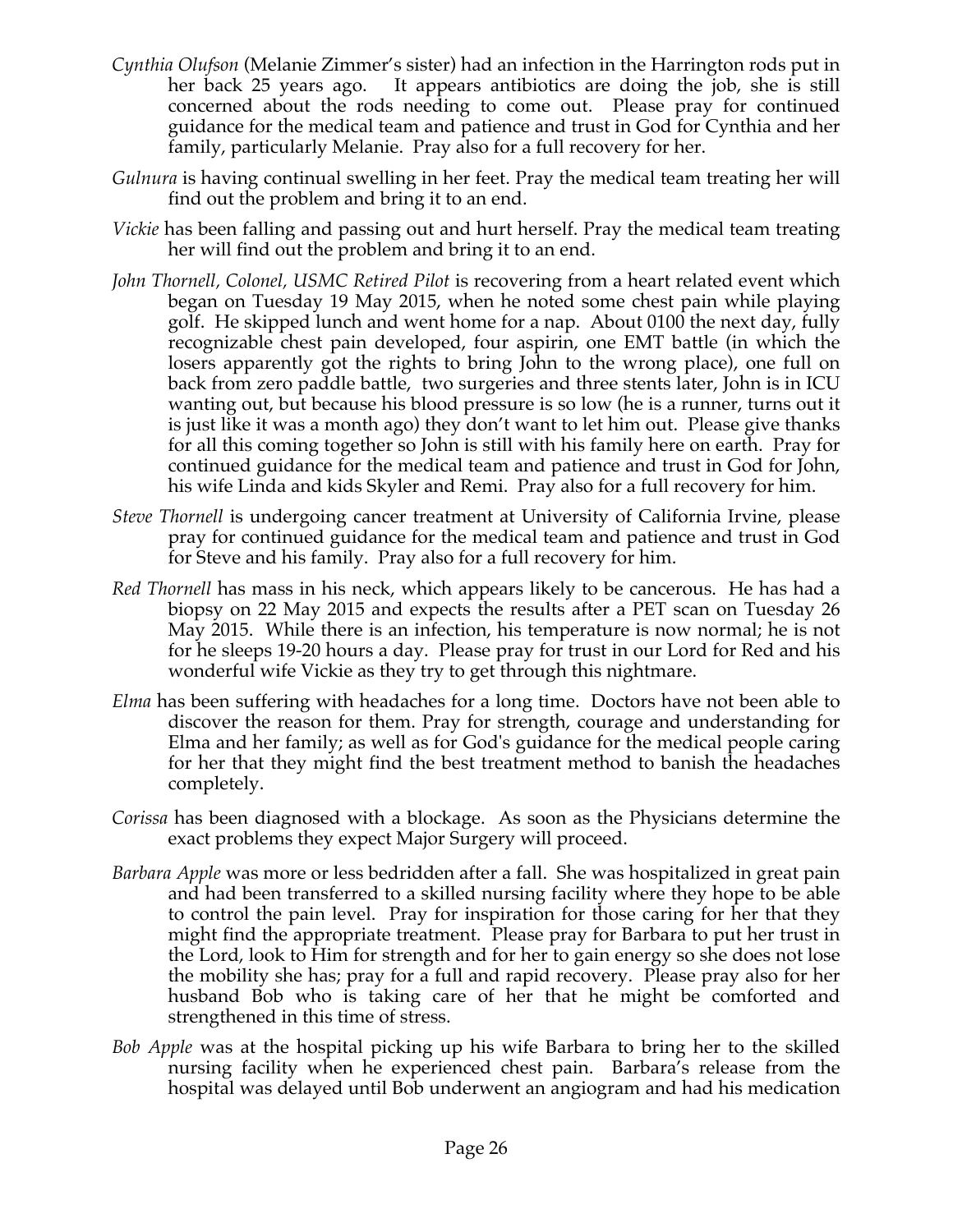adjusted. Please pray for comfort and strength for Bob and his continued healing.

- *Deborah* has had a stroke, she is doing much better and out of the hospital. She has a problem with anemia and is taking supplements for that. Pray our Lord will be close to her and her family. Pray for strength, courage and understanding for Deborah and her family; as well as for God's guidance for the medical people caring for her that they might find the best treatment method to allow her to heal completely.
- *Rev. Steve Boardman* has been diagnosed with stage 3 cancer. Pray that Jesus will be close and comfort his family and members of his congregation*.*
- *Hang So Ryu* has cancer. Please pray for medical team contemplating and evaluating the treatment that they might be guided to the correct choice and do their very best. Pray also for peace of mind and trust in God for him and his family, as well as physical strength.
- *Olivia,* age 7, has been diagnosed with Stage 3 Lymphoma. The prognosis is good at this time, please pray for medical team contemplating and evaluating the treatment that they might be guided to the correct choice and do their very best. Pray also for peace of mind and trust in God for Olivia and her family, as well as physical strength.
- *Paul* has been hospitalized recently several times because of persistent high fevers. He is being tested and checked by physicians and seems to have a slight scoliosis, a node and Schuermann's disease. Please pray it will be discovered how to treat these problems and healing will begin so he will be inspired to continue his education.
- *Carol Anne* needs God's comfort and healthy test results as she is anxiously undergoing tests related to previous hysterectomy and experiencing symptoms in the surrounding area.
- *Jennifer* has some lumps on the right side of her neck; they have grown and multiplied. In the last few months she has been having problems swallowing. Jennifer has an appointment with specialist in several weeks to try and discover what it is. She is having a great deal of anxiety as she waits for her Doctors appointment and will appreciate your prayer for anxiety and health.
- *Rick* has heart problems. Please pray for guidance for the medical people treating him that they might pay attention, do their very best and make the right recommendations regarding treatment. Pray for help for Rick and his wife Wanda to keep their trust in the Lord and let Him carry their worry.
- *Clay* has melanoma. Please pray for guidance for the medical people treating him that they might pay attention, do their very best and make the right recommendations regarding treatment. Pray for help for Rick and his wife Pam to keep their trust in the Lord and let Him carry their worry.
- *Atina* has been diagnosed with skin cancer, which turned out to be a melanoma. A routine CT scan found a 9mm (3/8 inch) lesion in her left lung. The melanoma appears to be spreading; they need to remove the offending tissue and test the sample. Pray for guidance for the medical people treating her that they might pay attention, do their very best and make the right recommendations regarding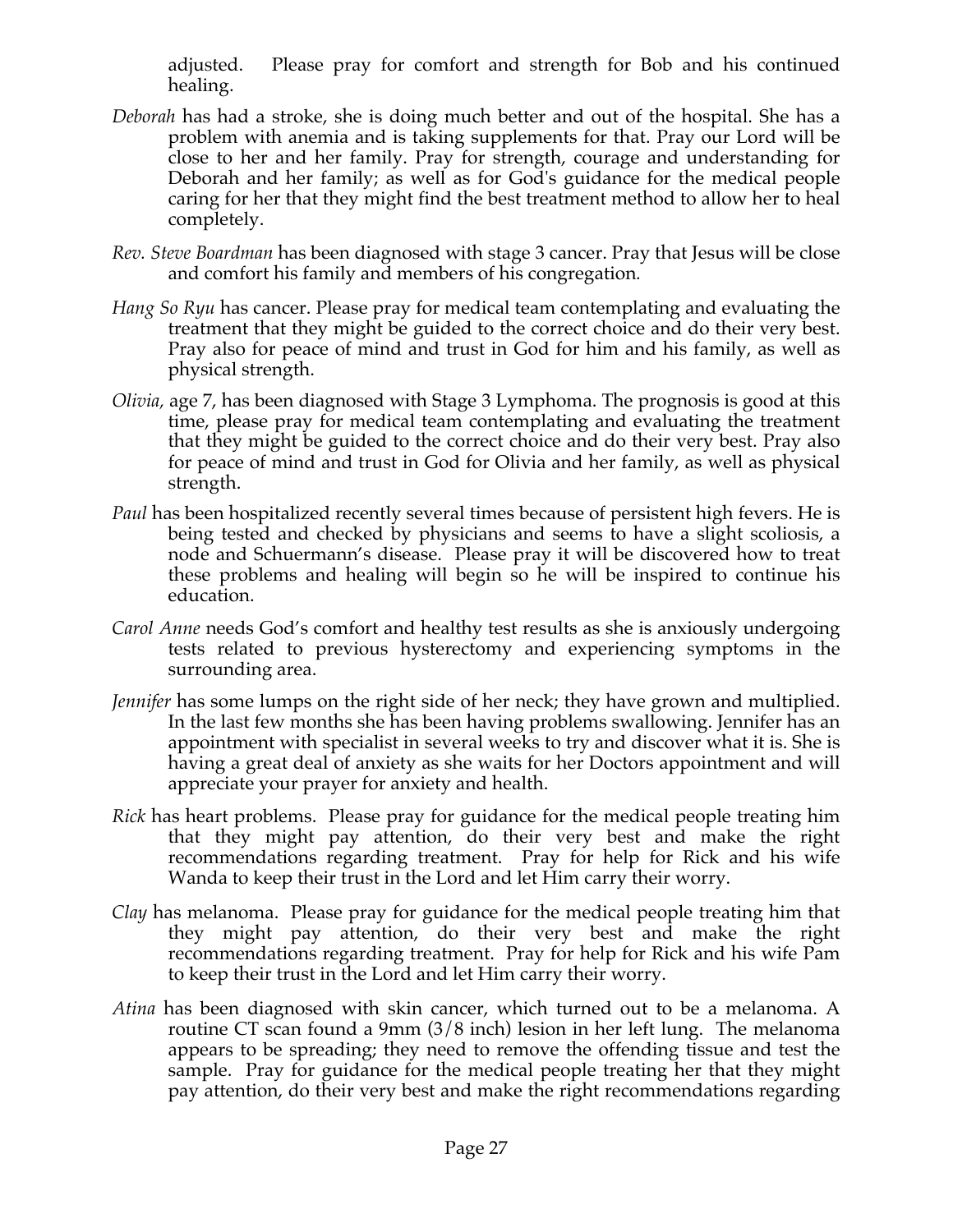treatment. Atina's faith is being tested, she has difficulty in praying and accepting the outcome, she wants what she wants and is perplexed about her faith in Jesus. Pray for help for Atina to keep her trust in the Lord and let Him carry her worry.

- *Evelyn* has been diagnosed with bone cancer. Pray for guidance for the medical people treating her that they might pay attention, do their very best and make the right recommendations regarding treatment. Pray for help for Evelyn to keep her trust in the Lord and let Him carry her worry.
- *Stacy* has Multiple Sclerosis and was hospitalized for what turned out to be food poisoning. Pray for trust in God for Stacy and Chris as they deal with Stacy's illness.
- *Liz Strauch* had a pineal cyst, which in the end responded well to a surgical draining last year. Since November 2013, similar symptoms have returned. A CT Scan turned up what is thought to be either a new cyst or an enlarged pineal gland. More testing, including an EEG is in the works. She can no longer work. Pray for strength, courage and understanding for Liz and her family, in particular her husband Ken and sons Caleb and Nathan; as well as for God's guidance for the medical people treating her that they might find the best course of treatment and allow Liz to heal completely.
- *Faye* is in the hospital because she is weak has been receiving blood transfusions. Pray for strength, courage and understanding for Faye and her family; as well as for God's guidance for the medical people treating her that they might find the best course of treatment and allow Faye to heal completely.
- *Tom* has heart and kidney problems. Pray for strength, courage and understanding for Tom and his family; as well as for God's guidance for the medical people treating him that they might find the best course of treatment and allow Tom to heal completely.
- *Harold* has had a severe stroke. He is now home, but his family is looking for a rehabilitation facility to help him recuperate. Pray for strength, courage and understanding for Harold and his family; as well as for God's guidance for the medical people caring for him that they might find the best treatment method to allow Harold to heal completely.
- *Joe* has had a preliminary ALS diagnosis. Pray the final diagnosis will something that will allow him to continue taking care of his devoted young family. Pray for strength, courage and understanding for Joe and his family; as well as for God's guidance for the medical people treating him that they might find the best course of treatment.
- *Mark* Wilson's breathing seems to be under control at present, he is getting oxygen, which is a huge blessing for which he is grateful. Pray for God's guidance for the doctors and medical people treating him that they might figure out a way to treat him that will work and not adversely affect other parts of his body, particularly his oxygenation levels, kidney and liver function. Please pray for peace of mind and trust in the Lord for Mark, as well as for his family.
- *Preston* is reacting poorly to recent neck surgery and now has problems with his liver count; Physicians feel that dialysis will help. There may be a blockage in the bowel and an operation might be necessary. Please pray for the medical team to pay attention and to their best to determine how to help Preston and for a good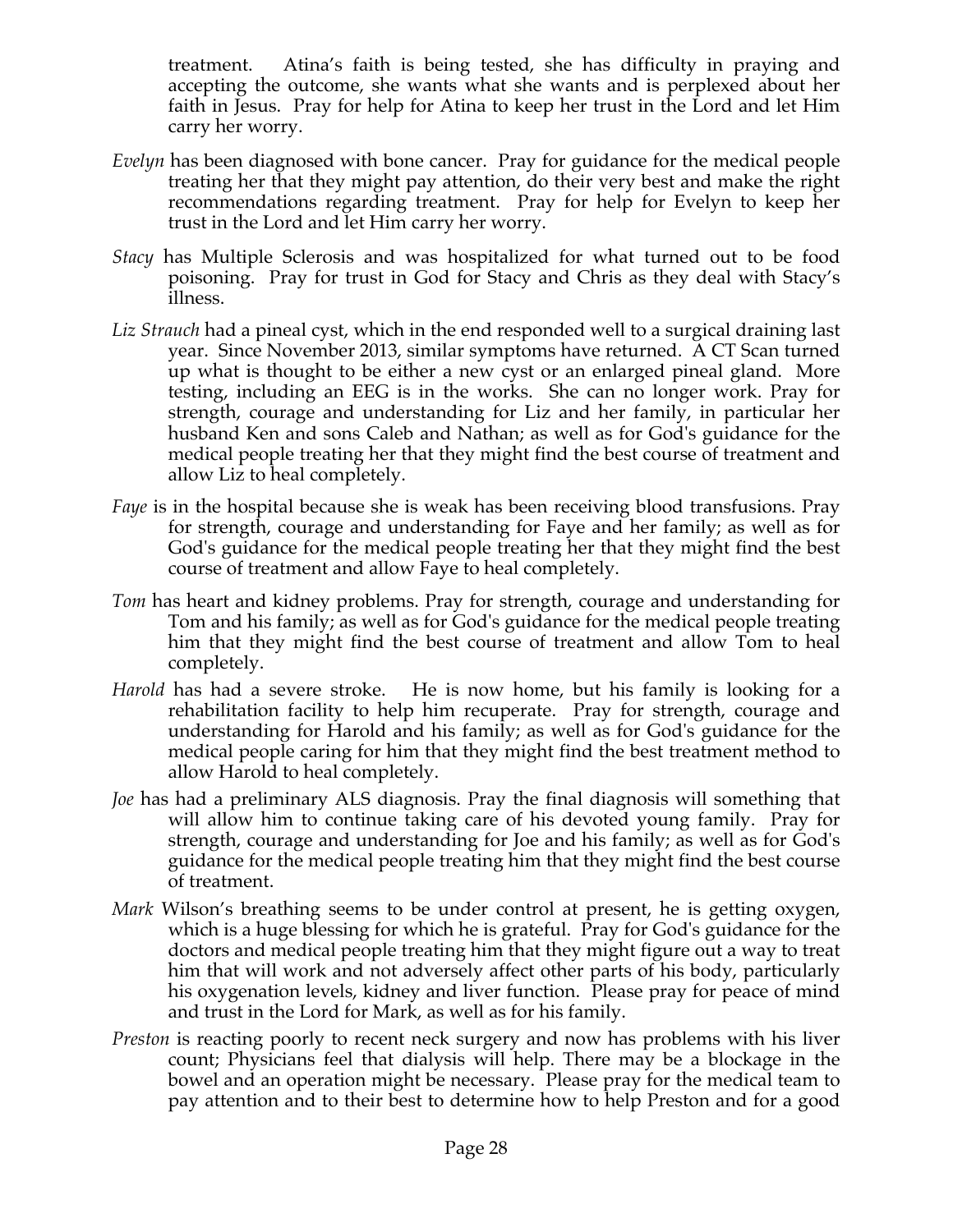outcome. Pray also that Preston and family will be able to put their worry on God's shoulders while Preston does his best to facilitate a return to good health.

- *Erica* has a non-malignant Brain Tumor which cannot be surgically removed due to the size and location. They are going to attempt chemotherapy. Please pray for peace of mind and trust in the Lord for Erica, as well as for her family, and for God's guidance for the medical people treating her that they might find the best course of treatment.
- *Brenda* is in the hospital because of bleeding on her brain. Please pray for peace of mind and trust in the Lord for Brenda, as well as for her family, and for God's guidance for the medical people treating her that they might find the best course of treatment.
- *Mackenzie* is a young girl with leukemia. Please pray for peace of mind and trust in the Lord for Mackenzie, as well as for her family, and for God's guidance for the medical people treating her that they might find the best course of treatment.
- *Mack* has had diabetes most of his adult life. Circulation in his legs is very bad and doctors are considering amputation. Please pray his medication will help and he will not face amputation. Please pray for peace of mind and trust in the Lord for Mack and for God's guidance for the medical people treating him that they might find the best course of treatment.
- *Michael* has been diagnosed with lung cancer recently after making it through gastro intestinal cancer last year. Please pray for peace of mind and trust in the Lord for Michael and his wife Gayle; as well as for God's guidance for the medical people treating him that they might find the best course of treatment.
- *Ken Strauch* has been tired and is anemic, he had a colonoscopy which found a pair of polyps which were removed and are being tested. Just for good measure they found he has a hiatal hernia with ulcers, basically part of his stomach is pushed up into his esophagus and is bleeding from there. Sounds like there may be surgery involved. Please pray for peace of mind and trust in the Lord for Ken and for God's guidance for the medical people treating him that they might find the best course of treatment.
- *Adriano* is in the hospital due to high sugar and high blood pressure. He is very weak and will appreciate your prayers.
- *Heather* recently found out she has cancer. Please pray for peace of mind for her and for the medical team treating her will be guided to the right solution.
- *Jim* has had an aneurism and blood clots. Pray that healing will come.
- *Georgia* has liver and pancreatic cancer. The doctors are evaluating whether to do surgery and how to tackle the disease. Georgia is a faithful Christian and appreciates your prayers. Pray for God's guidance for the medical people treating her that they might find out the source of the problem and best course of treatment. Pray also for peace of mind and trust in God for Georgia and her family.
- *Lana's* doctor found something on her lymph nodes and ovaries. Pray for God's guidance for the medical people treating her that they might find out the source of the problem and best course of treatment. Pray also for peace of mind and trust in God for Lana and her family.

#### *Healing*

*Amelia Perez* had a small stroke on 11 July 2015 and drove herself to the emergency room, she was admitted for three days, had her carotid artery opened up and is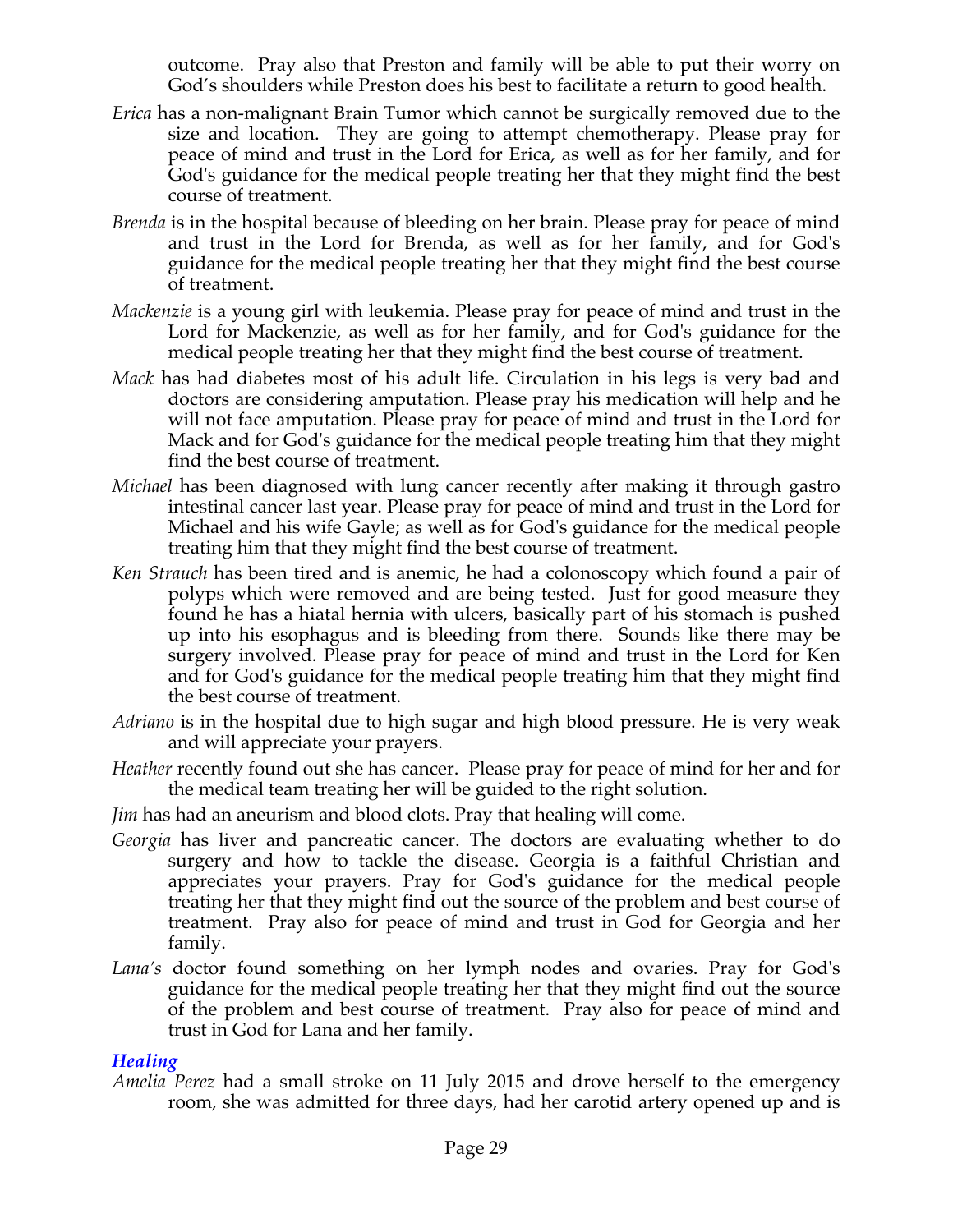recovering. Amelia's faith and spirit are strong. Please give thanks for the progress so far, for her continued and full recovery and her faith to continue to support her. Pray also for her family who are still quite worried for her.

- *Eleasa* has broken toe of her left foot. She was taken to hospital where the doctor examined and after x-ray report they found out that she fractured her left toe. Now she has plaster on her left foot and with two weeks bed rest. Please keep her in your prayers.
- *Jon* has Stage 4 mantle cell lymphoma There is good news in that he is in remission; however the chemotherapyis producing neuropathy in his legs so that it is a challenge for him to get around. Please pray that he will be as comfortable as possible; he has been a Marathoner runner so this is especially difficult.
- *Margaret,* from California, fell and broke her on 7 July 2015, while visiting her daughter in Arizona. She will stay in Arizona for the rehabilitation and return to her home when able. Furthermore, Margaret is in good spirits; however she will be away from her church family which is important to her for an extended period of time.
- *Ashley* broke her wrist. Pray for full and complete healing of her wrist and patience and trust in God while it heals.
- *Cindy* is very ill, she is young and has children, she and her family need your prayers that they might stay close to our Lord and Saviour Jesus Christ as she heals.
- *Diana*, age 15, broke her leg while in school and now has a cast on. Pray she will adjust and be healed soon
- *Bernie Coogan* had a stroke near Christmas time. He is undergoing physical and speech therapy at a rehab facility where his wife works. Bernie is doing pretty well, his speech is a bit slurred, but his mind is clear. He is still Bernie. Bernie, his wife JoAnn and their family would appreciate your prayers for a full and rapid recovery as they maintain full trust in the Lord.
- *Amy* has melanoma in her lungs, liver and kidneys; they have found a treatment for her that has a high success rate however the side effects are debilitating. Please pray she will be able to tolerate the side effects and the treatment is successful. Amy has full trust in the Lord, but would still appreciate your prayers.
- *Debbie* is just beginning chemotherapy for cancer of the lymph nodes. Prayer she will be able to tolerate the therapy acceptably and remain strong as she remembers the Lord is with her at all times.
- Liz had a massive stroke at age thirty-seven. The prognosis is good but she has a long road ahead. . Please pray for guidance for those treating her, for trust in our Lord for Liz and her family, for healing.
- *Ebick* is suffering from a severe ulcer but the Doctors cannot give her the proper dosage of the medicine due to her six month pregnancy. Please pray doctors will find an alternative avenue for treatment or that God will provide.
- *Stan* is going through chemotherapy and radiation treatments for cancer. He is elderly and the treatments are tiring him. Please pray for his wife *Marvelene* as they do this together.
- *Meg* recently found out she had heart problems causing low blood oxygen levels, loss of focus resulting in an emergency room crisis. As a result of the symptoms she made errors on the job that caused her to lose her job. She is grateful for the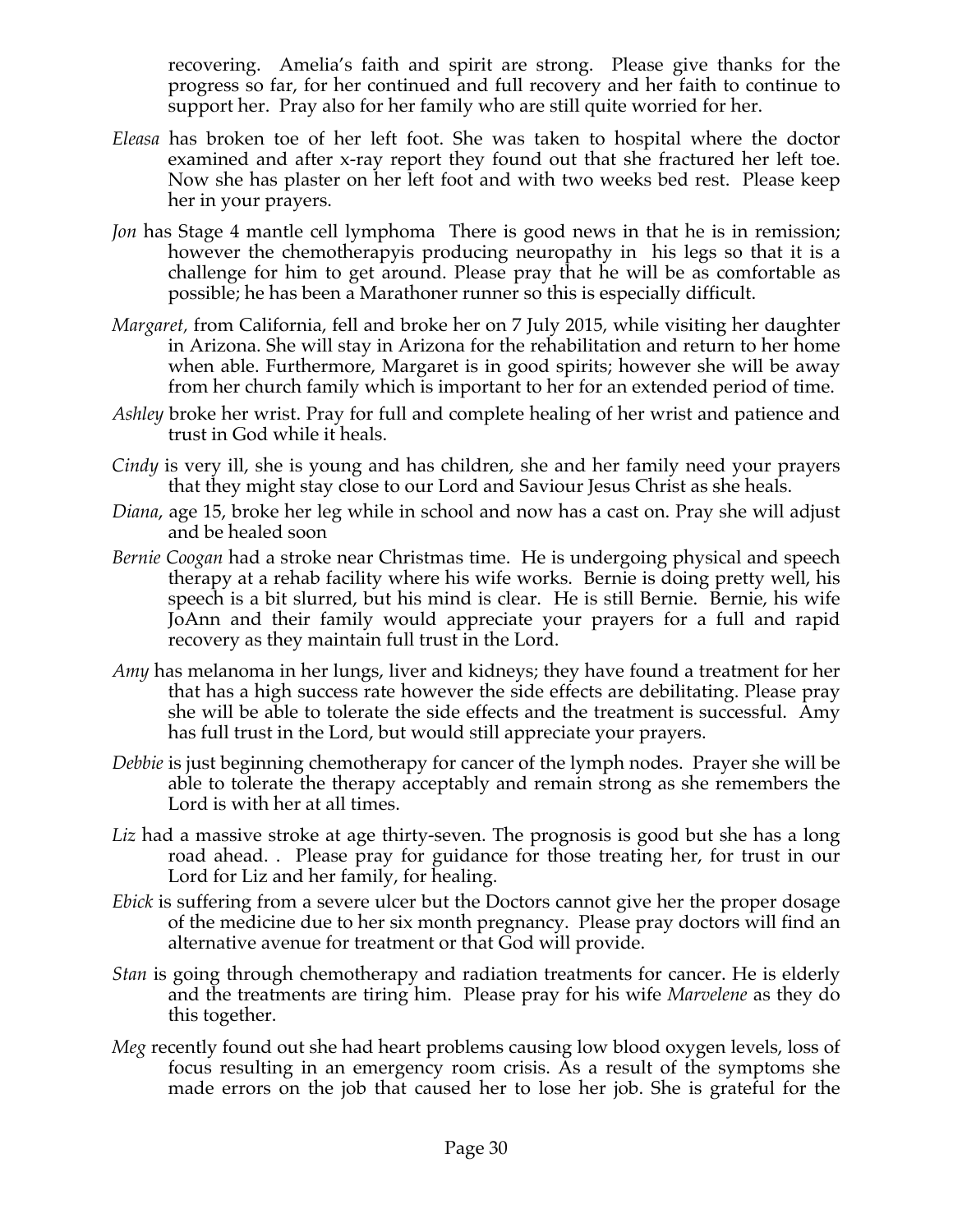excellent medical care she has received and optimistic, feeling with God's intervention in her life her health may be reversed and a new job will become available.

- *Donald* is in the hospital and had his leg amputated on 14 April 2014. Pray he will adjust and healing will begin.
- *Lucius Dabney* (father of Rev Bryan Dabney) is now at home recovering from an infection. Please pray for a complete healing of the infection and return to health.
- *David* has many concussions and unable to go to school, read books, watch TV and has headaches and migraines. He has trouble sleeping and his family will appreciate your prayers for this 10 year old young man.
- *Gladys* has breast cancer and has had a lumpectomy. She needs to take a year off of her work to have chemo treatments.
- *Alwin Jack* has had a stroke and recently has had a relapse. Please pray for those who treat Alwin that they might chose the best possible treatment and pray for peace of mind for Alwin during the recovery phase.
- *Carolyn* has Multiple Sclerosis with complications. Pray Carolyn and her children will be close to our Lord Jesus Christ as they and family members help to ease the problems.
- *Jeong* was in an auto accident and sustained a serious back injury. Please pray for a full and rapid recovery.
- *Gil Garcia* is back in the Long Beach VA Hospital. It is quite a trip for Mary, so please pray that he will recover fully and quickly. Pray for strength for Gil and his wife Mary as they deal with the stresses of Gil's paraplegia and the general aging process.
- *Mary Garcia* had surgery, she is home, but not healing as well as she hoped. Please pray for her continued healing.
- *Bill* had malignant growth removed from a lip last month and seems to be experiencing a re-growth of the cancer. He asks your prayer for the medical team treating him and for peace of mind for himself.
- *Hank* has osteoporosis, which has caused him a great deal of pain and inconvenience in the past few years. Pray for his healing and that his medical bills will be met.
- *Evelyn is* an elderly woman who has had problems with her eyes and is now blind. It appears some sight will return shortly, pray for that to happen!
- *Joanne* has begun kidney dialysis as a result of kidney failure due to extensive chemotherapy. Additionally she cares for an adopted drug addicted baby who is now nine years old. Please pray for her to keep her faith, to let the Lord carry her worry and concern and to give her strength. Pray also for those treating her that they might pay attention and do their best.
- *Mr. N. Anand* is in the hospital and is seriously ill. He is being encouraged to pray for repentance of his sins and to depend upon our dependable God for a cure and recovery of his health. Pray that he will be a strong witness for Christ.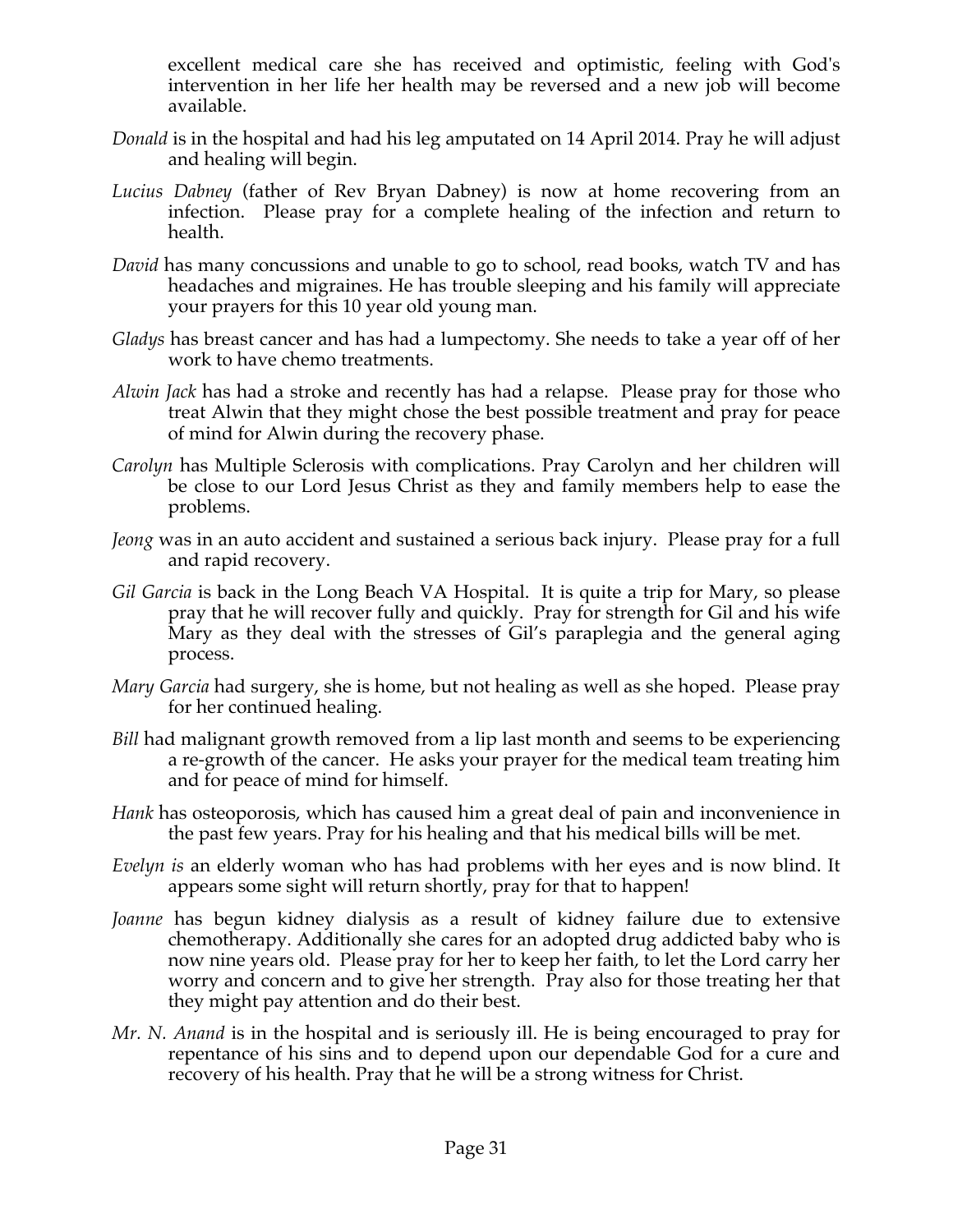- *Jacob* has been going through some dental procedures and has some pain and aggravation with the numbness. Please pray for comfort and strength for him, as well as for guidance for the medical team treating him that they might pay attention and do their best.
- *Bud and his wife* for their continued welfare and enthusiasm. Bud has been advised of an aneurism in his heart of a size not mandating immediate surgery. This comes at a time when he has sole care of his wife who recently broke two vertebrae and thereafter sustained pneumonia.
- *Virginia* has Sinus and Allergy problems giving her severe problems. Pray that the Doctor will discover why it continues and find a cure.
- *Steve Thornell* had a brain aneurysm, which was found before it burst. He is home from the hospital and working hard on recovery. He lacks energy from seven days in the hospital. His doctor told him he has to make serious life changes. One of the two main arteries in the back of the head is now completely closed. He must take blood thinners, he has thick blood and recent chemotherapy made it worse. Steve has always operated at 110 percent, he needs help to slow down. Please pray for trust in the Lord and a full and rapid recovery. Pray for peace of mind for Steve and his family.
- *Arlen* is receiving treatment for lung cancer and recently experienced a ruptured colon during treatment. She is alone in Oregon but does have a friend who has traveled a great distance to be at her side. Please pray for guidance for the medical team treating her and for strength and trust for Arlen.
- *Oscar* discovered some time ago he had blood clots in his leg and lung. He has been treated for them and has not been cured. He now will be facing surgery. Please keep him in your prayers.
- *Angela* had an ischemic stroke (clot). Please pray for guidance for the medical team treating her and for strength and trust for Angela. Please pray also that she and her family might put their worries on our Lord's back so she can work hard towards recovery.
- *Nora* had a stroke mid February 2013. Please pray for guidance for the medical team treating her and for strength and trust for Nora. Please pray also that she and her family might put their worries on our Lord's back so she can work hard towards recovery.
- *Linda* has been hospitalized for several days with a gastrointestinal problem. Please pray for guidance for the medical team treating her and for strength and trust for Linda.
- *Dester* is suffering from unknown skin and diseases. Please guide the medical team treating him to find out what the problem is and cure it. Pray also for Dester to trust in the Lord.
- *Lee* has Arterial Fibrillation, sheis doing much better and she and her family thank you for your prayers. Her pain level is high and some medications have bad side effects. Please continue her in Prayer in the weeks ahead as she heals.

*Nell* recently adopted two children and has just been diagnosed with multiple myeloma.

*Mary Lou* has been suffering with seizures. She was in the hospital with a 24 hour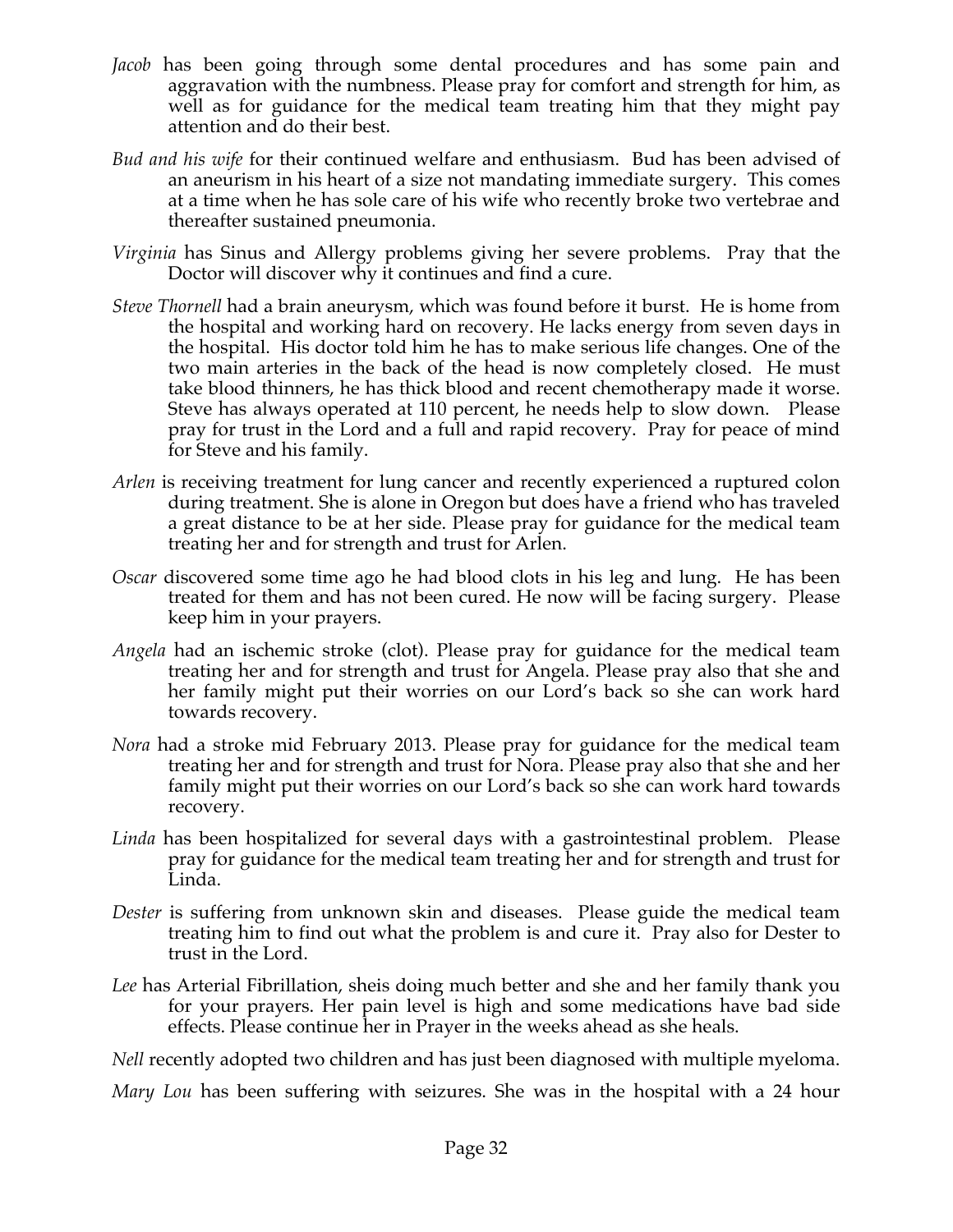monitor and is being sent home from the hospital with two medications and orders to return in 2 months for another MRI to review whatever is going on in her brain. Please pray for guidance for the medical people treating her, as well as peace of mind and trust in God for her and her family.

- *Kathleen* has spent the last two weeks in the hospital. She has been diagnosed with colitis, shingles and possibly colon cancer. Pray she will be comfortable and begin to heal.
- *Rachel* has Mitochondrial Myopathy. This is a hereditary disease of the muscles and they do not have a cure for it. Part of her pain is her family does not believe she is indeed ill, as she appears to be just fine. Please pray her family will learn the truth and be supportive of her; pray also the medical people treating her will find the right measures to minimize the disease. Most particularly pray for Rachel's trust in God.
- *Nicolas* is in the hospital with serious symptoms of a heart disorder. Please pray for peace of mind for him and guidance for the medical team looking for the cause and cure.
- *Juanita* is a young girl who was in a coma because of a blood disease. She has not come out and is gaining strength. They are awaiting results from blood samples. Her family thanks you for your prayers and asks that you continue.
- *George* had foot surgery. Please give thanks for the surgery and pray for a full and rapid recovery.
- *Nellie* is in the emergency room of a hospital in a great deal of pain. Please pray for peace of mind for her and guidance for the medical team looking for the cause and cure.
- *Lauralee Meade* underwent a lumpectomy on Friday after Thanksgiving. A further anomaly has been discovered and she had additional preventative radiation treatment. Please pray for a complete remission of the cancer. Pray also Lauralee will maintain her great attitude and trust in God.
- *Bill, Sara's husband,* had a third abdominal surgery on 22 November 2011, to remove a tumor. Bill is doing better keeping the doctor's instructions, for which we are all grateful, including taking chemotherapy once a day for one more year. He has decreased the consumption of alcohol and eating at least mostly properly. Please pray for help for him to continue do all this. Please pray also that Bill might turn his heart outward to help those around him, as well as live a long and healthy life to the honor and glory of God. Pray also for peace of mind for Bill and his wife Sara.
- *Kay Denton* (Mrs. Kay) has had another chest infection, perhaps viral, this one is pretty bad. Please pray for her full and rapid recovery and for her ability to breathe to return quickly. Please pray for continued peace of mind for Mrs. Kay and her family. Give thanks for her trust in the Lord and her positive attitude.
- *Matt Alcantara*, age 16, came back with ZERO SCANS again in August 2014! Matt has Osteosarcoma (bone cancer), a very rare and often lethal form of cancer with limited treatment options. This is a disease that is about 90 percent fatal in a couple of years. He has no hip joint on one side, but he walks and swims! Courage? Guts? You bet! Please also give thanks for the great faith of Matt and his entire family. Their faith and trust is a wonderful example for each and every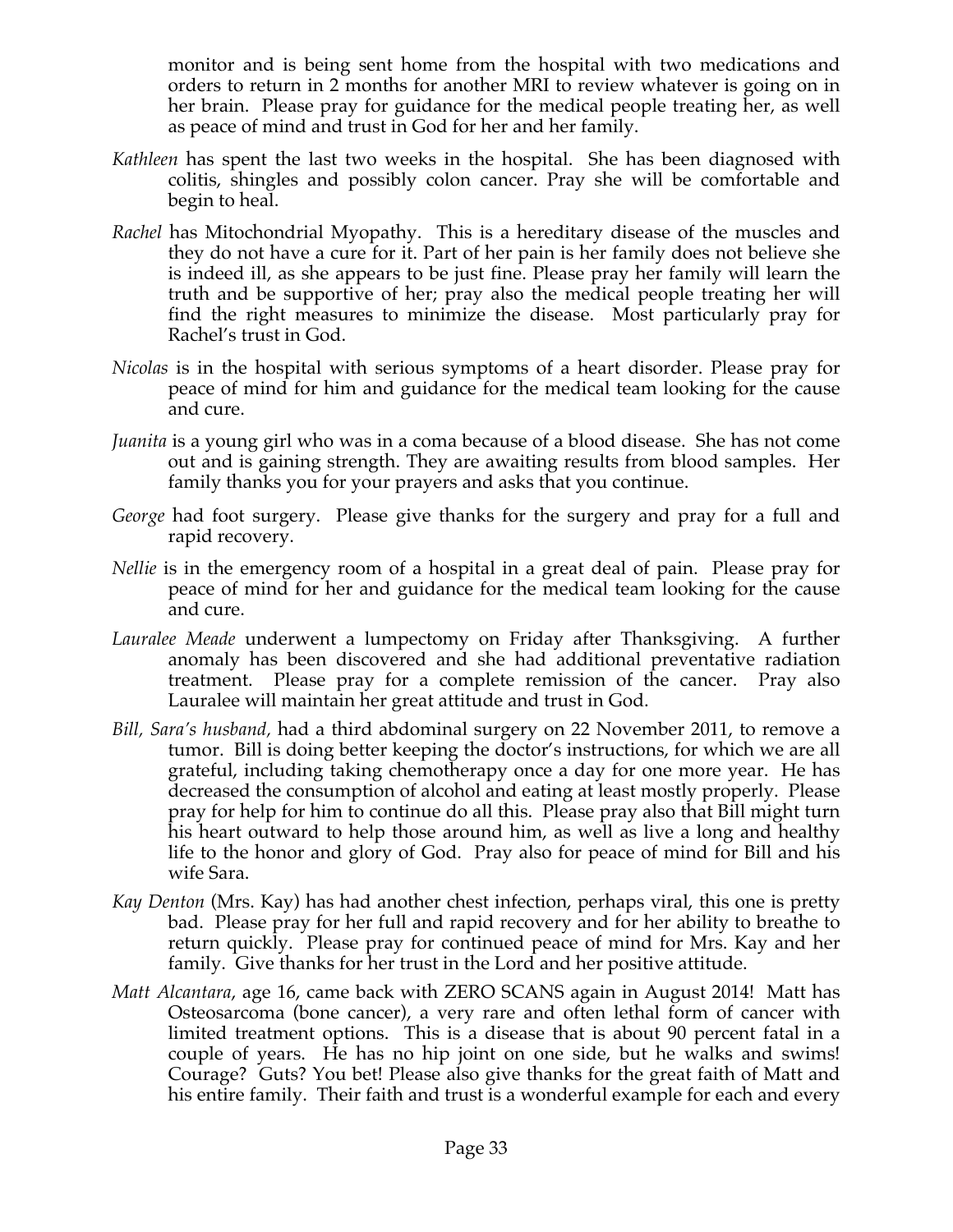one of us. But, now is not the time to stop praying. Actually, it never is the time to stop praying!

- *Judith Clingwall* is afflicted with Multiple Sclerosis (MS). She is currently in Laurel Place, an extended care facility in Surrey, British Columbia. Judith's condition has worsened recently. Please pray for her to take an active part in her own life, for her strength, peace of mind, trust in God and remission of the disease so she might return home to her family. Pray also for strength for her husband Martin as he deals with all the problems and stress of Judith's situation.
- *Vince (age 15),* reoccurrence of Osteosarcoma, recent testing found a nickel sized tumor in his lungs. The doctors are consulting with a specialist in Houston. Please pray for guidance for the medical team and for peace of mind for Vince and his family.

# *Healing and Patience*

- *Diane* spent a month in the hospital because of an inability to breath., due to Chronic Obstructive Pulmonary Disease (COPD) apparently from chronic bronchitis. She is home, still very weak and learning to live with this progressive disease. Pray she will let the Lord help her be calm in her new circumstances and that healing will come.
- *Kym* (43) has various hip problems which seems to be related to osteoarthritis. And, her mother *Ruth* is in the early stages of dementia. Pray for guidance for those treating both of them, as well as patience and trust in the Lord for both of them.
- *Christopher* has had problems with his leg for some time. Now he has to have it casted and it will stay that way for what to him seems an interminable time. Pray for patience and peace of mind for this young man who has much he wants to do.
- *James* for the Lord's healing of health issues and give a remedy for many personal challenges at the moment

*Thanksgiving and Continued Healing*

- *Ducky* is a little boy born April 2015. He has been diagnosed with Degenerative Glaucoma, he had his first operation on 6 July 2015 and the second on 15 July 2015 when it was discovered both eyes are affected. The surgeries were apparently successful and it is hoped he may be able to see soon. Please give thanks for the progress so far and pray for Ducky and for his Family as they care for him.
- *Mary* had a cataract operation early the morning of Tuesday 16 June 2015, which went well. Please give thanks for the surgical team being open to guidance, paying close attention and doing their very best; give thanks for the great result and pray for continued healing.
- *Sandy Patton* had an ovarian cyst removed on 9 June 2015. Surgery went well, on pathological testing there was no sign of cancer. After a day, she went home and is resting and recovering! Please give thanks for the great result and for the surgical team being open to guidance, paying close attention and doing their very best. Pray for continued recovery and peace of mind and trust in God for Sandy and her family.
- *Herb McCormick* (1st Sergeant, USA Retired and dear friend of Bishop Jerry) had throat cancer surgery on 12 May 2015 at Emory Hospital, Atlanta. At 86, it was major surgery with little hope of survival. Herb survived the surgery, which went very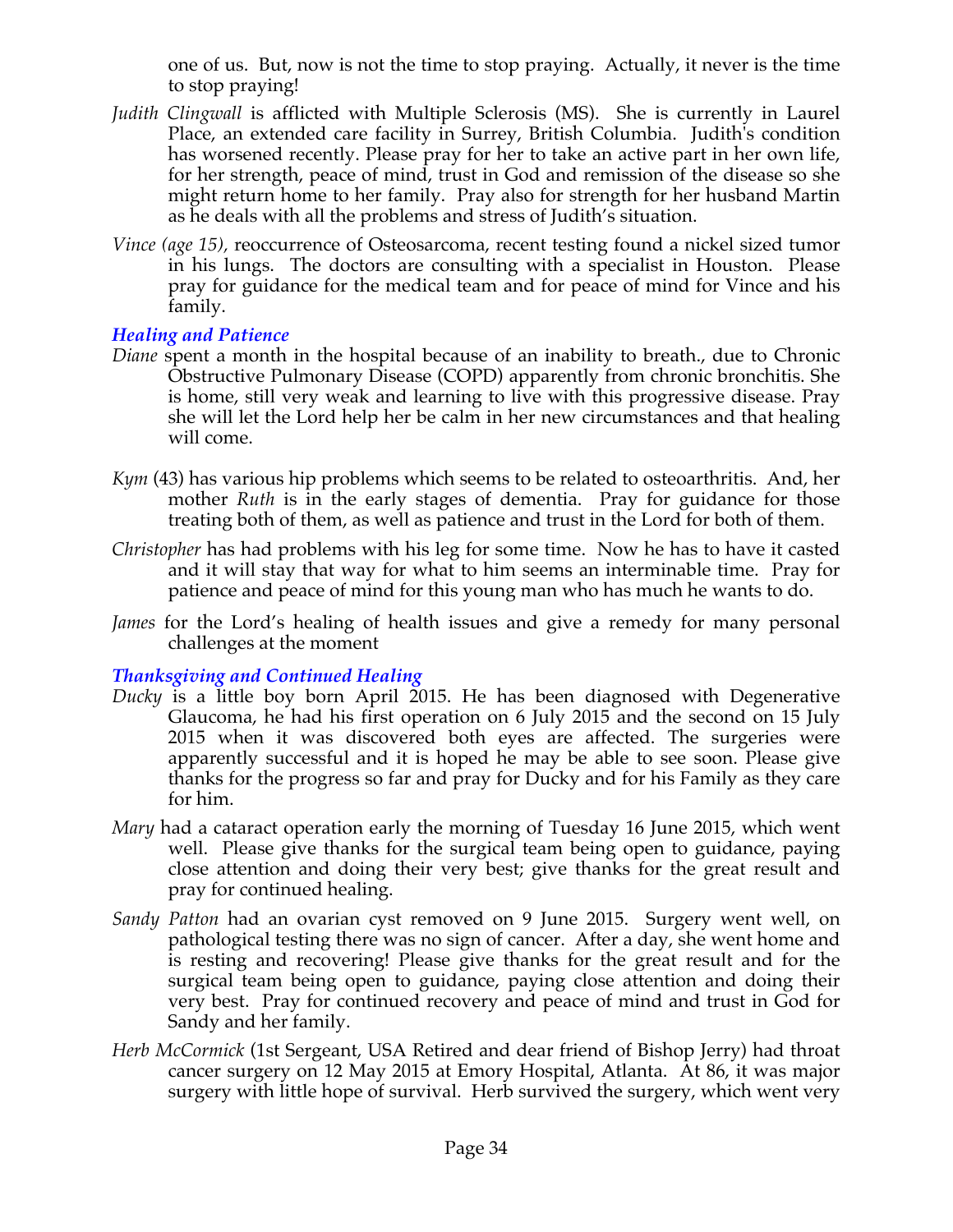very well and is now gaining strength rapidly, having gained 15 needed pounds since the surgery. Please give thanks for good outcome and pray for a full recovery.

- *Peggy* had very successful surgery for a torn Rotator Cuff on 30 April 2015. Please give thanks for the medical team paying attention and doing their best and for a good outcome. Pray also that Peggy and her family will be able to let God help them as she recovers. Peggy and her family thank you for your prayers.
- *Carolyn,* (Charlie McCormack's mom) was hospitalized with a blood clot in her arm, she is back home and doing well. Please pray the clot will continue to abate without damage to her system. Give her trust in the Lord and peace of mind for her and Charlie, too.
- *Daisy Lee* is recovering from necrotizing fasciitis, which manifested on 30 January 2015, causing the loss of her right arm and her left hand, as well as parts of both feet. This is very very hard, but Daisy has kept her faith. As she becomes more well, less in people's thoughts and prayers it will be a lot tougher for her. Please pray for strength for her and her family and friends as time moves on. Her family is thankful for all the support they have received during these past couple weeks and hopes all will continue to pray for Daisy's speedy recovery.

Pray for peace of mind and trust in God for Daisy's family, her husband and children Tiffany and Chris.

- *Michael Lenahan* known to all as *Bullet* was hospitalized on 18 March 2015, and had a stent placed in a cardio artery. All went well and he is recovering nicely. Please give thanks for the great result and pray for a complete and rapid recovery for Bullet.
- *Janet Jessup* had a stroke on 3 July 2014 and heart problems that were causing huge issues for her. They seem to have gotten her stabilized and she is going home from the hospital. Please join the entire family in giving thanks for this wonderful development. Please pray for those treating her to find the appropriate treatment and for trust in God and peace of mind for Janet and her family, in particular her husband of 43 years, Rev Roger Jessup, retired minister of Saint Joseph of Arimathea Anglican Orthodox Church.
- *Arch Crittenden* has Multiple Myeloma (cancer cells in bone marrow); without this treatment life expectancy is one to two years. The treatment has apparently been effective. Arch and his lovely wife Kathy ask that you pray for their trust in God to remain strong and for a good outcome.
- *Dick Gray* has a Merkle Cell carcinoma just under his sternum carcinoma which is considered a stage four carcinoma since it has 'metastasized'. After much treatment and hospitalization the main site is less than half the size and there are no new tumors. He continues the fight. Please give thanks for the good results so far! Pray for those contemplating the treatment that they might be guided to the correct choice and do their very best. Pray also for peace of mind and trust in God for Dick and his wife Jennifer. Dick is the Treasurer and a Vestryman at Saint Paul's AOC in Missouri.
- *Sam* had surgery on his entire large intestine that had become infected. At the time of the operation he was just hours away from a complete organ shutdown. He had had turmoil in his life over the years. Sam is now in the ICU and his Minister visited him and explained to him God had given him another chance for him to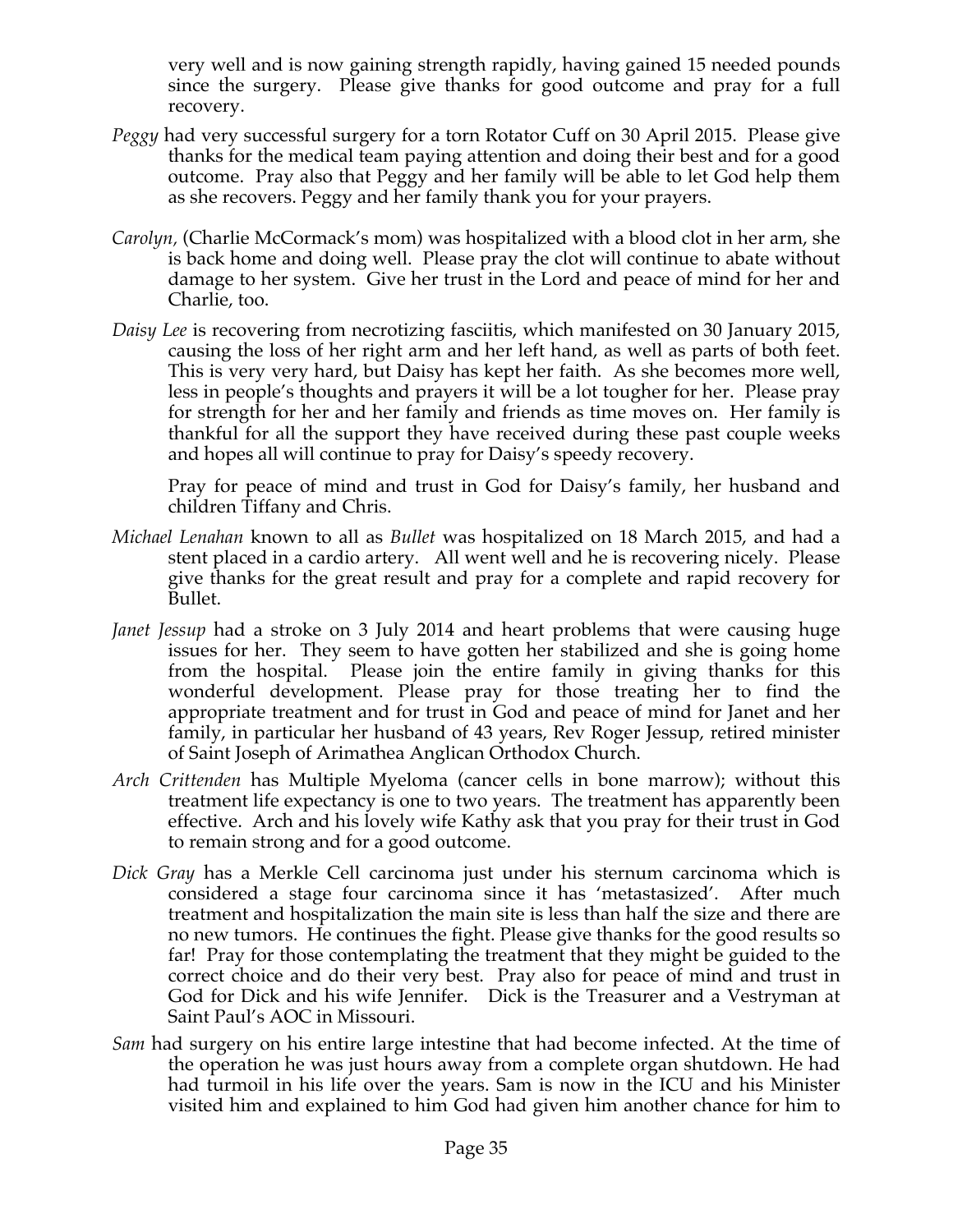make things right with his Lord. Pray for his good health and his spiritual life with Jesus.

- *Marv Rogge* had successful heart valve replacement surgery on or about 20 December 2014. Other than a desire to chew his food way too much, Marv is doing great, up and about. Please join Marv, his lovely wife Marian and the rest of the family in giving thanks to God for the great result. Pray for a full and complete recovery.
- *Ian* had surgery to remove excess skin rendered a nuisance by controlled lost of 200 pounds. Please give thanks for the successful result and for those treating him to have paid attention and done their very best on the lengthy surgery, taking the best possible care of him. Please pray for his continued recovery and strength for his Mother who will be in charge of his after care.
- *Jenniffer* had surgery for breast cancer on 15 October 2014, which seemingly went well; please give thanks for that. She has had other complications which preclude her from making a full recovery in particular, the reconstructive surgery seems to have gravely affected her back muscles and nerves, resulting in both very limited mobility and extreme pain, the drugs are making her terribly sick; please pray those will be overcome. Pray for help for Jenniffer to keep her trust in the Lord and let Him carry her worry and concern as she recovers. Please pray also for strength and courage for her family as they try their best to help her.
- *Mary Thornell* has been battling colon cancer for three years now, she is currently treating at the City of Hope. Things seem to be going well, the numbers seem headed in the right direction. Please pray for guidance for those treating her, as well as strength, guidance and peace of mind for Mary and her husband Jim, as well as daughter Janice and son Jimmy, as she undergoes treatment.
- *Jim Thornell (Jet)* seems to have recovered from the five stomach ulcers and now is dealing with blocked coronary arteries and taking care of Mary. Please give thanks for the great result and also for the strength, guidance and peace of mind our Lord gave Jet and his wife Mary, as well as daughter Janice and son Jimmy, as he underwent treatment.
- *Elma* is suffering from cancer. She was taken home from the hospital on the advice of her Doctor. We were asked to pray that Elma's remaining time here on earth might be good and that Elma and family might put their trust in the Lord and let Him carry their worry. Since then, Elma's Bishop told us a great Miracle of the Lord is working over Elma. Doctors sent her home to die, but now she seems to be doing all right. On behalf of her, thank you for all of your prayers. Please continue praying for her complete healing.
- *Dennis* has heart problems; now the medical people treating him discovered a large mass on his liver which turned out to be a cyst! Please give thanks for this great development and pray for peace of mind and trust in the Lord for Dennis and for God's guidance for the medical people treating him that the contemplated surgery might go well.
- *Dwight* had major oral surgery, for which he gives thanks. He is recovering slowly and asks your prayers to speed the process.
- *Mike* is a veteran who has served his country when she called. Please pray he will open his heart to God so He can make Mike's crooked road straight and pull him towards the summit rather than to the pit.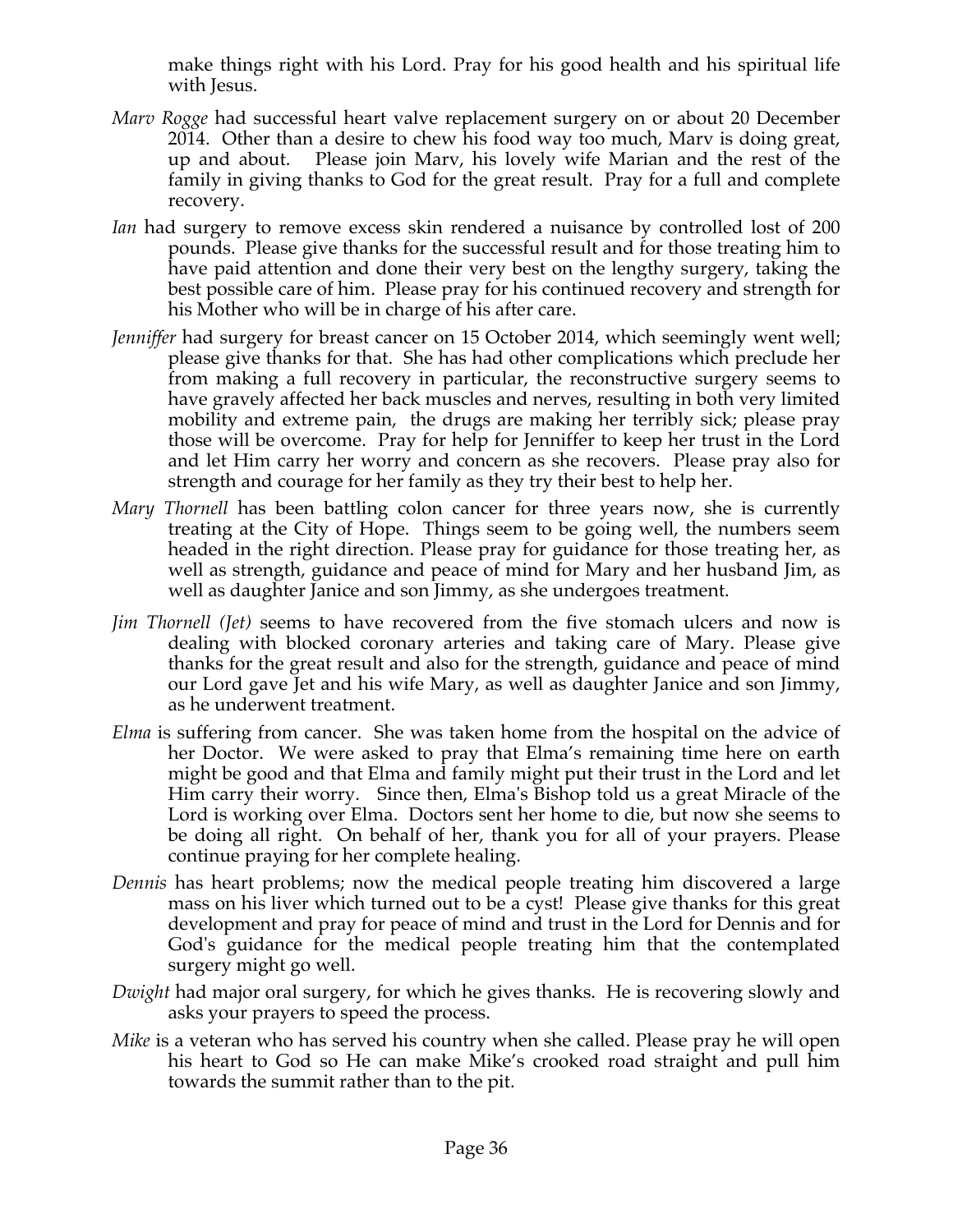- *Dick*'s left arm was amputated after treating for Merkel Cell carcinoma over a year ago. He has met with the oncologist's and reviewed the CAT scan. Good News! The tumor has been reduced in size—it was down to one half the size that it was in September and there was no indication of a new tumor in the chest area. Dick wanted the Prayer Partners to know and join him in thankfulness to our Lord. Please join Dick and his family in giving thanks to Our Lord Jesus Christ for his recovery as well as for their trust in God.
- *Carol Stone*, the sweet wife of Mike Stone, recovered far better than expected from a severe brain bleed, but fell recently and broke her hip. She still requires 24 hour care, which Mike provides with little help.

#### *Business*

*Mark's* business is in difficulty. He works in a shrinking field, of which he is one of the country's true masters, but there is little work available. He asks that you pray that he can find a way to survive in his industry, which he loves and needs his talents. Pray he can find new sources of business and new ways of doing things, perhaps someone to partner with to better use his talents. Pray also for those who work for and with him that they might do their best to help.

#### *Financial Guidance and Employment*

- *Anne* is unemployed and just interviewed for a position. Please pray she will be employed, if not at this position then that this interview will lead to better prospects. Pray for her ot be encouraged and strengthened by the Holy Ghost.
- *Doug* recently became unemployed from his job of 18 years. He has been applying for jobs, but unable to get one at this time. His wife is working; this is not enough for the family. Please pray he will find employment with a firm that will be able to use his considerable skill and hard work to benefit both the firm and the family.
- *Catherine and Lewis* are at a low ebb due to a struggle for employment. Your fervent prayers will be appreciated.
- Lori is considering a potential change in her employment. Please pray for God's guidance in considering all aspect of her potential work.
- *Sara* is concerned about the future with her company. She would appreciate prayers for her continued employment and that her firm might find more and better ways to use her considerable skills.

#### *Financial Guidance and Healing*

- *Clark* is in need of salvation; for God's Will to be done in his life. Pray his family will be blessed with the financial miracles that come from doing His Will.
- *Timothy and Sharon* had their home foreclosed the morning of 15 April 2014. They are experiencing spiritual, emotional and financial crisis at the current time. Please pray for God's guidance as to how they might handle the financial difficulties in which they have found themselves and more importantly have them draw closer to God and each other.
- *Linda, Rick, Christian and Sawyer* are a family experiencing spiritual, emotional and financial crisis at the current time. Please pray for God's guidance as to how they might handle the financial difficulties in which they have found themselves and more importantly have them draw closer to God and each other.
- *David and Lorna* are having financial problems. They are trying to find a smaller home which may be more affordable. *Lorna* has had an ongoing battle with brain cancer, her trips back and forth to the hospital have drained their finances to the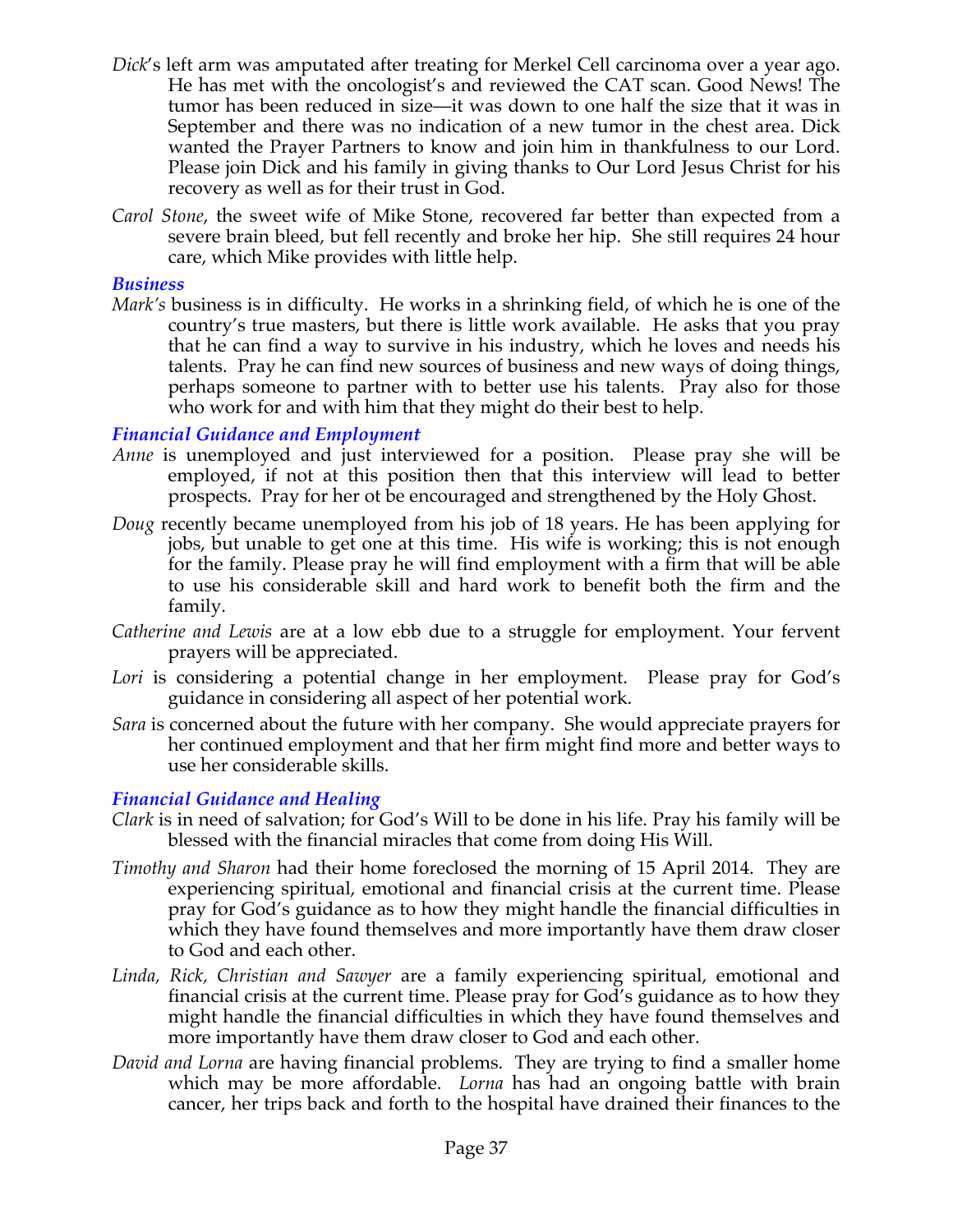point they sometimes struggle to have enough food in the house. Pleaser pray for Lorna's healing and guidance on how they might handle the financial difficulties in which they have found themselves.

### *God's Strength and Peace of Soul*

*Tommy Dunning* is facing his first Christmas following the death of his only son to cancer. Please pray he can concentrate his heart on what he had and will have in his son through God.

#### *Guidance*

- *Paul* recently had his large toe amputated due to diabetes and is having a difficult recovery filled with fear about dying. He recently accepted Jesus as his savior and his family Rosie and Brenda are very grateful. Pray for strength for both Rosie and Brenda who are staying by his side through it all encouraging him on.
- *Steve* is addicted to alcohol, pain pills and gambling. Pray for wisdom, courage and strength to stick with treatment and follow God's plan for his life
- *Eli* has some mental issues and has lost his way. He was admitted to the hospital for psychological evaluation to get a proper diagnosis and medications and has been discharged. He has yet to come to grips with the demons chasing him. Pray he will return to the Lord and his family. Eli's brother *Carl* has gotten little to no support from the family, he being the one to get Eli into treatment. Daughter Katie seems to be the least helpful. Pray they will ask God to send the Holy Ghost in to straighten things out and they will listen when He speaks to them. The family has been open to the Prince of Darkness and needs help.
- *Debbie* has family problems that must be dealt with and she asks God's guidance in making the correct decisions and how to stand.
- *Edward (45)* had the opportunity to meet with a Christian during the conversation she discovered Edward had some background about God but thought He was not relevant to this day. Edward asked many questions about the Bible and was surprised at the answers and continued to ask questions. They both went their separate ways and the Christian told Edward that she would pray for him. Will you join in prayer for Edward, please?
- *Michael and his Family* ask your prayers for wisdom as they are under trial and affliction to follow the law of the land and yet honor God in so doing.
- *Flora* is in remission with cancer, but has high blood pressure and fatigue. Flora's Mother recently died and this has caused added stress. Please pray that she will be able to let God carry her worry and sorrow so she can do the things she needs to do.
- *Elizabeth and Gunner* need your prayers for their general well being. Pray that they might see the Light of the Lord and let Him guide their lives. Pray they might open their hearts not only to the Lord, but to each other to become one in Him and happiness.
- *Eric and Betty* need your prayers for their general well being. Pray that they might see the Light of the Lord and let Him guide their lives. Pray they might open their hearts not only to the Lord, but to each other to become one in Him and happiness.

*Eli* has lost his way both spiritually and mentally, please pray for him and his parents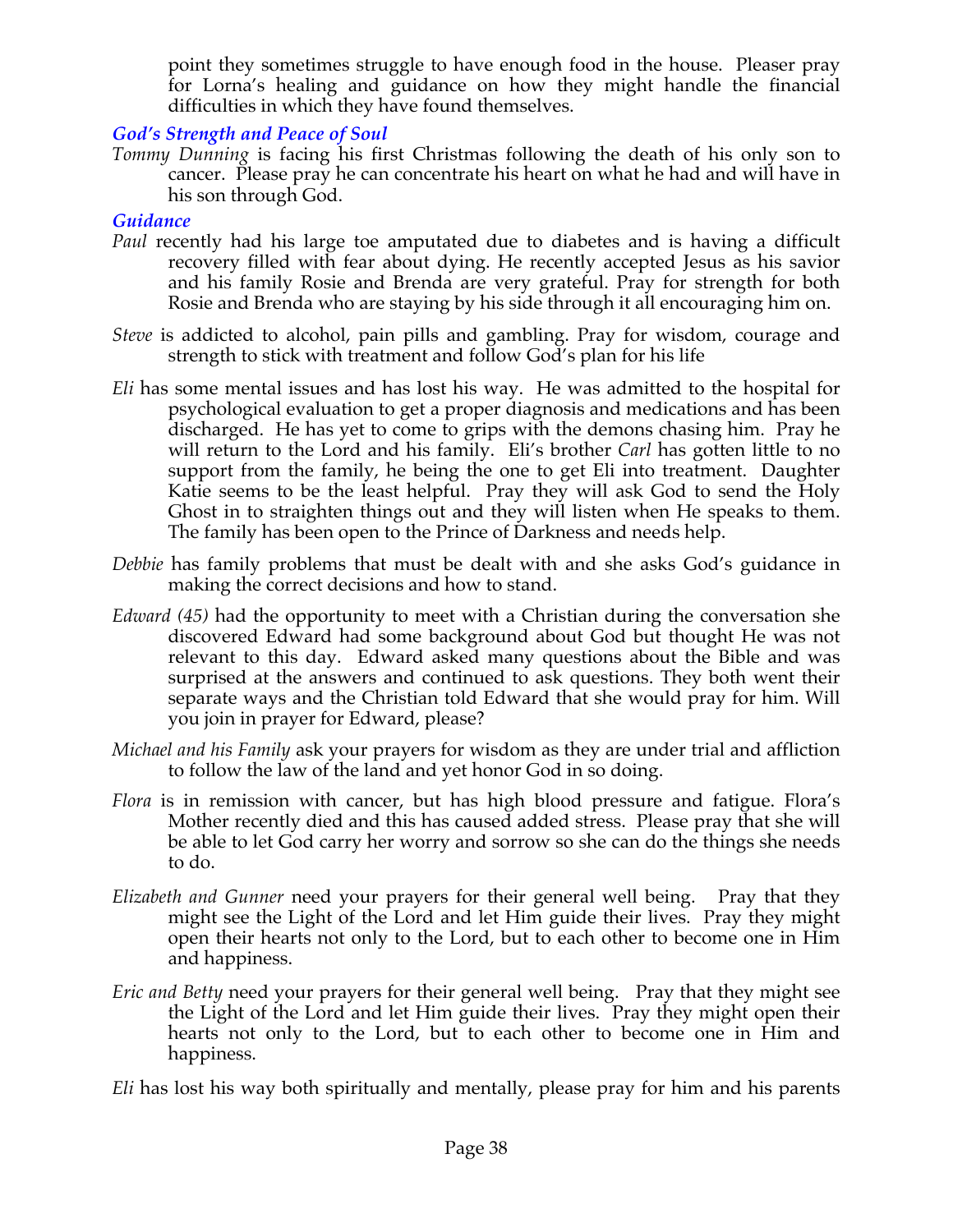Ed and Barb, who are having great struggles seeing their son, go through these afflictions having brought up in a Christian home. Please pray his parents can find a way to help Eli.

- *Mitten* has a Christian talking to him about Christ. Mitten does not believe and does not seem to care. Please pray Mitten will see the light.
- *Kristen, Rickey and their two children* ask you to pray for grace, wisdom and understanding as they attempt to cope with infidelity, separation and possibly divorce as a result of backsliding from the Lord into the World.
- *Aaron* has a problem seeing is where his life should be leading him. Please pray that he can listen to his father Paul and those around him who want him to work hard and obtain a real education now rather than just coast towards oblivion.
- *Helene and her family* ask your prayers for them as they deal with the loss of Alan, husband and father.
- *Stephanie* seems to be very deeply into post partum depression after her baby was born prematurely. Please pray for her Mother in Law who is going a great distance to help Stephanie and her new Grandson. Pray that Stephanie will be able to direct her attention outward, rather than inward.
- *William* is an elderly man living with his Son and Daughter in-law. William is causing trouble in the family because of his demanding ways and continually using bad language. The family is at wit's end to know how to handle him and will appreciate your guidance and prayers.
- *Caitlin* is in the grip of the Prince of Darkness; she thinks there is escape from reality in drugs. The saddest part is that reality is not as she sees it. Her family is despairing as they can do nothing to help her and ask that you pray for the Holy Ghost to enter into heart and show her the need for change before it is too late.
- *Nathaniel* is in spiritual turmoil. His family and friends will appreciate it if you will keep him in your prayers for him to find the root of his trouble and accept God's help to heal his heart.
- *Sam* and her *two children* that have been living in a shelter and are to lose their place there. Please pray a place will be found they can stay in and recover.
- Please pray *Darlene* will surrender her life to Christ.
- *Norrie* is facing daily exams in the weeks ahead. Pray for calmness and concentration and to do the best possible.
- *Jonathan* is addicted to drugs. He is now in jail awaiting trial. His parents and friends will appreciate it if you will keep him in your prayers for him to find the root of his trouble and accept God's help to heal addiction.
- *Beth* is suffering from ungodly treatment in her marriage. Please pray God will guide her in her behavior, actions and thoughts that she might be able to lead her husband to God so her marriage might prosper to the benefit of them.
- *Brandon* a young man from a Christian family who married a year ago and almost immediately became estranged from him family. As a result he has had a serious problem with keeping the civil law. Please pray for Brandon that he will return to the Lord and the many problems will be eventually settled. Pray the hurt he has caused so many will be helped with our Lord's care and love.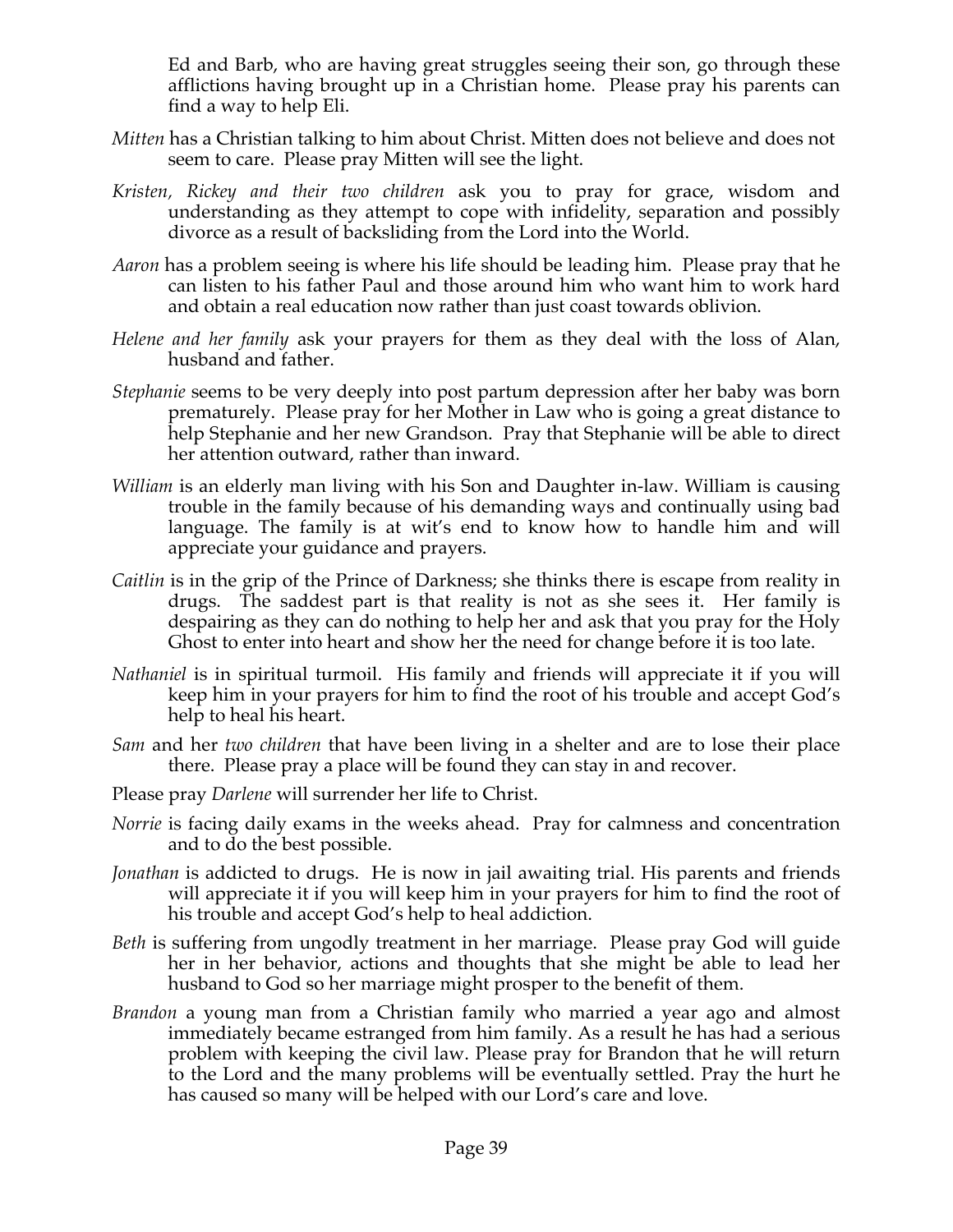- *Jeanette* has had many members of her family die from diabetes and several are near death now. Jeanette does not know the Lord and is despondent and perplexed about her family and herself. Please pray she can open her heart to allow the Holy Ghost in to bring her knowledge and understanding.
- *Dr. Elizabeth Raj* is teaching a biblical approach to the psychological problems facing many in our society today. She is battling against the growing influence of worldly psychology adopted by the churches themselves. Elizabeth constantly stresses answers are found between the covers of that precious Book, the Holy Bible. Please pray for encouragement, strength, fortitude and courage for her.
- *Abigail* is a teenager who has behavior problems. She feels she is in an area of mental darkness. Please pray that she might look to God for help and not within herself.
- *Sara* asks that you pray for guidance for her as she deals with the stresses of her family and life. Pray that she can separate those things which she can affect from those things which she cannot and give her grace to accept that she cannot do everything and can only change those things within her control. She asks for God's help for her business so that she might remain gainfully employed while keeping up with the needs of her mother and husband and healing her own problems.

*Jacquie* to open her heart to God and accept His Love and Grace.

*Hap* asks you to pray he might be able to trust God will help him make the right decisions at the right time and not to worry uselessly, to change those things he can change, accept those things he cannot change, sleep well to be able to do the correct things with a clear head and that he will open his heart to the Holy Ghost so that His Light can penetrate into the far corners of his heart and eradicate the darkness lingering there.

# *School Challenges*

Destiny, Blake and Janet

# *Anglican Orthodox Church*

#### *Kenya*

- The Anglican Orthodox Church is making plans for establishment of a presence in *Kissi, Kenya.* There are six parishes, a total of 161 members, 68 adults, 93 children with two ministers:
	- Raphael Ondara
	- Johnson Otara

Please pray for the church there and guidance for the people involved.

#### *India*

*Nepal* has experienced a 8.3 earth quake and it has reached *India* where we have members of The Anglican Orthodox Church. Please pray now and continue your prayers as they experience the many problems

#### *Indonesia*

Please pray for the Lord's will regarding the establishment of an AOC church in Indonesia.

# *Pakistan*

The forces of evil are strong in Pakistan. The force of God stronger. Pray for our Christian family there.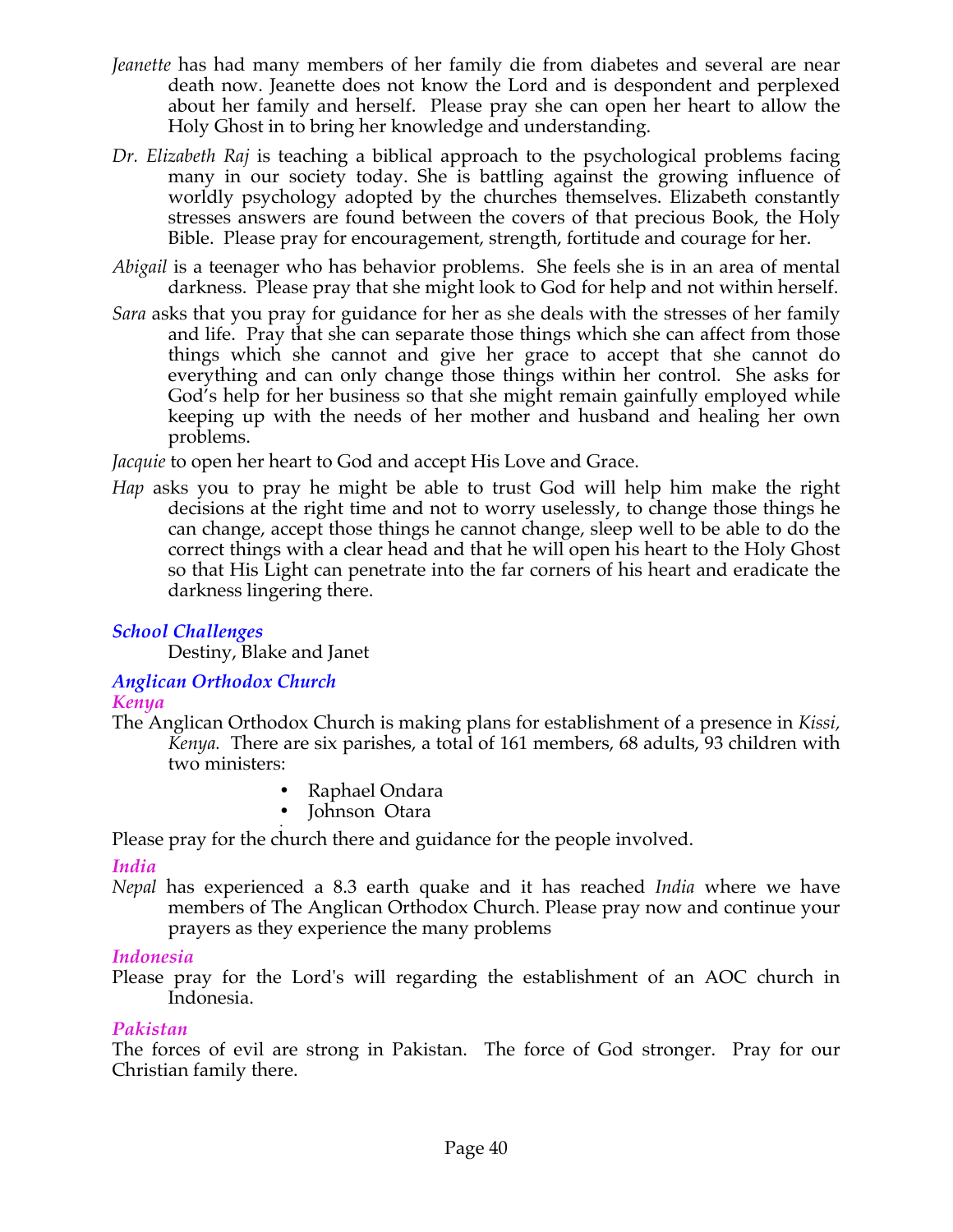Pakistan is affected by heavy rains and flood. Some of our members who live near canals or creeks also affected. Last Saturday flood water came into the St. Paul Anglican Orthodox Church building located at Jamrud in Khyber Agency called tribal area. Jamrud is 15 miles away from my home town Peshawar. The church building was filled with water and damaged the carpet. We do not have benches in this church and people sit on the floor during church service. Last year we replaced old carpet with new one and this year flood damaged the new carpet again. Due to this incident the Sunday Service could not be held. Please pray for our priest Rev. Razzaq and members who are working hard to clean up the church building and let it dry so that they can have service on Sunday. Some houses located near this building also damaged due to rains. Please pray for these dear members who are facing this hardship.

> In Christ's alone, *Bishop Ernest Jacob* The Anglican Orthodox Church of Pakistan

#### *Serbia*

Rev. Igor Djurcik leader of Anglican Orthodox Church in Serbia asks us to pray for his students. He has excellent young people in Belgrade who are having services and classes on the Bible.

#### *Philippines*

Please pray a *Minister* will be found who would like to serve in Tabuk, in the Philippine Islands. The Anglican Orthodox Church has an established Church there and in the surrounding areas and need a Shepherd to lead the flock*.*

#### *Diocese of the Epiphany*

*Saint Paul's, Moberly, Missouri* would like your prayers that the Holy Ghost might enter more fully into their hearts so that they might be more effective in spreading the Word of God.

#### *Atlanta*

*Bishop Jerry* was in Atlanta, preaching at a church who has in attendance many members of another church founded in 1887 that has closed. Many of those are older, in their late 70s and early 80s. Please pray they will see this is a parish where they can be one with other believers. Please pray the Holy Ghost might enter more fully into their hearts so that they might see their way to come together.

#### *Diocese of Virginia*

*Saint Joseph of Arimathea Anglican Orthodox Church* is under a lot of stress. We all are, but they need even more prayer. Rev Roger Jessup, their wonderful minister, had to retire as he was so pressed by the duties of a primary care giver, in addition to all the worries of this world. Pray for trust in God for each member of the parish and for them to find economic relief.

#### *Armed Forces & Contractors*

Dustin (Middle East)., Kristyna Thomas (Army – Camp Walker - Taegu / Daegu, ROK), Airman Donny Patton (USAF - Hulbert Field, Florida), Jordan Brown (USMC – Fleet Marine Force - Pacific), Trevor Jennings (USAF - KC-10 Boom Operator – New Jersey), Trevor Di Marco (USN – Whidbey Island, EF-18 Pilot), Kurt Thomas (USN – Camp Foster, Okinawa), Ethan (US Army Airborne – Southwest Asia)

#### *For Our Country*

Our country has lost its way. Over half the people that vote, voted for a government that promises them things it cannot deliver in return for their souls which it can, will and does take. Our foreign policy backs the rise of Islam, we turn our backs on those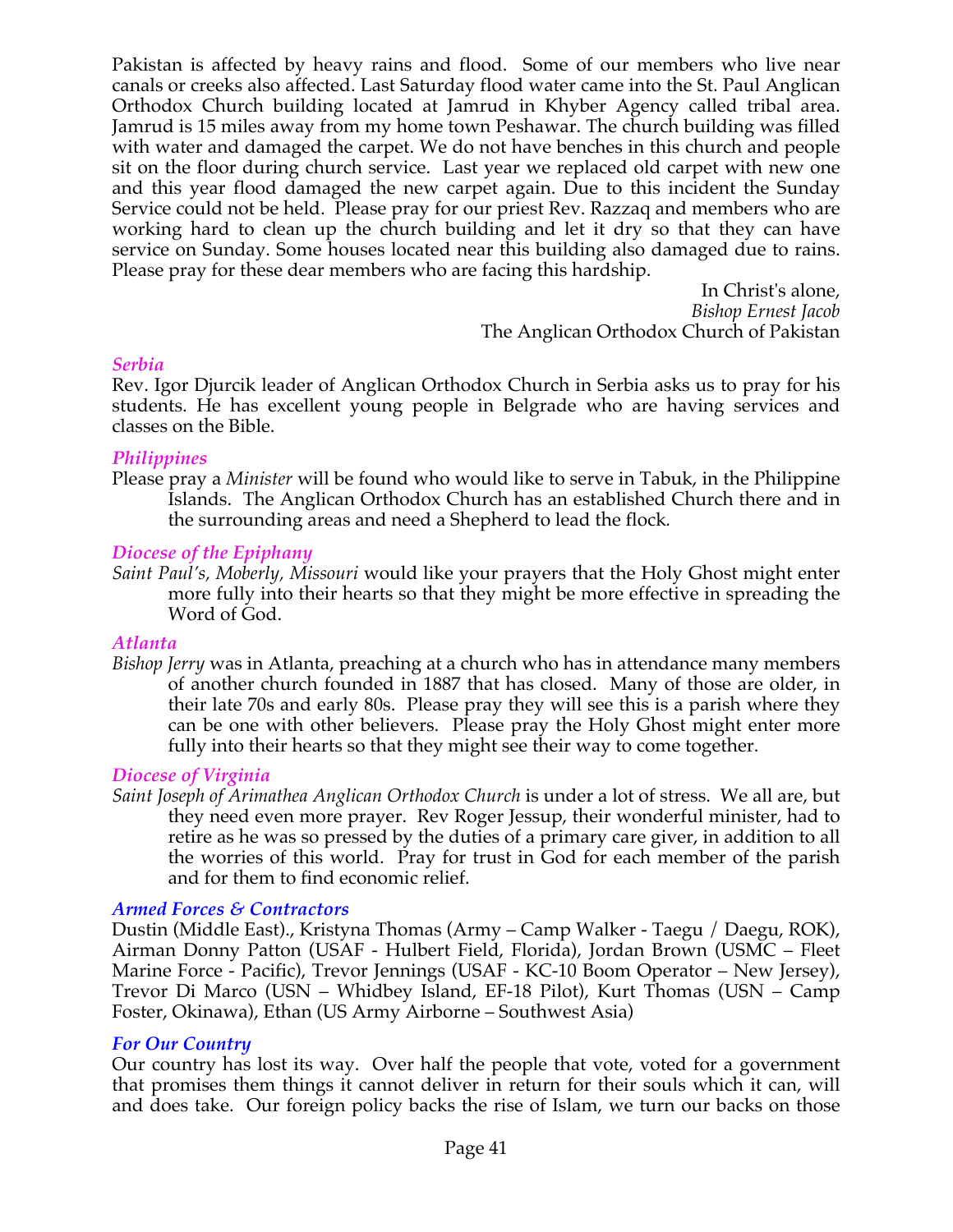who would follow God and arm those who murder them. Pray God will raise up a leader from among the people who can turn the country's course 180° and attempt to come back to God. Pray the people will recognize that they are headed down a smooth wide road into the pit, a road that will get smoother and smoother, steeper and steeper until the only possible way is down. Down, into the depths of the pit. Pray people will recognize there is:

- One True and Triune God who is goodness in and of Himself
- All religions are not equal
- All ways of life are not equal;
- The Bible holds the Key to Life;
- All rights come from God, not the State;
- Good;
- Bad;
- Evil;
- Right;
- Wrong;
- Allah is the Devil;
- Abortion is no more than sacrifice of children to Baal.

Pray this recognition will not come too late. Pray we will, each of us, do our duty to God, Country and Family, putting His Honor above all.

#### *Persecuted*

- The Islamist group (ISIS) just took over Quaragosh, the biggest Christian city in Iraq; 164 men, women and children were beheaded. People ask where is God? The real question is where are the people to enforce God's will. Pray the people of the world will see Allah for who he is, the Devil. Pray for those who remain behind that they might find a way to safety.
- Around the world, Christians are under attack, not only in the Muslim world, but from Hindus and others in India. Also, they are under continual attack in the name of "Separation of Church and State" in the western world, as it becomes actively atheist or pro-devil buddy. Please pray for God's guidance and protection for all persecuted Christians and those around them.

#### *Various Special Requests*

- *Nicholas* will enter the Georgia Police Academy on Monday 29 June 2015, to begin his training and certification process as a Police Officer. Pray for strength, courage and persistence for him.
- This is a horrible time for the *people of India, Christians in particular*; they are having problems with Hunger, Bank Closings, Transportation and Schools not functioning. Pray for the Leaders and Members of our Church in Eluru Andhra Pradesh. Pray their basic needs will be met and God will be close to them in this time of need.
- We ask that you pray, please ask God that the Holy Ghost might give you insight into how you might make the lives of your friends and family better. Remember helping others is not just those who you don't know!

#### *Thanksgiving*

*Randy Ball* gives thanks for his retirement Friday 24 July 2015, after 43 of service in the California Air National Guard and United States Air Force. Randy started his career as an Airman Basic and retired a Brigadier General, having spent most of